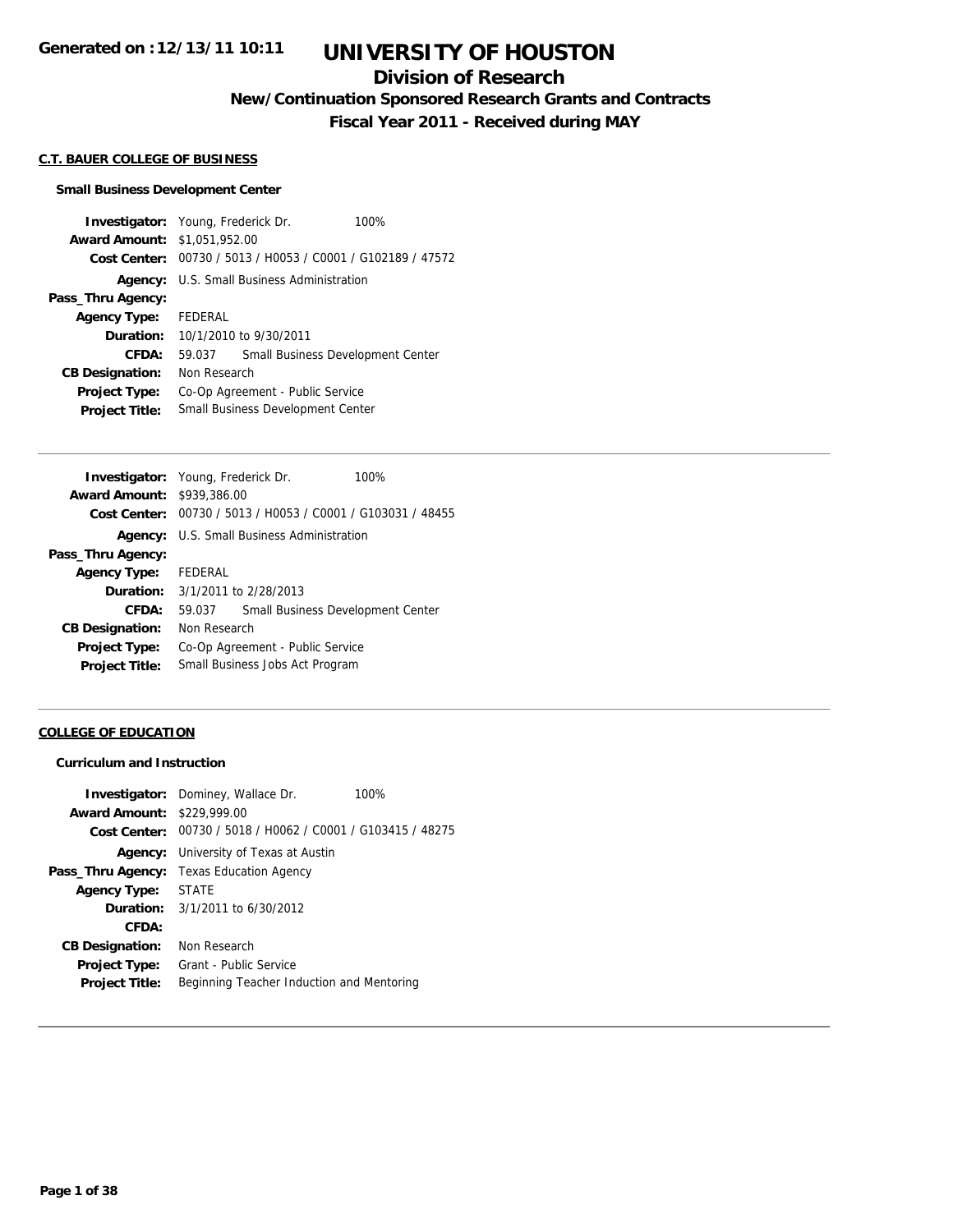## **Division of Research**

**New/Continuation Sponsored Research Grants and Contracts**

**Fiscal Year 2011 - Received during MAY**

### **COLLEGE OF EDUCATION**

## **Curriculum and Instruction**

|                                   | <b>Investigator:</b> Dominey, Wallace Dr.      | 100%                                   |
|-----------------------------------|------------------------------------------------|----------------------------------------|
| <b>Award Amount: \$374,999.00</b> |                                                |                                        |
| Cost Center:                      | 00730 / 5014 / H0062 / A0001 / G101767 / 46692 |                                        |
| Agency:                           | Texas Higher Education Coordinating Board      |                                        |
| Pass_Thru Agency:                 | USE DED100; U.S. Department of Education       |                                        |
| <b>Agency Type:</b>               | <b>FFDFRAL</b>                                 |                                        |
|                                   | <b>Duration:</b> $6/1/2010$ to $4/30/2012$     |                                        |
| CFDA:                             | 84.367                                         | Improving Teacher Quality State Grants |
| <b>CB Designation:</b>            | Non Research                                   |                                        |
| <b>Project Type:</b>              | Grant - Instruction                            |                                        |
| <b>Project Title:</b>             | Teacher Quality Grant-Elementary Science Lab   |                                        |

### **Dean, Education**

| <b>Award Amount: \$114,986.40</b> | 20%<br><b>Investigator:</b> Chiappetta, Eugene L. Dr.                                                                                                                         |
|-----------------------------------|-------------------------------------------------------------------------------------------------------------------------------------------------------------------------------|
|                                   | Cost Center: 00730 / 5013 / H0066 / B0100 / G097433 / 44159                                                                                                                   |
|                                   | <b>Agency:</b> National Science Foundation                                                                                                                                    |
| Pass_Thru Agency:                 |                                                                                                                                                                               |
| <b>Agency Type:</b>               | FEDERAL                                                                                                                                                                       |
|                                   | <b>Duration:</b> 4/1/2009 to 3/31/2014                                                                                                                                        |
| CFDA:                             | Education and Human Resources<br>47.076                                                                                                                                       |
| <b>CB Designation:</b>            | Non Restricted Research                                                                                                                                                       |
| <b>Project Type:</b>              | Grant - Research                                                                                                                                                              |
| <b>Project Title:</b>             | New GK-12 Program at the University of Houston: Innovations in Nanotechnology and Nanosciences - Using a<br>Knowledge, Applications, Research, and Technology (KART) Approach |

## **Educational Psychology**

|                                      | 50%<br><b>Investigator:</b> Schanding, Thomas Dr.                                                                                                                                                                                               |
|--------------------------------------|-------------------------------------------------------------------------------------------------------------------------------------------------------------------------------------------------------------------------------------------------|
| <b>Award Amount: \$3,189.60</b>      |                                                                                                                                                                                                                                                 |
|                                      | Cost Center: 00730 / 5021 / H0064 / B0001 / G101901 / 46720                                                                                                                                                                                     |
|                                      | <b>Agency:</b> Baylor College of Medicine                                                                                                                                                                                                       |
| Pass_Thru Agency: Simmons Foundation |                                                                                                                                                                                                                                                 |
| <b>Agency Type:</b>                  | FOUNDATION                                                                                                                                                                                                                                      |
| Duration:                            | 4/1/2010 to 8/15/2011                                                                                                                                                                                                                           |
| CFDA:                                |                                                                                                                                                                                                                                                 |
| <b>CB Designation:</b>               | <b>Restricted Research</b>                                                                                                                                                                                                                      |
| <b>Project Type:</b>                 | Grant - Research                                                                                                                                                                                                                                |
| <b>Project Title:</b>                | Baylor College of Medicine Simons Simplex Collection Project to identify and map the genetic underpinnings of<br>autism while also investigating the phenotypic and psychosocial characteristics of children with autism and their<br>siblings. |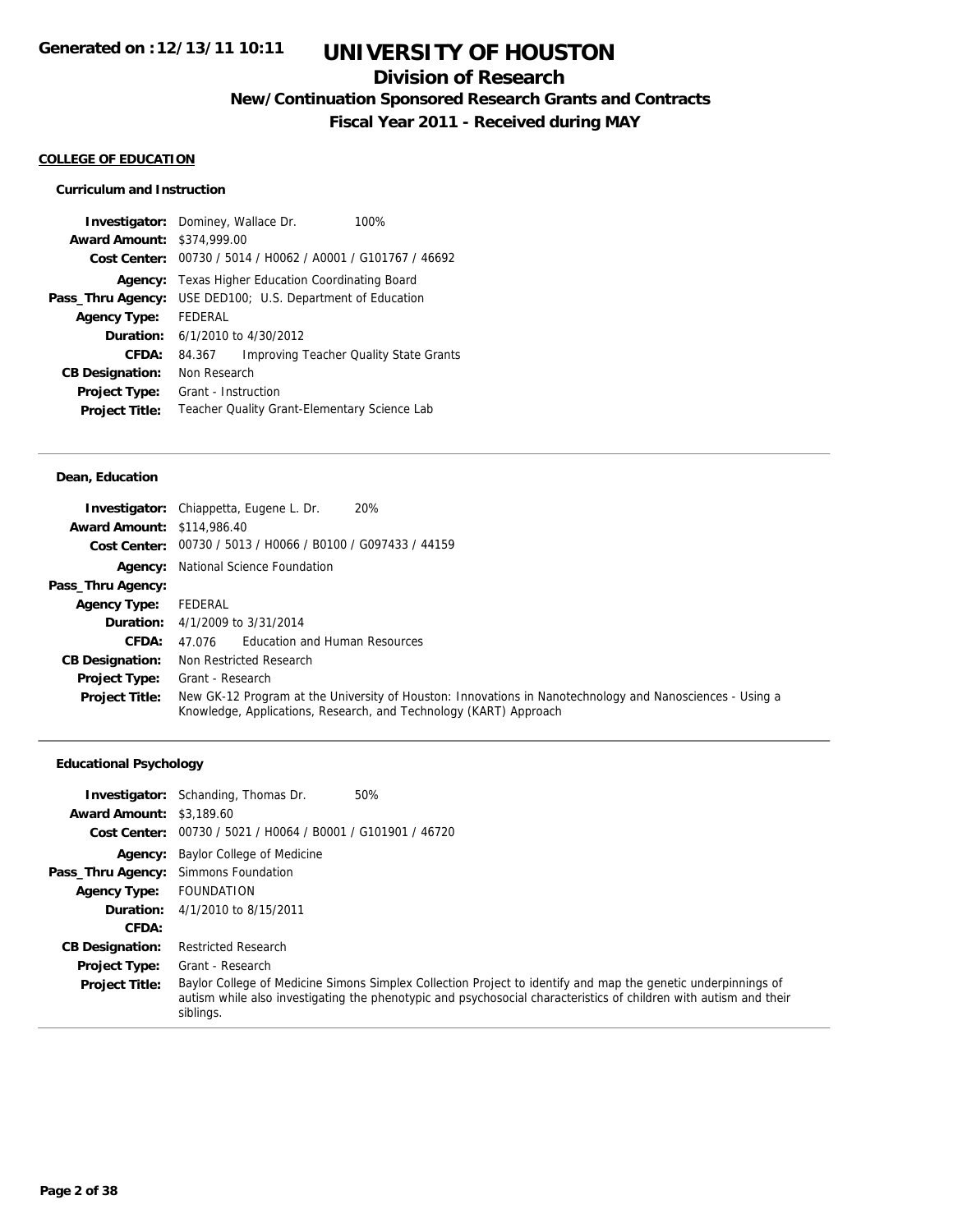## **Division of Research**

**New/Continuation Sponsored Research Grants and Contracts**

**Fiscal Year 2011 - Received during MAY**

### **COLLEGE OF EDUCATION**

## **Educational Psychology**

|                                      | 50%<br><b>Investigator:</b> Dempsey, Allison Dr.                                                                                                                                                                                                |
|--------------------------------------|-------------------------------------------------------------------------------------------------------------------------------------------------------------------------------------------------------------------------------------------------|
| <b>Award Amount: \$3,189.60</b>      |                                                                                                                                                                                                                                                 |
|                                      | Cost Center: 00730 / 5021 / H0064 / B0001 / G101901 / 46720                                                                                                                                                                                     |
|                                      | <b>Agency:</b> Baylor College of Medicine                                                                                                                                                                                                       |
| Pass_Thru Agency: Simmons Foundation |                                                                                                                                                                                                                                                 |
| <b>Agency Type:</b>                  | <b>FOUNDATION</b>                                                                                                                                                                                                                               |
|                                      | <b>Duration:</b> 4/1/2010 to 8/15/2011                                                                                                                                                                                                          |
| CFDA:                                |                                                                                                                                                                                                                                                 |
| <b>CB Designation:</b>               | <b>Restricted Research</b>                                                                                                                                                                                                                      |
| <b>Project Type:</b>                 | Grant - Research                                                                                                                                                                                                                                |
| <b>Project Title:</b>                | Baylor College of Medicine Simons Simplex Collection Project to identify and map the genetic underpinnings of<br>autism while also investigating the phenotypic and psychosocial characteristics of children with autism and their<br>siblings. |

## **COLLEGE OF LIBERAL ARTS AND SOCIAL SCIENCES**

## **Psychology**

| <b>Investigator:</b> Cirino, Paul Dr. |                            |                                                  | 10%                                                                        |
|---------------------------------------|----------------------------|--------------------------------------------------|----------------------------------------------------------------------------|
| <b>Award Amount: \$41,914.30</b>      |                            |                                                  |                                                                            |
| Cost Center:                          |                            | 00730 / 5013 / H0288 / B0001 / G101915 / 48475   |                                                                            |
|                                       |                            | <b>Agency:</b> Institute of Educational Sciences |                                                                            |
| Pass_Thru Agency:                     |                            |                                                  |                                                                            |
| <b>Agency Type:</b>                   | FEDERAL                    |                                                  |                                                                            |
|                                       |                            | <b>Duration:</b> 8/15/2011 to 8/14/2012          |                                                                            |
| CFDA:                                 | 84.305                     |                                                  | National Institute on Student Achievement, Curriculum and Assessment       |
| <b>CB Designation:</b>                | <b>Restricted Research</b> |                                                  |                                                                            |
| <b>Project Type:</b>                  | Grant - Research           |                                                  |                                                                            |
| <b>Project Title:</b>                 |                            |                                                  | Arithmetical and Cognitive Antecedents and Concomitants of Algebraic Skill |
|                                       |                            |                                                  |                                                                            |

|                                 | <b>Investigator:</b> Francis, David Dr.<br>20%                              |
|---------------------------------|-----------------------------------------------------------------------------|
| <b>Award Amount: \$3,344.12</b> |                                                                             |
|                                 | Cost Center: 00730 / 5015 / H0288 / B0001 / G103755 / 48704                 |
|                                 | <b>Agency:</b> University of Texas Health Science Center at Houston         |
|                                 | <b>Pass_Thru Agency:</b> U.S. Department of Education                       |
| <b>Agency Type:</b>             | FEDERAL                                                                     |
|                                 | <b>Duration:</b> 1/24/2011 to 5/31/2011                                     |
| CFDA:                           | 84.305 National Institute on Student Achievement, Curriculum and Assessment |
| <b>CB Designation:</b>          | Non Restricted Research                                                     |
| <b>Project Type:</b>            | Grant - Research                                                            |
| <b>Project Title:</b>           | Salary Reimbursement Agreement for Maria Hernandez                          |
|                                 |                                                                             |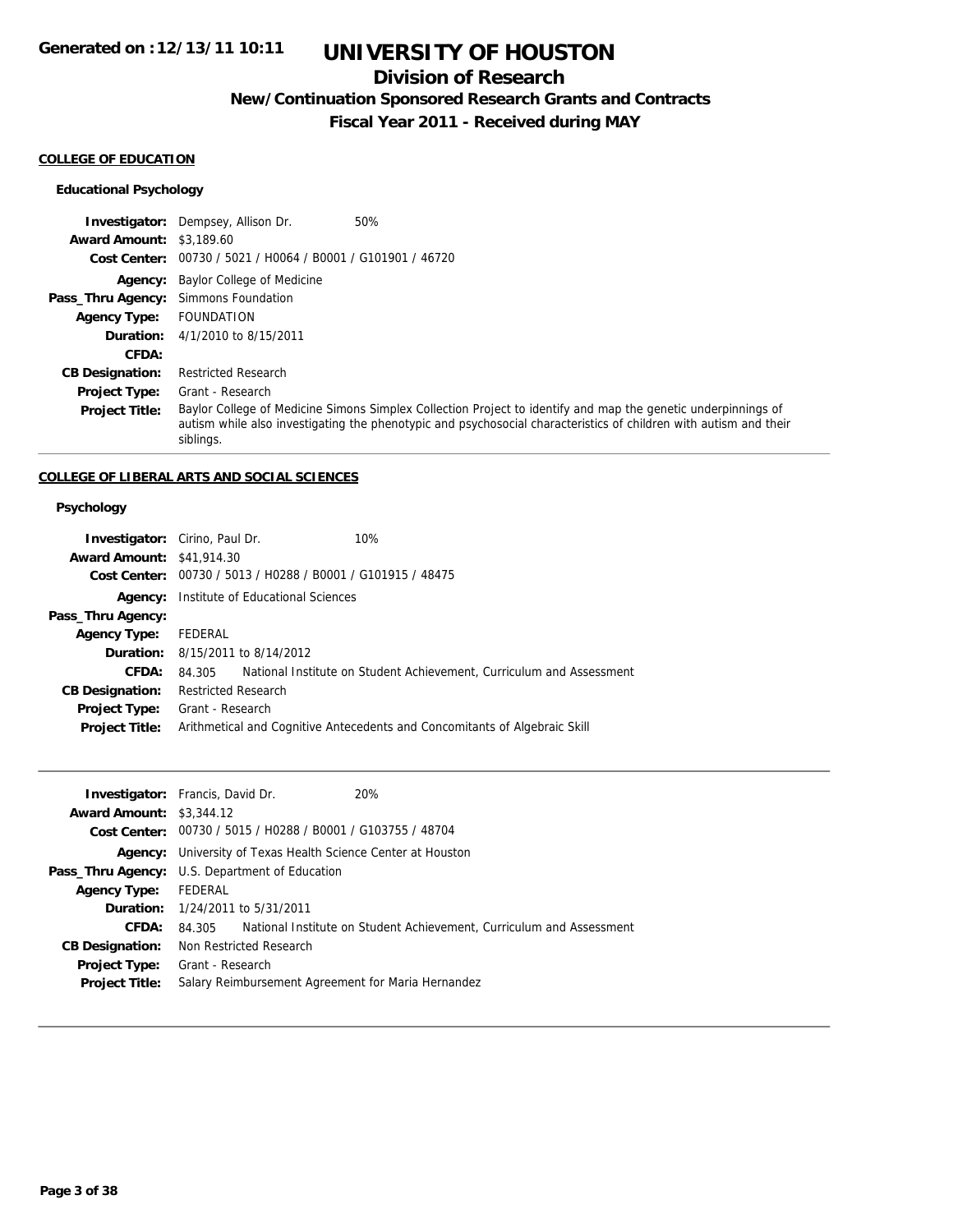## **UNIVERSITY OF HOUSTON**

## **Division of Research**

**New/Continuation Sponsored Research Grants and Contracts**

**Fiscal Year 2011 - Received during MAY**

### **COLLEGE OF LIBERAL ARTS AND SOCIAL SCIENCES**

## **Psychology**

|                                  | 100%<br>Investigator: Hannay, H. Julia Dr.                                                       |
|----------------------------------|--------------------------------------------------------------------------------------------------|
| <b>Award Amount:</b>             | \$1,739.54                                                                                       |
| <b>Cost Center:</b>              | 00730 / 5021 / H0125 / B0001 / G085780 / 27968                                                   |
| Agency:                          | <b>TIRR Memorial Hermann</b>                                                                     |
| Pass_Thru Agency:                |                                                                                                  |
| <b>Agency Type:</b>              | <b>NON PROFIT</b>                                                                                |
| Duration:                        | 9/1/2001 to 8/31/2002                                                                            |
| CFDA:                            |                                                                                                  |
| <b>CB Designation:</b>           | <b>Restricted Research</b>                                                                       |
| <b>Project Type:</b>             | Contract - Research                                                                              |
| Project Title:                   | Graduate Student Placement in the Field of Neuropsychology                                       |
|                                  |                                                                                                  |
|                                  | 100%<br>Investigator: Sharp, Carla Dr.                                                           |
| <b>Award Amount:</b>             | \$15,000.00                                                                                      |
|                                  | Cost Center: 00730 / 5021 / H0125 / B0001 / G099469 / 45521                                      |
|                                  | National Alliance for Research on Schizophrenia & Depression (NARSAD)                            |
| Agency:<br>Pass_Thru Agency:     |                                                                                                  |
| <b>Agency Type:</b>              | <b>NON PROFIT</b>                                                                                |
| Duration:                        | 1/1/2010 to 12/31/2011                                                                           |
| CFDA:                            |                                                                                                  |
| <b>CB Designation:</b>           | <b>Restricted Research</b>                                                                       |
| Project Type:                    | Grant - Research                                                                                 |
| Project Title:                   | fMRI of Reward-Related Decision-Making in Adolescents at High Risk for Major Depressive Disorder |
|                                  |                                                                                                  |
|                                  | 10%<br>Investigator: Tolar, Tammy Dr.                                                            |
| <b>Award Amount:</b>             | \$41,914.30                                                                                      |
| <b>Cost Center:</b>              | 00730 / 5013 / H0288 / B0001 / G101915 / 48475                                                   |
|                                  |                                                                                                  |
| Pass_Thru Agency:                | <b>Agency:</b> Institute of Educational Sciences                                                 |
|                                  | <b>FEDERAL</b>                                                                                   |
| <b>Agency Type:</b><br>Duration: | 8/15/2011 to 8/14/2012                                                                           |
| <b>CFDA:</b>                     | 84.305<br>National Institute on Student Achievement, Curriculum and Assessment                   |
|                                  |                                                                                                  |
| <b>CB Designation:</b>           | <b>Restricted Research</b>                                                                       |

**Project Title:** Arithmetical and Cognitive Antecedents and Concomitants of Algebraic Skill

**Project Type:** Grant - Research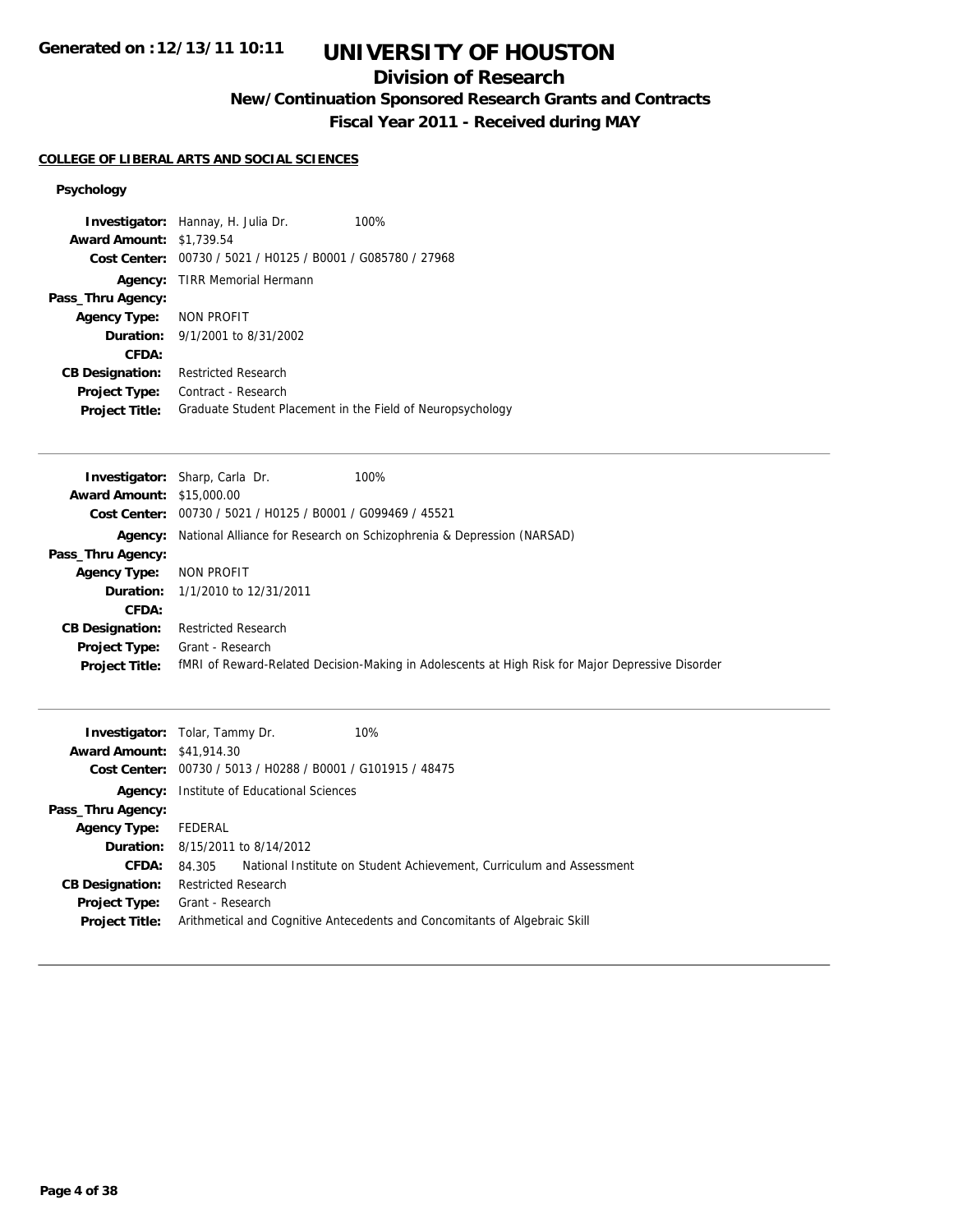## **Division of Research**

**New/Continuation Sponsored Research Grants and Contracts**

**Fiscal Year 2011 - Received during MAY**

## **COLLEGE OF LIBERAL ARTS AND SOCIAL SCIENCES**

## **Psychology**

| <b>Award Amount: \$15,300.00</b> | <b>Investigator:</b> Spitzmueller, Christiane Dr.<br>100%<br>Cost Center: 00730 / 5022 / H0125 / B0001 / G102207 / 48735 |
|----------------------------------|--------------------------------------------------------------------------------------------------------------------------|
| Agency:                          | Willbros Group USA                                                                                                       |
| Pass_Thru Agency:                |                                                                                                                          |
| <b>Agency Type:</b>              | <b>PROFIT</b>                                                                                                            |
| Duration:                        | 6/1/2010 to 12/31/2011                                                                                                   |
| CFDA:                            |                                                                                                                          |
| <b>CB Designation:</b>           | <b>Restricted Research</b>                                                                                               |
| <b>Project Type:</b>             | Contract - Research                                                                                                      |
| <b>Project Title:</b>            | Willbros Safety Survey for Hourly Workers/Field Staff                                                                    |

|                                   | <b>Investigator:</b> Carlson, Coleen Dr.                    | 10%                                                                          |
|-----------------------------------|-------------------------------------------------------------|------------------------------------------------------------------------------|
| <b>Award Amount: \$112,441.60</b> |                                                             |                                                                              |
|                                   | Cost Center: 00730 / 5013 / H0288 / B0001 / G101918 / 48510 |                                                                              |
|                                   | <b>Agency:</b> Institute of Educational Sciences            |                                                                              |
| Pass_Thru Agency:                 |                                                             |                                                                              |
| <b>Agency Type:</b>               | FEDERAL                                                     |                                                                              |
|                                   | <b>Duration:</b> 8/1/2011 to 7/31/2012                      |                                                                              |
| CFDA:                             | 84.305                                                      | National Institute on Student Achievement, Curriculum and Assessment         |
| <b>CB Designation:</b>            | <b>Restricted Research</b>                                  |                                                                              |
| <b>Project Type:</b>              | Grant - Research                                            |                                                                              |
| <b>Project Title:</b>             |                                                             | Scale-up Evaluation of Reading Intervention for First Grade English Learners |
|                                   |                                                             |                                                                              |

|                                   | 10%<br><b>Investigator:</b> Francis, David Dr.                                 |
|-----------------------------------|--------------------------------------------------------------------------------|
| <b>Award Amount: \$112,441.60</b> |                                                                                |
|                                   | Cost Center: 00730 / 5013 / H0288 / B0001 / G101918 / 48510                    |
| Agency:                           | Institute of Educational Sciences                                              |
| Pass_Thru Agency:                 |                                                                                |
| <b>Agency Type:</b>               | FEDERAL                                                                        |
|                                   | <b>Duration:</b> 8/1/2011 to 7/31/2012                                         |
| <b>CFDA:</b>                      | National Institute on Student Achievement, Curriculum and Assessment<br>84.305 |
| <b>CB Designation:</b>            | <b>Restricted Research</b>                                                     |
| <b>Project Type:</b>              | Grant - Research                                                               |
| <b>Project Title:</b>             | Scale-up Evaluation of Reading Intervention for First Grade English Learners   |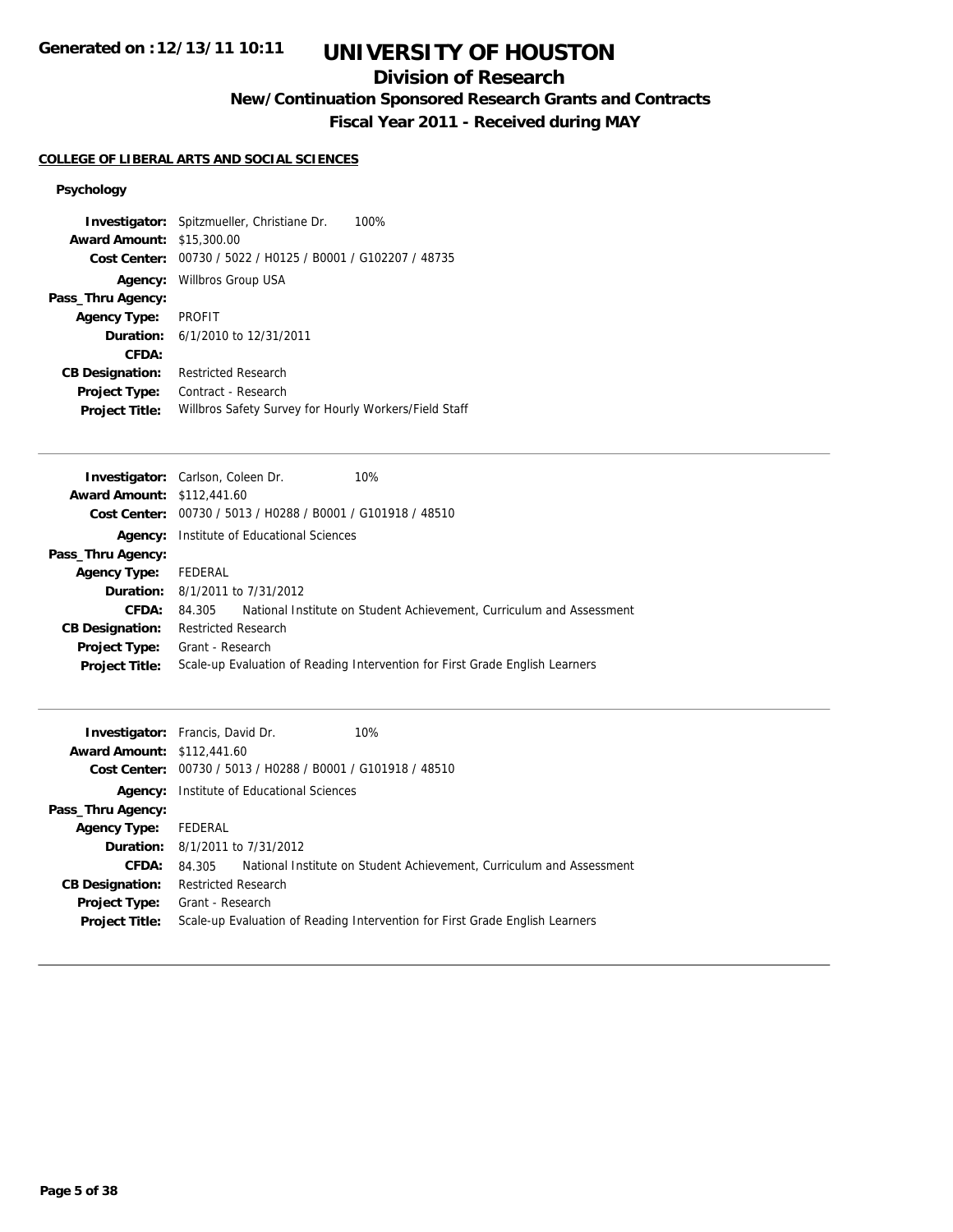## **UNIVERSITY OF HOUSTON**

## **Division of Research**

**New/Continuation Sponsored Research Grants and Contracts**

**Fiscal Year 2011 - Received during MAY**

### **COLLEGE OF LIBERAL ARTS AND SOCIAL SCIENCES**

## **Theatre**

**Investigator:** Wallace, Steven Dr. 100% **Award Amount:** \$35,020.00 **Cost Center:** 00730 / 5022 / H0085 / C0001 / G102091 / 48668 **Agency:** Miller Theatre Advisory Board, Inc. **Pass\_Thru Agency: Agency Type:** PROFIT **Duration:** 7/29/2011 to 8/7/2011 **CFDA: CB Designation:** Non Research **Project Type:** Grant - Public Service **Project Title:** Houston Shakespeare Festival

### **COLLEGE OF NATURAL SCIENCES AND MATHEMATICS**

#### **Biology of Behavior Institute**

| <b>Investigator:</b> Roman, Gregg Dr. |                                              |                                                             | 45% |
|---------------------------------------|----------------------------------------------|-------------------------------------------------------------|-----|
| <b>Award Amount: \$30,375,00</b>      |                                              |                                                             |     |
|                                       |                                              | Cost Center: 00730 / 5013 / H0104 / B0001 / G100354 / 46571 |     |
|                                       | <b>Agency:</b> National Institutes of Health |                                                             |     |
| Pass_Thru Agency:                     |                                              |                                                             |     |
| <b>Agency Type:</b>                   | FEDERAL                                      |                                                             |     |
|                                       | <b>Duration:</b> 5/24/2010 to 4/30/2012      |                                                             |     |
| CFDA:                                 | 93.242                                       | Mental Health Research Grants                               |     |
| <b>CB Designation:</b>                | <b>Restricted Research</b>                   |                                                             |     |
| Project Type:                         | Grant - Research                             |                                                             |     |
| <b>Project Title:</b>                 | Development of Anxiety Models in Drosophila  |                                                             |     |

## **Biology/Biochemistry**

|                                  | <b>Investigator:</b> Willson, Richard C. Dr.                | 20%                                                                            |
|----------------------------------|-------------------------------------------------------------|--------------------------------------------------------------------------------|
| <b>Award Amount: \$10,000.00</b> |                                                             |                                                                                |
|                                  | Cost Center: 00730 / 5021 / H0067 / B0001 / G103171 / 48529 |                                                                                |
|                                  | <b>Agency:</b> The Welch Foundation                         |                                                                                |
| Pass_Thru Agency:                |                                                             |                                                                                |
| <b>Agency Type:</b> FOUNDATION   |                                                             |                                                                                |
|                                  | <b>Duration:</b> 6/1/2011 to 5/31/2012                      |                                                                                |
| CFDA:                            |                                                             |                                                                                |
| <b>CB Designation:</b>           | <b>Restricted Research</b>                                  |                                                                                |
| <b>Project Type:</b>             | Grant - Research                                            |                                                                                |
| <b>Project Title:</b>            |                                                             | PHYSICAL CHEMISTRY OF BIOMOLECULAR RECOGNITION: Role of conformational changes |
|                                  |                                                             |                                                                                |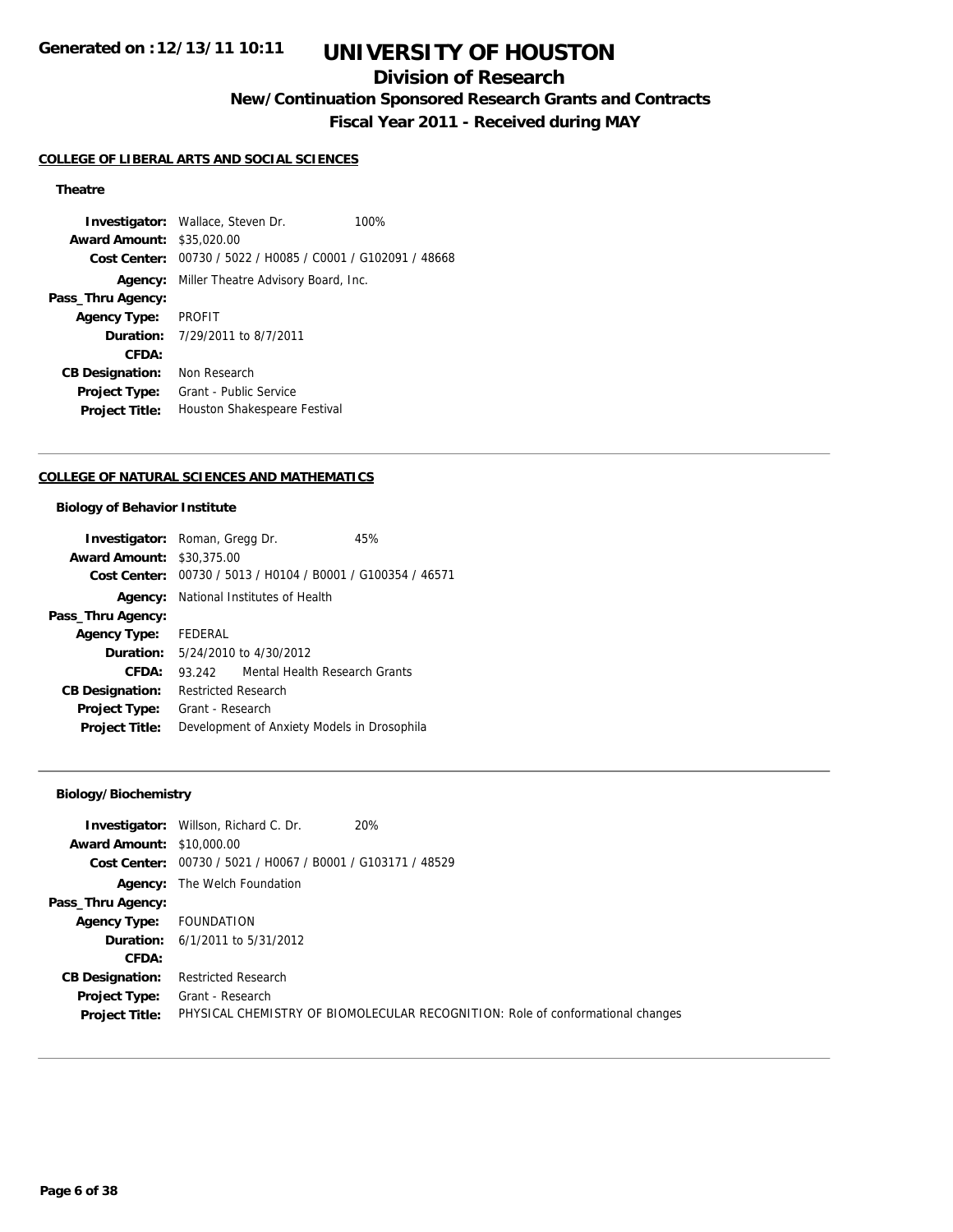## **Division of Research**

**New/Continuation Sponsored Research Grants and Contracts**

**Fiscal Year 2011 - Received during MAY**

### **COLLEGE OF NATURAL SCIENCES AND MATHEMATICS**

## **Biology/Biochemistry**

| <b>Investigator:</b> Gunaratne, Preethi Dr.<br>100%                   |  |  |
|-----------------------------------------------------------------------|--|--|
| <b>Award Amount: \$32,205.00</b>                                      |  |  |
| Cost Center: 00730 / 5013 / H0104 / B0001 / G101280 / 48733           |  |  |
| Wayne State University                                                |  |  |
| National Institute of General Medical Sciences                        |  |  |
| FEDERAL                                                               |  |  |
| <b>Duration:</b> 1/1/2011 to 12/31/2012                               |  |  |
| Pharmacology, Physiology, and Biological Chemistry Research<br>93.859 |  |  |
| <b>Restricted Research</b>                                            |  |  |
| Grant - Research                                                      |  |  |
| Small RNA and whole chromosome recognition                            |  |  |
|                                                                       |  |  |

| <b>Investigator:</b> Roman, Gregg Dr. |                                              |                                                             | 55% |
|---------------------------------------|----------------------------------------------|-------------------------------------------------------------|-----|
| <b>Award Amount: \$37,125.00</b>      |                                              |                                                             |     |
|                                       |                                              | Cost Center: 00730 / 5013 / H0104 / B0001 / G100354 / 46571 |     |
|                                       | <b>Agency:</b> National Institutes of Health |                                                             |     |
| Pass_Thru Agency:                     |                                              |                                                             |     |
| <b>Agency Type:</b> FEDERAL           |                                              |                                                             |     |
|                                       | <b>Duration:</b> 5/24/2010 to 4/30/2012      |                                                             |     |
| CFDA:                                 | 93.242                                       | Mental Health Research Grants                               |     |
| <b>CB Designation:</b>                | <b>Restricted Research</b>                   |                                                             |     |
| <b>Project Type:</b>                  | Grant - Research                             |                                                             |     |
| <b>Project Title:</b>                 | Development of Anxiety Models in Drosophila  |                                                             |     |

|                                  | 70%<br><b>Investigator:</b> Fox, George E. Dr.                                                             |
|----------------------------------|------------------------------------------------------------------------------------------------------------|
| <b>Award Amount: \$63,000.00</b> |                                                                                                            |
|                                  | Cost Center: 00730 / 5013 / H0104 / B0001 / G101662 / 47058                                                |
|                                  | <b>Agency:</b> Georgia Institute of Technology                                                             |
|                                  | <b>Pass_Thru Agency:</b> NASA - National Aeronautics and Space Administration - Headquarters (Wash., D.C.) |
| <b>Agency Type:</b>              | FEDERAL                                                                                                    |
|                                  | <b>Duration:</b> $5/1/2010$ to $1/31/2014$                                                                 |
| CFDA:                            | National Aeronautics and Space Administration<br>43.000                                                    |
| <b>CB Designation:</b>           | <b>Restricted Research</b>                                                                                 |
| Project Type:                    | Grant - Research                                                                                           |
| <b>Project Title:</b>            | Evolutionary history of the cellular translation machinery                                                 |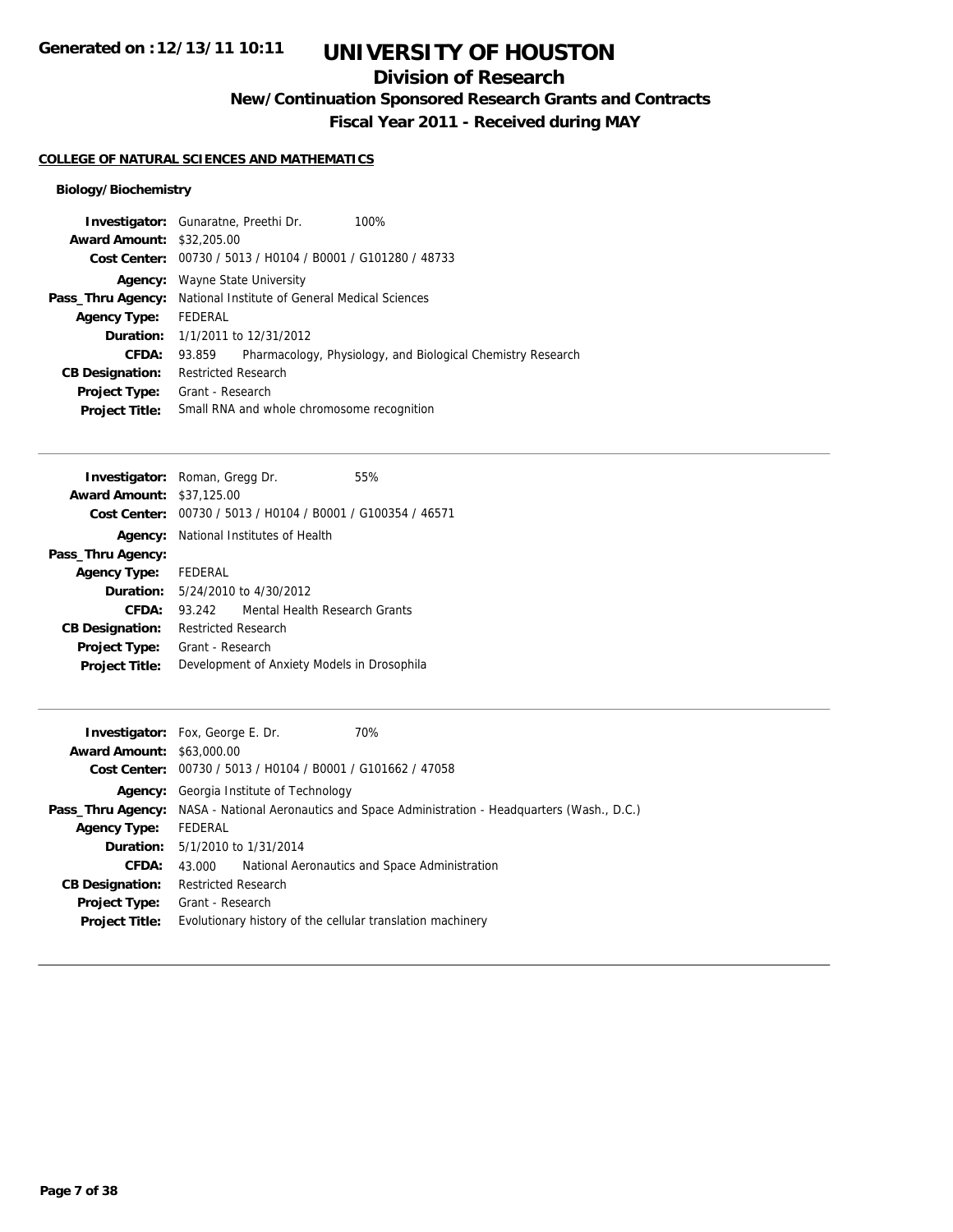## **Division of Research**

**New/Continuation Sponsored Research Grants and Contracts**

**Fiscal Year 2011 - Received during MAY**

## **COLLEGE OF NATURAL SCIENCES AND MATHEMATICS**

## **Center for Nuclear Receptors and Cell Signaling**

| <b>Investigator:</b> Zhang, Xiaoliu Dr. |                                                     |                                          | 100%                                                        |
|-----------------------------------------|-----------------------------------------------------|------------------------------------------|-------------------------------------------------------------|
| <b>Award Amount: \$15,750.00</b>        |                                                     |                                          |                                                             |
|                                         |                                                     |                                          | Cost Center: 00730 / 5013 / H0515 / B0001 / G099897 / 45067 |
|                                         |                                                     | <b>Agency:</b> National Cancer Institute |                                                             |
| Pass_Thru Agency:                       |                                                     |                                          |                                                             |
| <b>Agency Type:</b>                     | FEDERAL                                             |                                          |                                                             |
|                                         |                                                     | <b>Duration:</b> 9/11/2009 to 2/29/2012  |                                                             |
| CFDA:                                   | 93.395                                              |                                          | Cancer Treatment Research                                   |
| <b>CB Designation:</b>                  | <b>Restricted Research</b>                          |                                          |                                                             |
| <b>Project Type:</b>                    | Grant - Research                                    |                                          |                                                             |
| <b>Project Title:</b>                   | Strategies to Enhance Virotherapy for Breast Cancer |                                          |                                                             |

| <b>Investigator:</b> Zhang, Xiaoliu Dr. |                                               |                                                             | 100% |
|-----------------------------------------|-----------------------------------------------|-------------------------------------------------------------|------|
| <b>Award Amount: \$21,788.00</b>        |                                               |                                                             |      |
|                                         |                                               | Cost Center: 00730 / 5013 / H0515 / B0001 / G099896 / 45068 |      |
|                                         | <b>Agency:</b> National Cancer Institute      |                                                             |      |
| Pass_Thru Agency:                       |                                               |                                                             |      |
| <b>Agency Type:</b> FEDERAL             |                                               |                                                             |      |
|                                         | <b>Duration:</b> 9/14/2009 to 11/30/2012      |                                                             |      |
| CFDA:                                   |                                               | 93.395 Cancer Treatment Research                            |      |
| <b>CB Designation:</b>                  | <b>Restricted Research</b>                    |                                                             |      |
| <b>Project Type:</b>                    | Grant - Research                              |                                                             |      |
| <b>Project Title:</b>                   | Development of an HSV-2 Based Oncolytic Virus |                                                             |      |

|                                  | <b>Investigator:</b> Kadish, Karl M. Dr.                    | 100%                                                                                  |
|----------------------------------|-------------------------------------------------------------|---------------------------------------------------------------------------------------|
| <b>Award Amount: \$10,000.00</b> |                                                             |                                                                                       |
|                                  | Cost Center: 00730 / 5021 / H0107 / B0001 / G103601 / 48526 |                                                                                       |
|                                  | <b>Agency:</b> The Welch Foundation                         |                                                                                       |
| Pass_Thru Agency:                |                                                             |                                                                                       |
| Agency Type:                     | FOUNDATION                                                  |                                                                                       |
|                                  | <b>Duration:</b> $6/1/2011$ to $5/31/2012$                  |                                                                                       |
| CFDA:                            |                                                             |                                                                                       |
| <b>CB Designation:</b>           | Restricted Research                                         |                                                                                       |
| Project Type:                    | Grant - Research                                            |                                                                                       |
| <b>Project Title:</b>            |                                                             | Electrochemistry and Spectroelectrochemistry of Compounds with Multiple Redox Centers |
|                                  |                                                             |                                                                                       |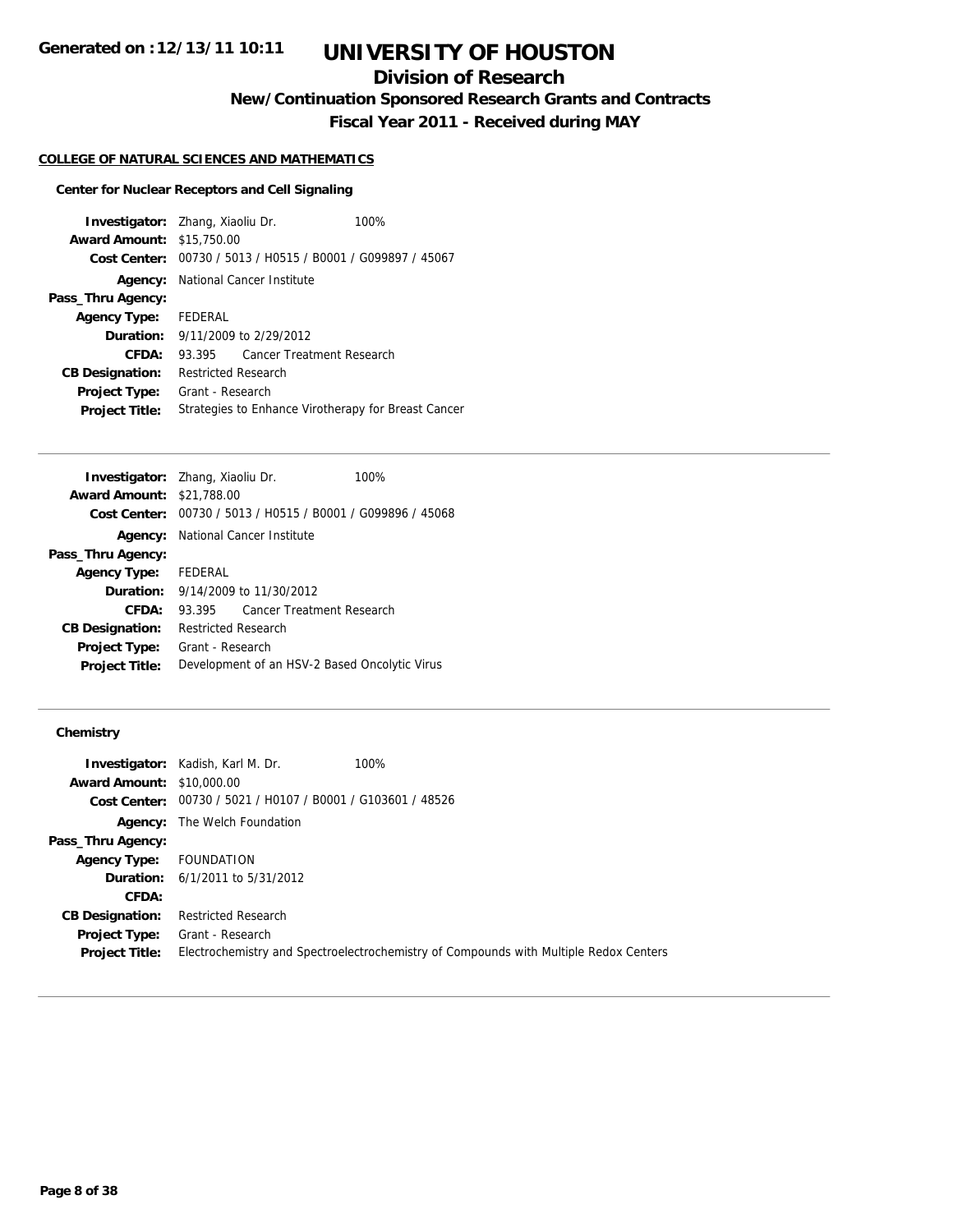# **UNIVERSITY OF HOUSTON**

## **Division of Research**

**New/Continuation Sponsored Research Grants and Contracts**

**Fiscal Year 2011 - Received during MAY**

## **COLLEGE OF NATURAL SCIENCES AND MATHEMATICS**

|                                  | <b>Investigator:</b> Advincula, Rigoberto Dr.<br>100%                                                                                  |
|----------------------------------|----------------------------------------------------------------------------------------------------------------------------------------|
| <b>Award Amount: \$10,000.00</b> |                                                                                                                                        |
|                                  | Cost Center: 00730 / 5021 / H0107 / B0001 / G103593 / 48517                                                                            |
|                                  | <b>Agency:</b> The Welch Foundation                                                                                                    |
| Pass_Thru Agency:                |                                                                                                                                        |
| <b>Agency Type:</b>              | FOUNDATION                                                                                                                             |
|                                  | <b>Duration:</b> $6/1/2011$ to $5/31/2012$                                                                                             |
| <b>CFDA:</b>                     |                                                                                                                                        |
| <b>CB Designation:</b>           | <b>Restricted Research</b>                                                                                                             |
| <b>Project Type:</b>             | Grant - Research                                                                                                                       |
| <b>Project Title:</b>            | Investigating Plasmonic Metal and Flourescent Nanocrystal Hybrids through Hierarchical Organic Dendron and<br>Linear-Dendron Scaffolds |

|                                  | <b>Investigator:</b> Lubchenko, Vassiliy Dr.<br>100%        |
|----------------------------------|-------------------------------------------------------------|
| <b>Award Amount: \$50,000.00</b> |                                                             |
|                                  | Cost Center: 00730 / 5021 / H0107 / B0001 / G097866 / 48568 |
|                                  | <b>Agency:</b> Alfred P. Sloan Foundation                   |
| Pass_Thru Agency:                |                                                             |
| Agency Type: FOUNDATION          |                                                             |
|                                  | <b>Duration:</b> 9/15/2011 to 9/15/2013                     |
| CFDA:                            |                                                             |
| <b>CB Designation:</b>           | Restricted Research                                         |
| <b>Project Type:</b>             | Grant - Research                                            |
| <b>Project Title:</b>            | Alfred P. Sloan Research Fellowships Nomination             |
|                                  |                                                             |

|                         | <b>Investigator:</b> Daugulis, Olafs Dr.                    | 100% |
|-------------------------|-------------------------------------------------------------|------|
| <b>Award Amount:</b>    | \$90,000.00                                                 |      |
|                         | Cost Center: 00730 / 5021 / H0107 / B0001 / G103591 / 48579 |      |
|                         | <b>Agency:</b> The Welch Foundation                         |      |
| Pass_Thru Agency:       |                                                             |      |
| Agency Type: FOUNDATION |                                                             |      |
|                         | <b>Duration:</b> $6/1/2011$ to $5/31/2012$                  |      |
| CFDA:                   |                                                             |      |
| <b>CB Designation:</b>  | <b>Restricted Research</b>                                  |      |
| <b>Project Type:</b>    | Grant - Research                                            |      |
| <b>Project Title:</b>   | New Methods of Carbon-Hydrogen Bond Functionalization       |      |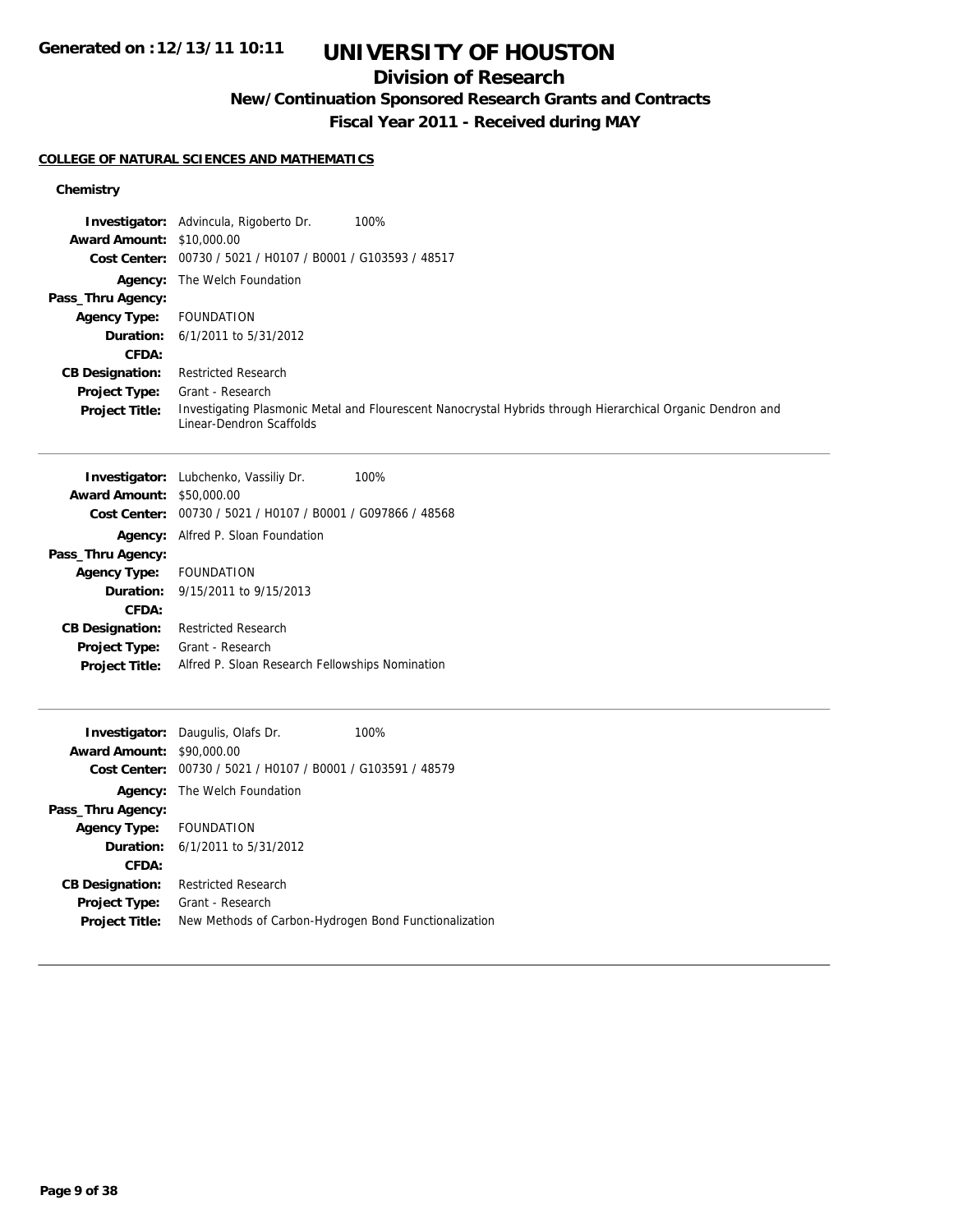# **UNIVERSITY OF HOUSTON**

## **Division of Research**

**New/Continuation Sponsored Research Grants and Contracts**

**Fiscal Year 2011 - Received during MAY**

## **COLLEGE OF NATURAL SCIENCES AND MATHEMATICS**

|                                  | <b>Investigator:</b> Halasyamani, Shiv Dr.                  | 100%                                                                                         |
|----------------------------------|-------------------------------------------------------------|----------------------------------------------------------------------------------------------|
| <b>Award Amount: \$10,000.00</b> |                                                             |                                                                                              |
|                                  | Cost Center: 00730 / 5021 / H0107 / B0001 / G103589 / 48516 |                                                                                              |
| Agency:                          | The Welch Foundation                                        |                                                                                              |
| Pass_Thru Agency:                |                                                             |                                                                                              |
| <b>Agency Type:</b> FOUNDATION   |                                                             |                                                                                              |
|                                  | <b>Duration:</b> 6/1/2011 to 5/31/2012                      |                                                                                              |
| CFDA:                            |                                                             |                                                                                              |
| <b>CB Designation:</b>           | <b>Restricted Research</b>                                  |                                                                                              |
| Project Type:                    | Grant - Research                                            |                                                                                              |
| <b>Project Title:</b>            |                                                             | New Polar Oxide Materials: Synthesis, Characterization, and Structure-Property Relationships |

|                                  | 100%<br><b>Investigator:</b> Thummel, Randolph P. Dr.                                  |
|----------------------------------|----------------------------------------------------------------------------------------|
| <b>Award Amount: \$70,000.00</b> |                                                                                        |
|                                  | Cost Center: 00730 / 5021 / H0107 / B0001 / G103185 / 48538                            |
|                                  | <b>Agency:</b> The Welch Foundation                                                    |
| Pass_Thru Agency:                |                                                                                        |
| <b>Agency Type:</b>              | <b>FOUNDATION</b>                                                                      |
|                                  | <b>Duration:</b> $6/1/2011$ to $5/31/2012$                                             |
| CFDA:                            |                                                                                        |
| <b>CB Designation:</b>           | <b>Restricted Research</b>                                                             |
| <b>Project Type:</b>             | Grant - Research                                                                       |
| <b>Project Title:</b>            | The Design and Synthesis of Azaaromatic Ligands and the Study of their Metal Complexes |

|                                  | <b>Investigator:</b> Hoffman, David M. Dr.<br>100%          |
|----------------------------------|-------------------------------------------------------------|
| <b>Award Amount: \$10,000.00</b> |                                                             |
|                                  | Cost Center: 00730 / 5021 / H0107 / B0001 / G103590 / 48521 |
|                                  | <b>Agency:</b> The Welch Foundation                         |
| Pass_Thru Agency:                |                                                             |
| <b>Agency Type:</b>              | FOUNDATION                                                  |
|                                  | <b>Duration:</b> $6/1/2011$ to $5/31/2012$                  |
| CFDA:                            |                                                             |
| <b>CB Designation:</b>           | <b>Restricted Research</b>                                  |
| <b>Project Type:</b>             | Grant - Research                                            |
| <b>Project Title:</b>            | ynthesis of Metal Dimethylhydrazonide Complexes             |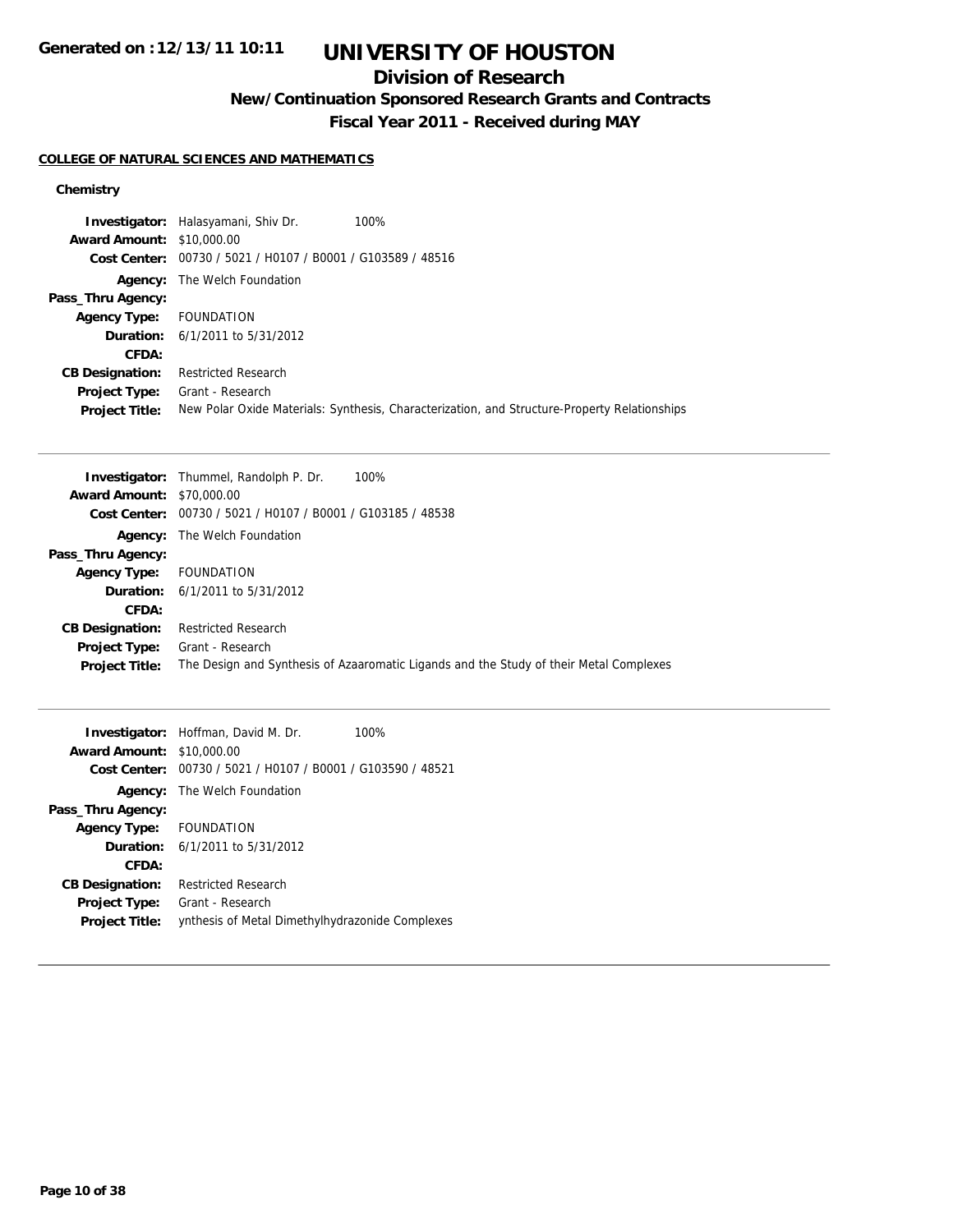# **UNIVERSITY OF HOUSTON**

## **Division of Research**

**New/Continuation Sponsored Research Grants and Contracts**

**Fiscal Year 2011 - Received during MAY**

## **COLLEGE OF NATURAL SCIENCES AND MATHEMATICS**

| Investigator:<br><b>Award Amount:</b><br><b>Cost Center:</b><br>Agency: | Bittner, Eric R. Dr.<br>\$10,000.00<br>00730 / 5021 / H0107 / B0001 / G103595 / 48514<br>The Welch Foundation | 100% |  |
|-------------------------------------------------------------------------|---------------------------------------------------------------------------------------------------------------|------|--|
| Pass_Thru Agency:                                                       |                                                                                                               |      |  |
| <b>Agency Type:</b>                                                     | <b>FOUNDATION</b>                                                                                             |      |  |
| <b>Duration:</b>                                                        | 6/1/2011 to 5/31/2012                                                                                         |      |  |
| CFDA:                                                                   |                                                                                                               |      |  |
| <b>CB Designation:</b>                                                  | <b>Restricted Research</b>                                                                                    |      |  |
| Project Type:                                                           | Grant - Research                                                                                              |      |  |
| <b>Project Title:</b>                                                   | Photophysical Processes in CNA Oligomers                                                                      |      |  |
|                                                                         |                                                                                                               |      |  |
| Investigator:                                                           | Kouri, Donald J. Dr.                                                                                          | 50%  |  |
| <b>Award Amount:</b>                                                    | \$35,000.00                                                                                                   |      |  |
| <b>Cost Center:</b>                                                     | 00730 / 5021 / H0246 / B0001 / G103198 / 48553                                                                |      |  |
| Agency:                                                                 | The Welch Foundation                                                                                          |      |  |

|                                | <b>003L 001ILCI.</b> 007007 002T7 H02T07 D000T7 0100T707 T0000                       |
|--------------------------------|--------------------------------------------------------------------------------------|
|                                | <b>Agency:</b> The Welch Foundation                                                  |
| Pass_Thru Agency:              |                                                                                      |
| <b>Agency Type:</b> FOUNDATION |                                                                                      |
|                                | <b>Duration:</b> $6/1/2011$ to $5/31/2012$                                           |
| CFDA:                          |                                                                                      |
| <b>CB Designation:</b>         | Restricted Research                                                                  |
| <b>Project Type:</b>           | Grant - Research                                                                     |
| <b>Project Title:</b>          | Supersymmetric Quantum Mechanics: Accurate Excited State Energies and Wave Functions |
|                                |                                                                                      |

|                                  | <b>Investigator:</b> Lee, T. Randall Dr.                    | 100%                                                                                                 |
|----------------------------------|-------------------------------------------------------------|------------------------------------------------------------------------------------------------------|
| <b>Award Amount: \$70,000.00</b> |                                                             |                                                                                                      |
|                                  | Cost Center: 00730 / 5021 / H0107 / B0001 / G103186 / 48554 |                                                                                                      |
|                                  | <b>Agency:</b> The Welch Foundation                         |                                                                                                      |
| Pass_Thru Agency:                |                                                             |                                                                                                      |
| <b>Agency Type:</b>              | FOUNDATION                                                  |                                                                                                      |
|                                  | <b>Duration:</b> 6/1/2011 to 5/31/2012                      |                                                                                                      |
| CFDA:                            |                                                             |                                                                                                      |
| <b>CB Designation:</b>           | <b>Restricted Research</b>                                  |                                                                                                      |
| Project Type:                    | Grant - Research                                            |                                                                                                      |
| <b>Project Title:</b>            |                                                             | Dithiocarboxylates and Structural Analogs for Generating Patterned Surfaces and Stable Nanoparticles |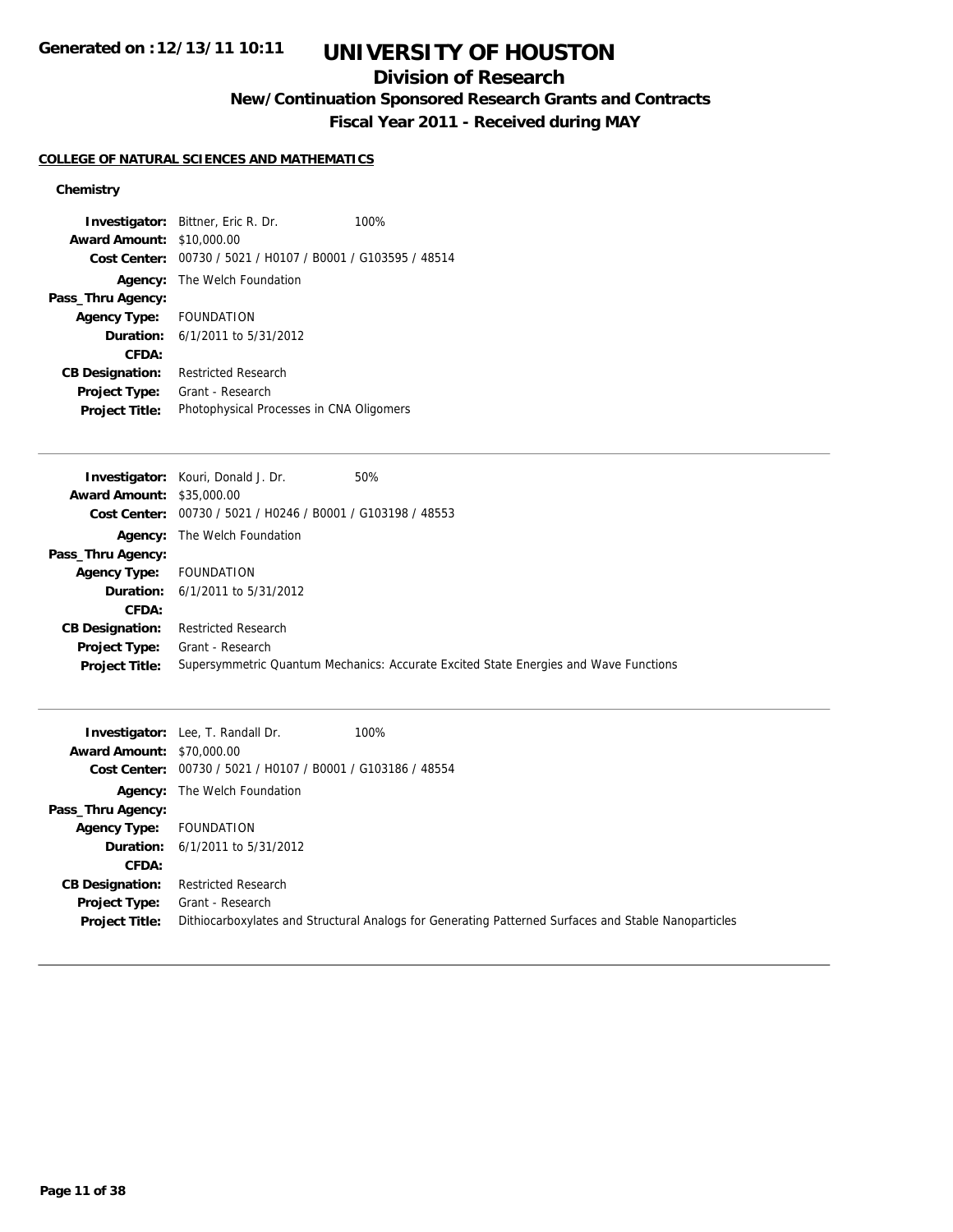## **Division of Research**

**New/Continuation Sponsored Research Grants and Contracts**

**Fiscal Year 2011 - Received during MAY**

### **COLLEGE OF NATURAL SCIENCES AND MATHEMATICS**

## **Chemistry**

**Investigator:** Pettitt, B. Montgomery Dr. 50% **Award Amount:** \$5,000.00 **Cost Center:** 00730 / 5021 / H0103 / B0001 / G103594 / 49209 **Agency:** The Welch Foundation **Pass\_Thru Agency: Agency Type:** FOUNDATION **Duration:** 6/1/2011 to 5/31/2012 **CFDA: CB Designation:** Restricted Research **Project Type:** Grant - Research **Project Title:** Structural Theory of Aqueous Electrolyte Solutions

### **Computer Science**

|                                         | <b>Investigator:</b> Johnsson, S. Lennart Dr.<br>16.5%                   |
|-----------------------------------------|--------------------------------------------------------------------------|
| <b>Award Amount: \$14,025,00</b>        |                                                                          |
|                                         | Cost Center: 00730 / 5016 / H0429 / B0001 / G101386 / 46202              |
|                                         | <b>Agency:</b> Texas Commission on Environmental Quality                 |
| <b>Pass_Thru Agency:</b> State of Texas |                                                                          |
| <b>Agency Type: STATE</b>               |                                                                          |
|                                         | <b>Duration:</b> 3/16/2010 to 12/31/2011                                 |
| CFDA:                                   |                                                                          |
| <b>CB Designation:</b>                  | <b>Restricted Research</b>                                               |
| <b>Project Type:</b>                    | Contract - Research                                                      |
| <b>Project Title:</b>                   | Ozone and Carbon Monoxide Monitor Operation, University of Houston Sites |
|                                         |                                                                          |

| <b>Investigator:</b> Gabriel, Edgar Dr. |                                                                                 |                                                             | 100%                                                    |
|-----------------------------------------|---------------------------------------------------------------------------------|-------------------------------------------------------------|---------------------------------------------------------|
| <b>Award Amount: \$82,418.00</b>        |                                                                                 |                                                             |                                                         |
|                                         |                                                                                 | Cost Center: 00730 / 5013 / H0108 / B0001 / G097543 / 44023 |                                                         |
| Agency:                                 | National Science Foundation                                                     |                                                             |                                                         |
| Pass_Thru Agency:                       |                                                                                 |                                                             |                                                         |
| <b>Agency Type:</b>                     | FEDERAL                                                                         |                                                             |                                                         |
|                                         | <b>Duration:</b> 2/15/2009 to 1/31/2014                                         |                                                             |                                                         |
| CFDA:                                   | 47.070                                                                          |                                                             | Computer and Information Science and Engineering (CISE) |
| <b>CB Designation:</b>                  | <b>Restricted Research</b>                                                      |                                                             |                                                         |
| <b>Project Type:</b>                    | Grant - Research                                                                |                                                             |                                                         |
| <b>Project Title:</b>                   | 'CAREER: Dynamic Run-Time Tuning of Parallel, Adaptive and Hybrid Applications' |                                                             |                                                         |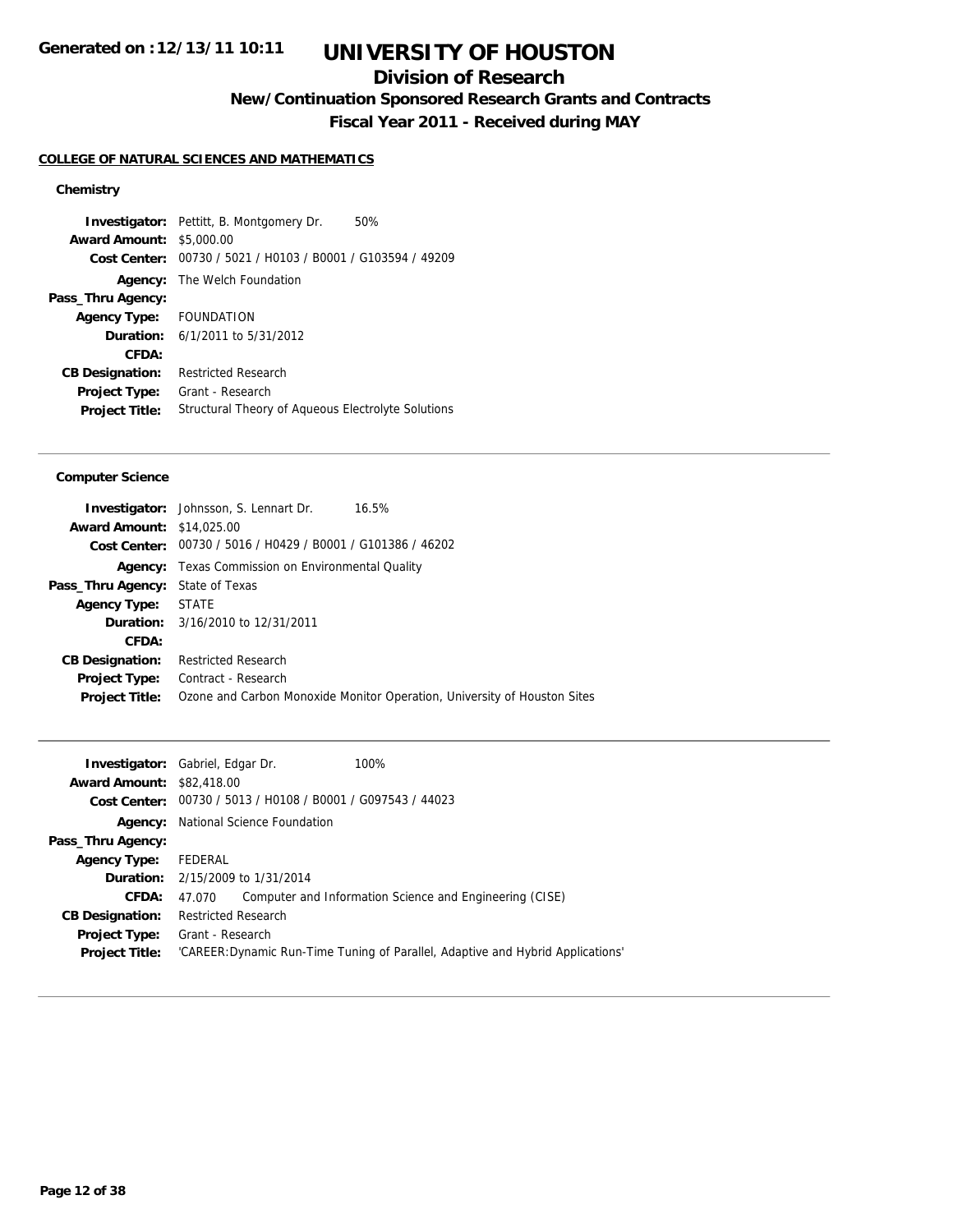## **Division of Research**

**New/Continuation Sponsored Research Grants and Contracts**

**Fiscal Year 2011 - Received during MAY**

### **COLLEGE OF NATURAL SCIENCES AND MATHEMATICS**

## **Computer Science**

| 50%<br><b>Investigator:</b> Chapman, Barbara M. Dr.                                      |
|------------------------------------------------------------------------------------------|
| <b>Award Amount: \$37,017,00</b>                                                         |
| Cost Center: 00730 / 5043 / H0546 / B0001 / G101840 / 47011                              |
| <b>Agency:</b> UT-Battelle, LLC                                                          |
| <b>Pass_Thru Agency:</b> U.S. Department of Energy-Oak Ridge                             |
| FEDERAL                                                                                  |
| <b>Duration:</b> 7/28/2010 to 3/15/2012                                                  |
| Department of Energy<br>81.000                                                           |
| <b>Restricted Research</b>                                                               |
| Contract - Research                                                                      |
| Preparation of the OpenSHMEM API for the HPC community and Chapel Environment Maturation |
|                                                                                          |

|                                  | <b>Investigator:</b> Cheng, Albert M. K. Dr.<br>100%                                                 |
|----------------------------------|------------------------------------------------------------------------------------------------------|
| <b>Award Amount: \$16,000.00</b> |                                                                                                      |
|                                  | Cost Center: 00730 / 5013 / H0108 / B0001 / G103164 / 48758                                          |
|                                  | <b>Agency:</b> National Science Foundation                                                           |
| Pass_Thru Agency:                |                                                                                                      |
| <b>Agency Type:</b>              | FEDERAL                                                                                              |
|                                  | <b>Duration:</b> 5/16/2011 to 7/31/2011                                                              |
| CFDA:                            | Computer and Information Science and Engineering (CISE)<br>47.070                                    |
| <b>CB Designation:</b>           | <b>Restricted Research</b>                                                                           |
| Project Type:                    | Grant - Research                                                                                     |
| <b>Project Title:</b>            | REU Supplement Request for Collaborative Research: CSR/EHS Building Physically Safe Embedded Systems |

## **Geosciences**

|                                         | <b>Investigator:</b> Rappenglueck, Bernhard Dr.<br>16%                   |
|-----------------------------------------|--------------------------------------------------------------------------|
| <b>Award Amount: \$13,600.00</b>        |                                                                          |
|                                         | Cost Center: 00730 / 5016 / H0429 / B0001 / G101386 / 46202              |
|                                         | <b>Agency:</b> Texas Commission on Environmental Quality                 |
| <b>Pass_Thru Agency:</b> State of Texas |                                                                          |
| Agency Type: STATE                      |                                                                          |
|                                         | <b>Duration:</b> 3/16/2010 to 12/31/2011                                 |
| <b>CFDA:</b>                            |                                                                          |
| <b>CB Designation:</b>                  | <b>Restricted Research</b>                                               |
| <b>Project Type:</b>                    | Contract - Research                                                      |
| <b>Project Title:</b>                   | Ozone and Carbon Monoxide Monitor Operation, University of Houston Sites |
|                                         |                                                                          |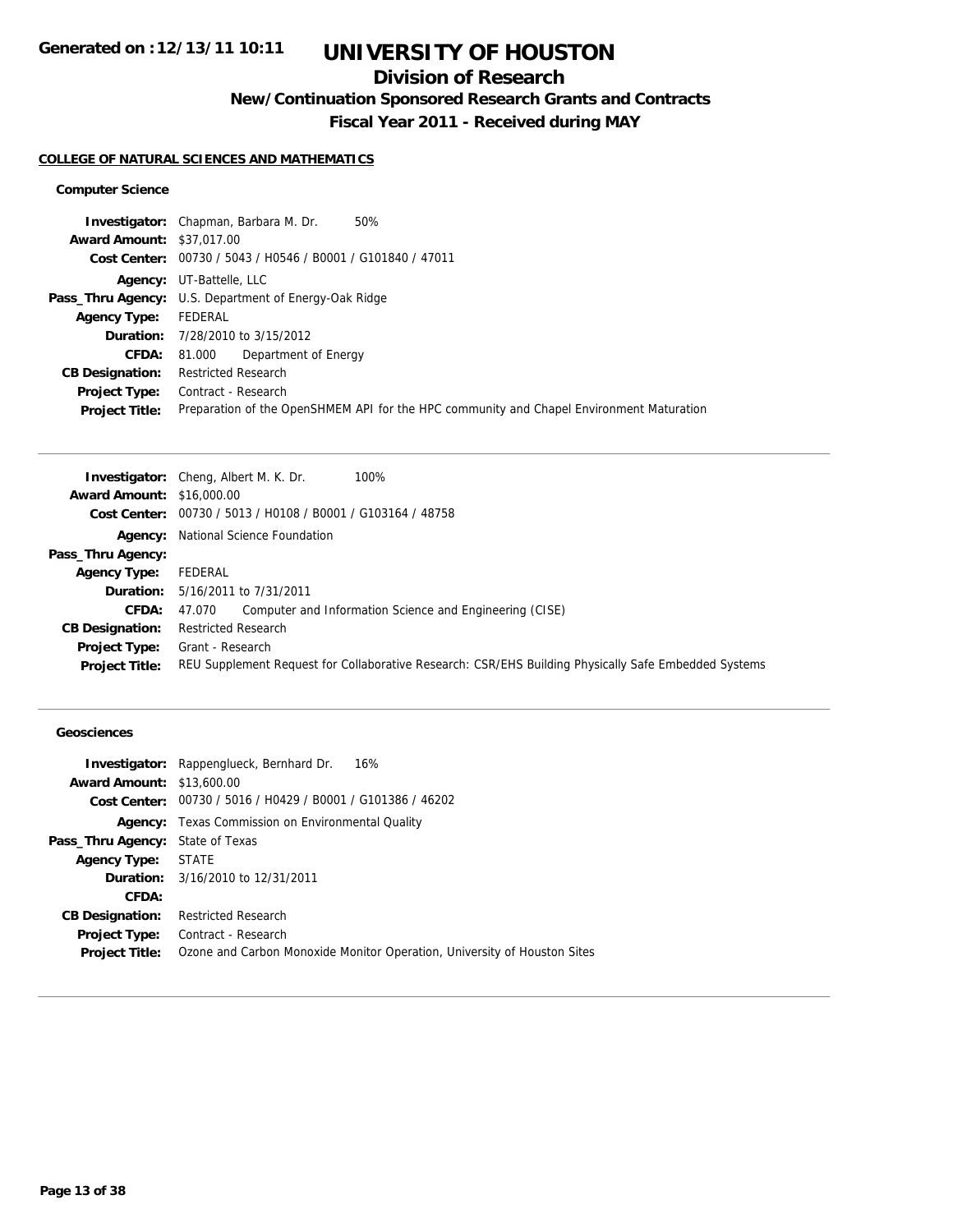# **UNIVERSITY OF HOUSTON**

## **Division of Research**

**New/Continuation Sponsored Research Grants and Contracts**

**Fiscal Year 2011 - Received during MAY**

### **COLLEGE OF NATURAL SCIENCES AND MATHEMATICS**

### **Geosciences**

| Award Amount: \$279,642.00<br><b>Agency Type:</b><br>Duration:<br>CFDA:<br><b>CB Designation:</b><br><b>Project Type:</b><br><b>Project Title:</b>                                                     | Investigator: Shauck, Max Dr.<br>100%<br>Cost Center: 00730 / 5018 / H0109 / B0001 / G102022 / 48466<br>Agency: University of Texas at Austin<br>Pass_Thru Agency: Texas Commission on Environmental Quality<br><b>STATE</b><br>3/25/2011 to 11/30/2011<br><b>Restricted Research</b><br>Grant - Research<br>Airborne Measurements to Investigate Ozone Formation and Transport in the Dallas Fort Worth (DFW) Area During<br>the 2011 Ozone Season |
|--------------------------------------------------------------------------------------------------------------------------------------------------------------------------------------------------------|-----------------------------------------------------------------------------------------------------------------------------------------------------------------------------------------------------------------------------------------------------------------------------------------------------------------------------------------------------------------------------------------------------------------------------------------------------|
| <b>Award Amount: \$13,600.00</b><br>Pass_Thru Agency: State of Texas<br><b>Agency Type:</b><br>Duration:<br>CFDA:<br><b>CB Designation:</b><br>Project Type:<br>Project Title:                         | 16%<br>Investigator: Lefer, Barry Dr.<br>Cost Center: 00730 / 5016 / H0429 / B0001 / G101386 / 46202<br><b>Agency:</b> Texas Commission on Environmental Quality<br><b>STATE</b><br>3/16/2010 to 12/31/2011<br><b>Restricted Research</b><br>Contract - Research<br>Ozone and Carbon Monoxide Monitor Operation, University of Houston Sites                                                                                                        |
| Investigator: Li, Liming Dr.<br><b>Award Amount: \$23,033,00</b><br>Pass_Thru Agency:<br><b>Agency Type:</b><br>Duration:<br>CFDA:<br><b>CB Designation:</b><br>Project Type:<br><b>Project Title:</b> | 50%<br>Cost Center: 00730 / 5013 / H0429 / B0001 / G097325 / 44037<br>Agency: NASA - National Aeronautics and Space Administration - Stennis Space Center<br><b>FEDERAL</b><br>2/4/2009 to 2/3/2012<br>Aerospace Education Services Program<br>43.001<br><b>Restricted Research</b><br>Grant - Research<br>The Equatorial Region of Saturn: A Multi-Instrument Study                                                                                |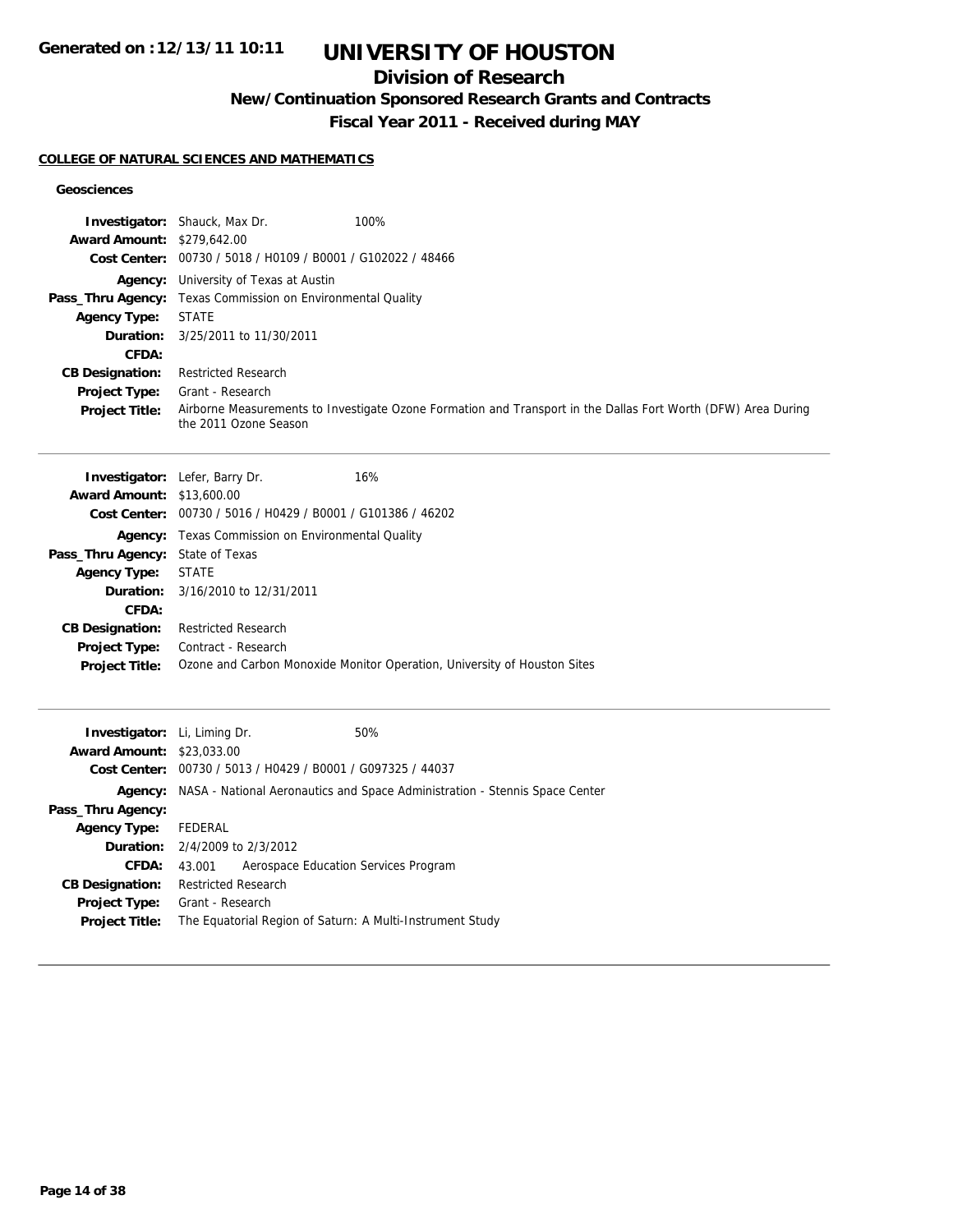# **UNIVERSITY OF HOUSTON**

## **Division of Research**

**New/Continuation Sponsored Research Grants and Contracts**

**Fiscal Year 2011 - Received during MAY**

## **COLLEGE OF NATURAL SCIENCES AND MATHEMATICS**

## **Geosciences**

| <b>Award Amount: \$88,157,00</b> | <b>Investigator:</b> Lefer, Barry Dr.<br>Cost Center: 00730 / 5018 / H0429 / B0001 / G101983 / 48580 | 50%                                                             |
|----------------------------------|------------------------------------------------------------------------------------------------------|-----------------------------------------------------------------|
| Agency:                          | University of Texas at Austin                                                                        |                                                                 |
|                                  | <b>Pass_Thru Agency:</b> Texas Commission on Environmental Quality                                   |                                                                 |
| Agency Type:                     | <b>STATE</b>                                                                                         |                                                                 |
|                                  | <b>Duration:</b> 2/9/2011 to 11/30/2011                                                              |                                                                 |
| CFDA:                            |                                                                                                      |                                                                 |
| <b>CB Designation:</b>           | <b>Restricted Research</b>                                                                           |                                                                 |
| Project Type:                    | Grant - Research                                                                                     |                                                                 |
| <b>Project Title:</b>            |                                                                                                      | <b>SHARP Data Analysis: Radical Budget and Ozone Production</b> |

|                                   | 100%<br><b>Investigator:</b> Talbot, Robert Dr.                                                           |
|-----------------------------------|-----------------------------------------------------------------------------------------------------------|
| <b>Award Amount: \$150.754.00</b> |                                                                                                           |
|                                   | Cost Center: 00730 / 5013 / H0109 / B0001 / G102648 / 48587                                               |
|                                   | <b>Agency:</b> National Science Foundation                                                                |
| Pass_Thru Agency:                 |                                                                                                           |
| <b>Agency Type:</b>               | FEDERAL                                                                                                   |
|                                   | <b>Duration:</b> 5/1/2011 to 4/30/2012                                                                    |
| <b>CFDA:</b>                      | Geosciences<br>47.050                                                                                     |
| <b>CB Designation:</b>            | <b>Restricted Research</b>                                                                                |
| <b>Project Type:</b>              | Grant - Research                                                                                          |
| <b>Project Title:</b>             | Collaborative Research: Participation in the Reno Atmospheric Mercury Inter-comparison Experiment (RAMIX) |

|                                   | <b>Investigator:</b> Han, De-Hua Dr.                        | 100% |
|-----------------------------------|-------------------------------------------------------------|------|
| <b>Award Amount: \$160,000.00</b> |                                                             |      |
|                                   | Cost Center: 00730 / 5022 / H0109 / B0001 / G094777 / 40041 |      |
|                                   | <b>Agency:</b> Various Private Profit Agencies              |      |
| Pass_Thru Agency:                 |                                                             |      |
| <b>Agency Type:</b>               | PROFIT                                                      |      |
|                                   | <b>Duration:</b> $1/1/2007$ to $12/31/2020$                 |      |
| CFDA:                             |                                                             |      |
| <b>CB Designation:</b>            | <b>Restricted Research</b>                                  |      |
| Project Type:                     | Contract - Research                                         |      |
| <b>Project Title:</b>             | Fluid & Rock Properties and Seismic Hydrocarbon Indicators  |      |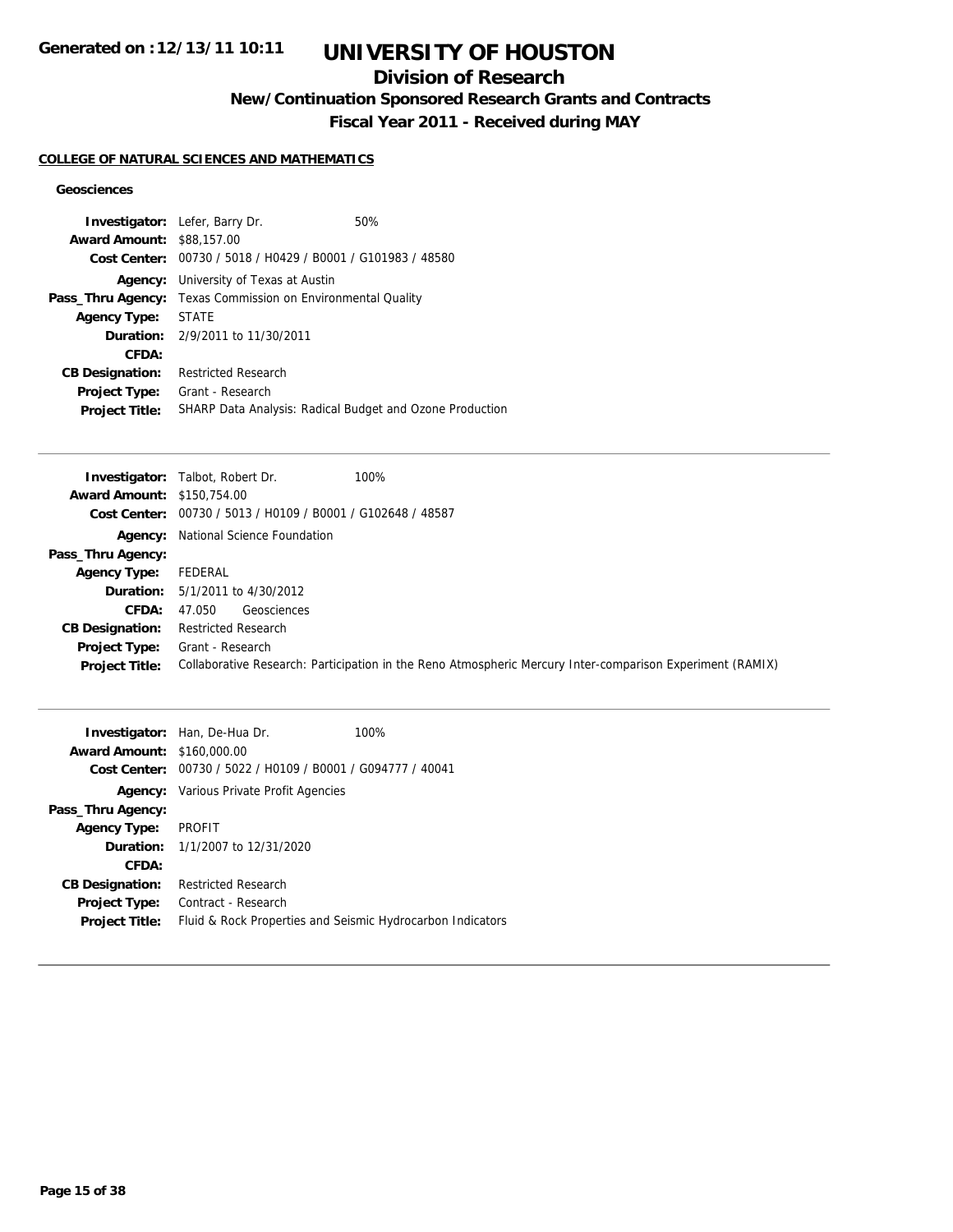# **UNIVERSITY OF HOUSTON**

## **Division of Research**

**New/Continuation Sponsored Research Grants and Contracts**

**Fiscal Year 2011 - Received during MAY**

## **COLLEGE OF NATURAL SCIENCES AND MATHEMATICS**

## **Geosciences**

|                                  | <b>Investigator:</b> Lapen, Thomas Dr.<br>100%                                                                                 |
|----------------------------------|--------------------------------------------------------------------------------------------------------------------------------|
| <b>Award Amount: \$35,137.00</b> |                                                                                                                                |
|                                  | Cost Center: 00730 / 5013 / H0109 / B0001 / G102229 / 48586                                                                    |
|                                  | <b>Agency:</b> NASA - National Aeronautics and Space Administration - Headquarters (Wash., D.C.)                               |
| Pass_Thru Agency:                |                                                                                                                                |
| <b>Agency Type:</b>              | FEDERAL                                                                                                                        |
|                                  | <b>Duration:</b> 2/23/2011 to 2/22/2014                                                                                        |
| <b>CFDA:</b>                     | Aerospace Education Services Program<br>43.001                                                                                 |
| <b>CB Designation:</b>           | <b>Restricted Research</b>                                                                                                     |
| <b>Project Type:</b>             | Grant - Research                                                                                                               |
| <b>Project Title:</b>            | Coupled Lu-Hf and Sm-Nd isotopic studies of Martian meteorites: constraints on crystallization ages and source<br>compositions |

### **Institute for Multidimensional Air Quality Studies**

|                                  | <b>Investigator:</b> Lefer, Barry Dr.                       | 50% |
|----------------------------------|-------------------------------------------------------------|-----|
| <b>Award Amount: \$88,157.00</b> |                                                             |     |
|                                  | Cost Center: 00730 / 5018 / H0429 / B0001 / G101983 / 48580 |     |
| Agency:                          | University of Texas at Austin                               |     |
| Pass_Thru Agency:                | Texas Commission on Environmental Quality                   |     |
| <b>Agency Type:</b>              | <b>STATE</b>                                                |     |
|                                  | <b>Duration:</b> 2/9/2011 to 11/30/2011                     |     |
| CFDA:                            |                                                             |     |
| <b>CB Designation:</b>           | <b>Restricted Research</b>                                  |     |
| Project Type:                    | Grant - Research                                            |     |
| <b>Project Title:</b>            | SHARP Data Analysis: Radical Budget and Ozone Production    |     |
|                                  |                                                             |     |

|                                         | 18%<br><b>Investigator:</b> Lefer, Barry Dr.                             |
|-----------------------------------------|--------------------------------------------------------------------------|
| <b>Award Amount: \$15,300.00</b>        |                                                                          |
|                                         | Cost Center: 00730 / 5016 / H0429 / B0001 / G101386 / 46202              |
|                                         | <b>Agency:</b> Texas Commission on Environmental Quality                 |
| <b>Pass_Thru Agency:</b> State of Texas |                                                                          |
| <b>Agency Type: STATE</b>               |                                                                          |
|                                         | <b>Duration:</b> 3/16/2010 to 12/31/2011                                 |
| CFDA:                                   |                                                                          |
| <b>CB Designation:</b>                  | <b>Restricted Research</b>                                               |
| <b>Project Type:</b>                    | Contract - Research                                                      |
| <b>Project Title:</b>                   | Ozone and Carbon Monoxide Monitor Operation, University of Houston Sites |
|                                         |                                                                          |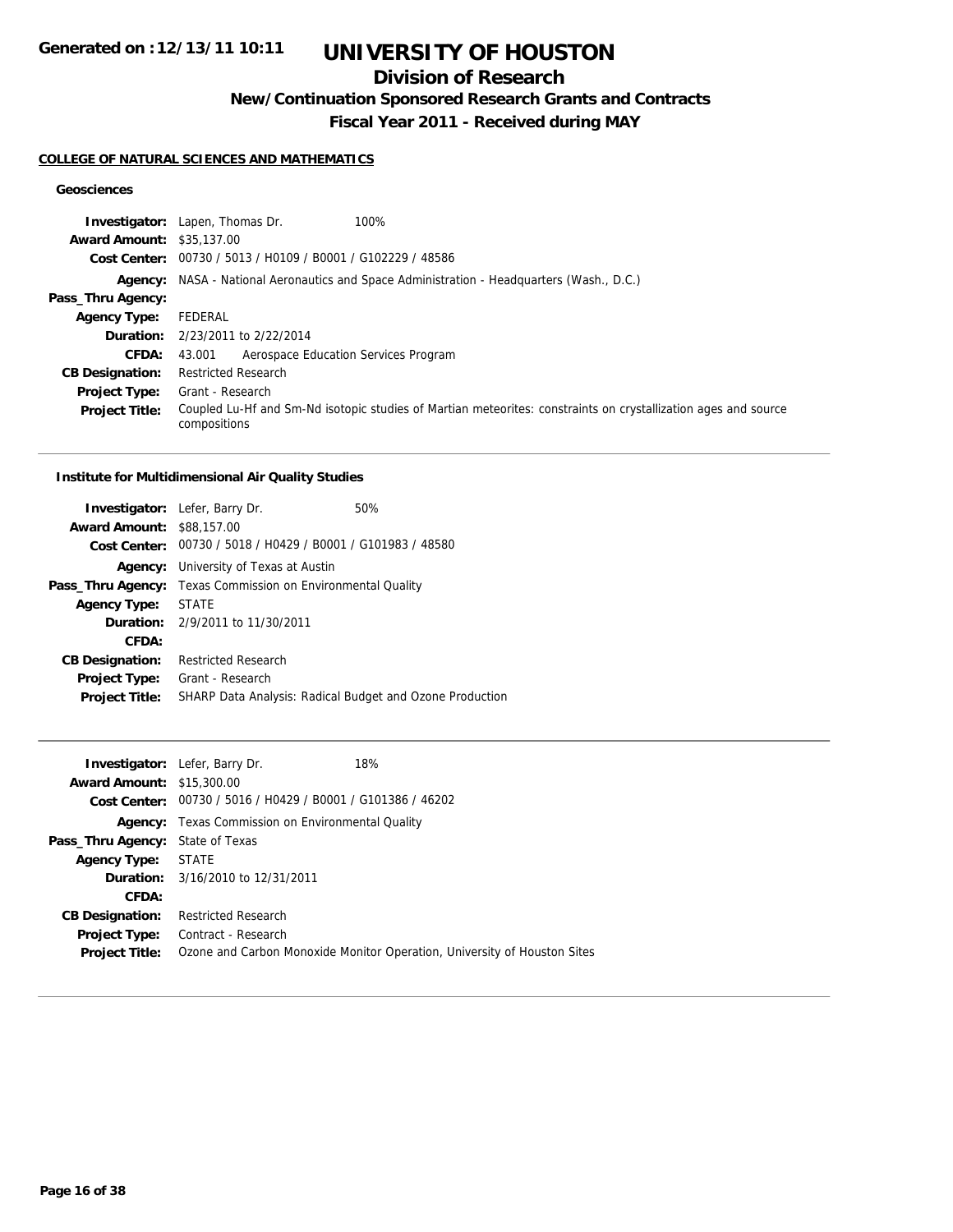## **Division of Research**

**New/Continuation Sponsored Research Grants and Contracts**

**Fiscal Year 2011 - Received during MAY**

## **COLLEGE OF NATURAL SCIENCES AND MATHEMATICS**

### **Institute for Multidimensional Air Quality Studies**

|                                         | <b>Investigator:</b> Rappenglueck, Bernhard Dr.<br>17%                   |
|-----------------------------------------|--------------------------------------------------------------------------|
| <b>Award Amount: \$14,450.00</b>        |                                                                          |
|                                         | Cost Center: 00730 / 5016 / H0429 / B0001 / G101386 / 46202              |
|                                         | <b>Agency:</b> Texas Commission on Environmental Quality                 |
| <b>Pass_Thru Agency:</b> State of Texas |                                                                          |
| <b>Agency Type: STATE</b>               |                                                                          |
|                                         | <b>Duration:</b> 3/16/2010 to 12/31/2011                                 |
| CFDA:                                   |                                                                          |
| <b>CB Designation:</b>                  | <b>Restricted Research</b>                                               |
| <b>Project Type:</b>                    | Contract - Research                                                      |
| <b>Project Title:</b>                   | Ozone and Carbon Monoxide Monitor Operation, University of Houston Sites |
|                                         |                                                                          |

| <b>Investigator:</b> Li, Liming Dr.       |                            |                                                             | 50%                                                                                 |
|-------------------------------------------|----------------------------|-------------------------------------------------------------|-------------------------------------------------------------------------------------|
| <b>Award Amount: \$23,033,00</b>          |                            |                                                             |                                                                                     |
|                                           |                            | Cost Center: 00730 / 5013 / H0429 / B0001 / G097325 / 44037 |                                                                                     |
|                                           |                            |                                                             | Agency: NASA - National Aeronautics and Space Administration - Stennis Space Center |
| Pass_Thru Agency:                         |                            |                                                             |                                                                                     |
| <b>Agency Type:</b>                       | FEDERAL                    |                                                             |                                                                                     |
| <b>Duration:</b> $2/4/2009$ to $2/3/2012$ |                            |                                                             |                                                                                     |
| CFDA:                                     | 43.001                     | Aerospace Education Services Program                        |                                                                                     |
| <b>CB Designation:</b>                    | <b>Restricted Research</b> |                                                             |                                                                                     |
| <b>Project Type:</b>                      | Grant - Research           |                                                             |                                                                                     |
| <b>Project Title:</b>                     |                            |                                                             | The Equatorial Region of Saturn: A Multi-Instrument Study                           |
|                                           |                            |                                                             |                                                                                     |

## **Mathematics**

| <b>Investigator:</b> Gorb, Yuliya Dr. |                            |                                                             | 100%                                                       |
|---------------------------------------|----------------------------|-------------------------------------------------------------|------------------------------------------------------------|
| <b>Award Amount: \$99,155.00</b>      |                            |                                                             |                                                            |
|                                       |                            | Cost Center: 00730 / 5013 / H0110 / B0001 / G100814 / 47009 |                                                            |
|                                       |                            | <b>Agency:</b> National Science Foundation                  |                                                            |
| Pass_Thru Agency:                     |                            |                                                             |                                                            |
| <b>Agency Type:</b>                   | FEDERAL                    |                                                             |                                                            |
|                                       |                            | <b>Duration:</b> 8/15/2010 to 7/31/2013                     |                                                            |
| CFDA:                                 | 47.049                     | Mathematical and Physical Sciences                          |                                                            |
| <b>CB Designation:</b>                | <b>Restricted Research</b> |                                                             |                                                            |
| <b>Project Type:</b>                  | Grant - Research           |                                                             |                                                            |
| <b>Project Title:</b>                 |                            |                                                             | Multiscale Simulations for Heterogeneous Particulate Flows |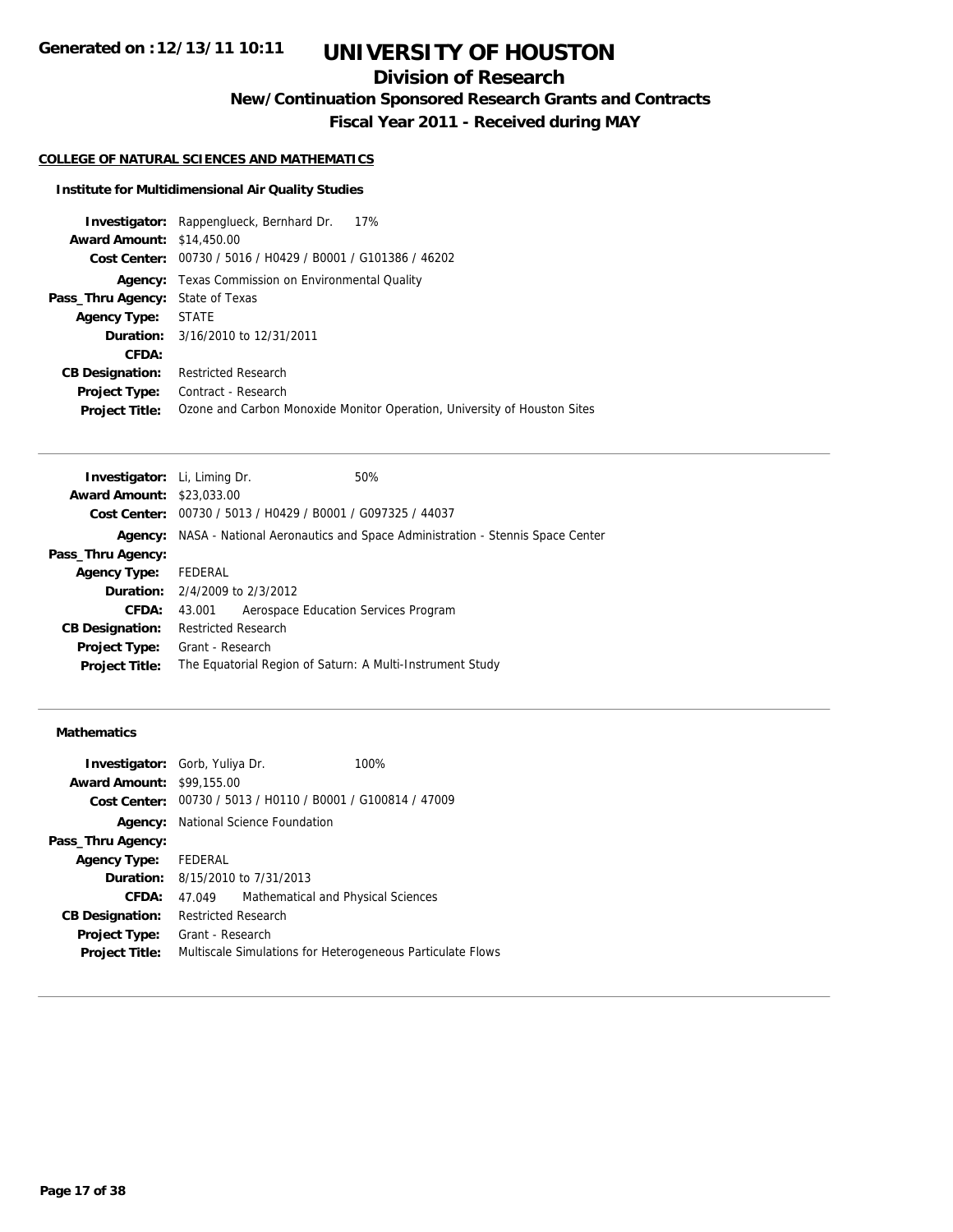# **UNIVERSITY OF HOUSTON**

## **Division of Research**

**New/Continuation Sponsored Research Grants and Contracts**

**Fiscal Year 2011 - Received during MAY**

## **COLLEGE OF NATURAL SCIENCES AND MATHEMATICS**

## **Mathematics**

| <b>Investigator:</b> Josic, Kresimir Dr.       | 100%                                                                           |
|------------------------------------------------|--------------------------------------------------------------------------------|
| <b>Award Amount: \$31,958.00</b>               |                                                                                |
| 00730 / 5021 / H0110 / B0001 / G103020 / 48555 |                                                                                |
| <b>Rice University</b>                         |                                                                                |
|                                                |                                                                                |
| UNIVERSITY                                     |                                                                                |
| <b>Duration:</b> 1/1/2011 to 12/31/2012        |                                                                                |
|                                                |                                                                                |
| <b>Restricted Research</b>                     |                                                                                |
| Grant - Research                               |                                                                                |
|                                                | Single cell dynamics of the white/opaque epigenetic switch in Candida albicans |
|                                                |                                                                                |

|                                   | <b>Investigator:</b> Perepelitsa, Mikhail Dr.<br>100%       |  |  |
|-----------------------------------|-------------------------------------------------------------|--|--|
| <b>Award Amount: \$118,781.00</b> |                                                             |  |  |
|                                   | Cost Center: 00730 / 5013 / H0110 / B0001 / G102751 / 48756 |  |  |
| Agency:                           | National Science Foundation                                 |  |  |
| Pass_Thru Agency:                 |                                                             |  |  |
| Agency Type:                      | FEDERAL                                                     |  |  |
|                                   | <b>Duration:</b> 6/1/2011 to 5/31/2014                      |  |  |
| CFDA:                             | Mathematical and Physical Sciences<br>47.049                |  |  |
| <b>CB Designation:</b>            | <b>Restricted Research</b>                                  |  |  |
| <b>Project Type:</b>              | Grant - Research                                            |  |  |
| <b>Project Title:</b>             | Measure Valued Solutions of Hyperbolic Conservation Laws    |  |  |

## **Physics**

|                                  | 100%<br><b>Investigator:</b> Bensaoula, Abdelhak Dr.                                                                    |
|----------------------------------|-------------------------------------------------------------------------------------------------------------------------|
| <b>Award Amount: \$11,850.00</b> |                                                                                                                         |
|                                  | Cost Center: 00730 / 5022 / H0112 / B0001 / G102061 / 47867                                                             |
|                                  | <b>Agency:</b> Chevron Energy Technology Company                                                                        |
| Pass_Thru Agency:                |                                                                                                                         |
| <b>Agency Type:</b>              | <b>PROFIT</b>                                                                                                           |
| Duration:                        | 6/1/2010 to 6/30/2012                                                                                                   |
| CFDA:                            |                                                                                                                         |
| <b>CB Designation:</b>           | <b>Restricted Research</b>                                                                                              |
| <b>Project Type:</b>             | Contract - Research                                                                                                     |
| <b>Project Title:</b>            | Development of an optical wireless sensor for pipe temperature measurement in an oil pipeline system (Smart Joint<br>I) |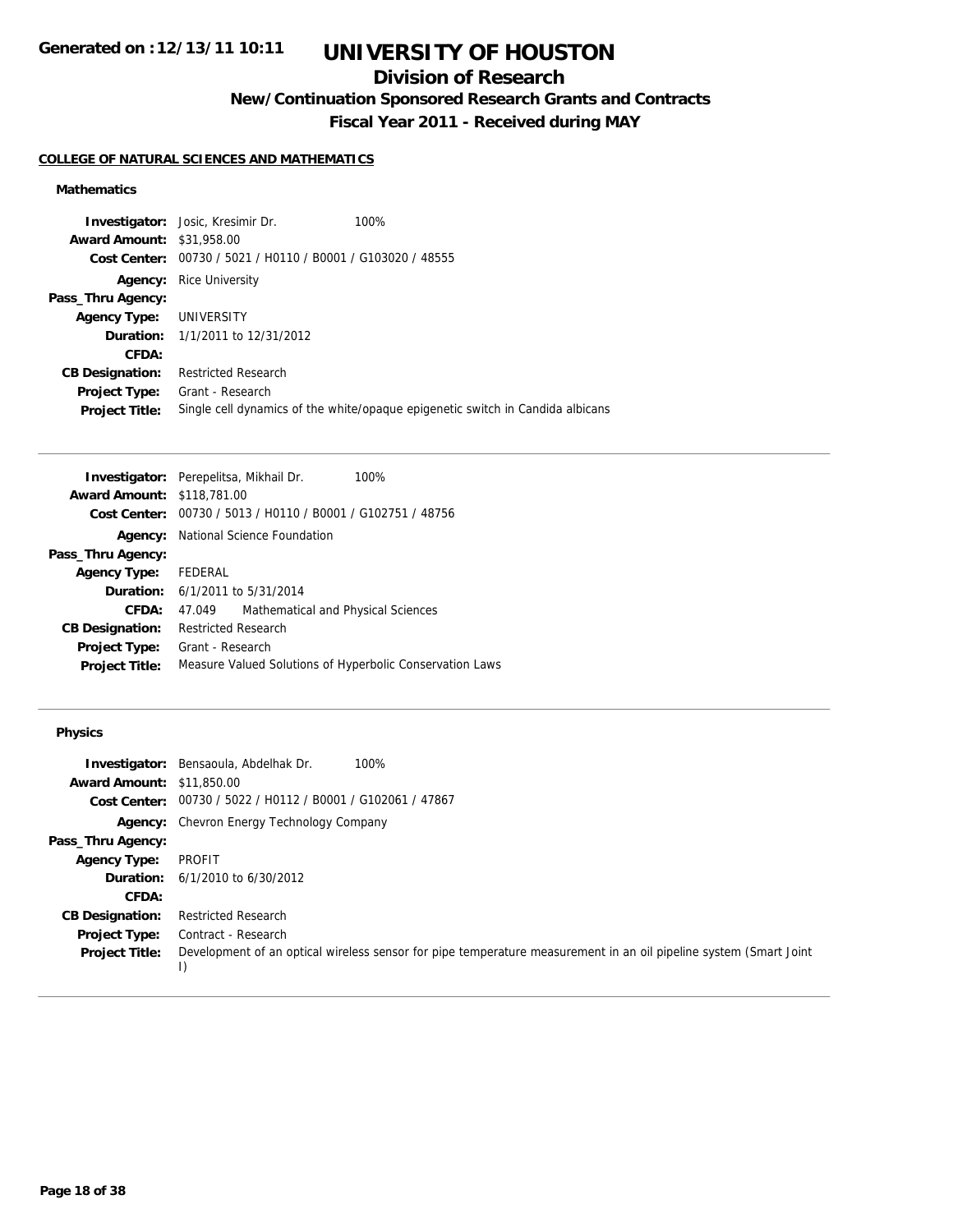# **UNIVERSITY OF HOUSTON**

## **Division of Research**

**New/Continuation Sponsored Research Grants and Contracts**

**Fiscal Year 2011 - Received during MAY**

## **COLLEGE OF NATURAL SCIENCES AND MATHEMATICS**

### **Physics**

|                                  | <b>Investigator:</b> Weinstein, Roy Dr.                     | 100%                                                                                             |
|----------------------------------|-------------------------------------------------------------|--------------------------------------------------------------------------------------------------|
| <b>Award Amount: \$10,000.00</b> |                                                             |                                                                                                  |
|                                  | Cost Center: 00730 / 5021 / H0112 / B0001 / G103600 / 48525 |                                                                                                  |
|                                  | <b>Agency:</b> The Welch Foundation                         |                                                                                                  |
| Pass_Thru Agency:                |                                                             |                                                                                                  |
| <b>Agency Type:</b>              | FOUNDATION                                                  |                                                                                                  |
|                                  | <b>Duration:</b> $6/1/2011$ to $5/31/2012$                  |                                                                                                  |
| CFDA:                            |                                                             |                                                                                                  |
| <b>CB Designation:</b>           | <b>Restricted Research</b>                                  |                                                                                                  |
| Project Type:                    | Grant - Research                                            |                                                                                                  |
| <b>Project Title:</b>            |                                                             | Discovery of Improved Pinning Centers by Chemical Emulation of Observed Irradiation Morphologies |

|                                  | <b>Investigator:</b> Ting, Chin-Sen Dr.                     | 100%                                                                                    |
|----------------------------------|-------------------------------------------------------------|-----------------------------------------------------------------------------------------|
| <b>Award Amount: \$90,000.00</b> |                                                             |                                                                                         |
|                                  | Cost Center: 00730 / 5021 / H0112 / B0001 / G103597 / 48578 |                                                                                         |
|                                  | <b>Agency:</b> The Welch Foundation                         |                                                                                         |
| Pass_Thru Agency:                |                                                             |                                                                                         |
| <b>Agency Type:</b>              | <b>FOUNDATION</b>                                           |                                                                                         |
|                                  | <b>Duration:</b> $6/1/2011$ to $5/31/2012$                  |                                                                                         |
| CFDA:                            |                                                             |                                                                                         |
| <b>CB Designation:</b>           | <b>Restricted Research</b>                                  |                                                                                         |
| Project Type:                    | Grant - Research                                            |                                                                                         |
| <b>Project Title:</b>            |                                                             | Study of Superconductivity and Related Subjects in Strongly Correlated Electron Systems |

| <b>Investigator:</b> Su, Wu-Pei Dr.<br><b>Award Amount:</b><br>Cost Center: | \$50,000.00<br>00730 / 5021 / H0112 / B0001 / G103188 / 48531 | 100%                                                            |
|-----------------------------------------------------------------------------|---------------------------------------------------------------|-----------------------------------------------------------------|
|                                                                             | <b>Agency:</b> The Welch Foundation                           |                                                                 |
| Pass_Thru Agency:                                                           |                                                               |                                                                 |
| Agency Type: FOUNDATION                                                     |                                                               |                                                                 |
|                                                                             | <b>Duration:</b> $6/1/2011$ to $5/31/2012$                    |                                                                 |
| CFDA:                                                                       |                                                               |                                                                 |
| <b>CB Designation:</b>                                                      | <b>Restricted Research</b>                                    |                                                                 |
| Project Type:                                                               | Grant - Research                                              |                                                                 |
| <b>Project Title:</b>                                                       |                                                               | A Real Space Approach to the Macromolecular X-ray Phase Problem |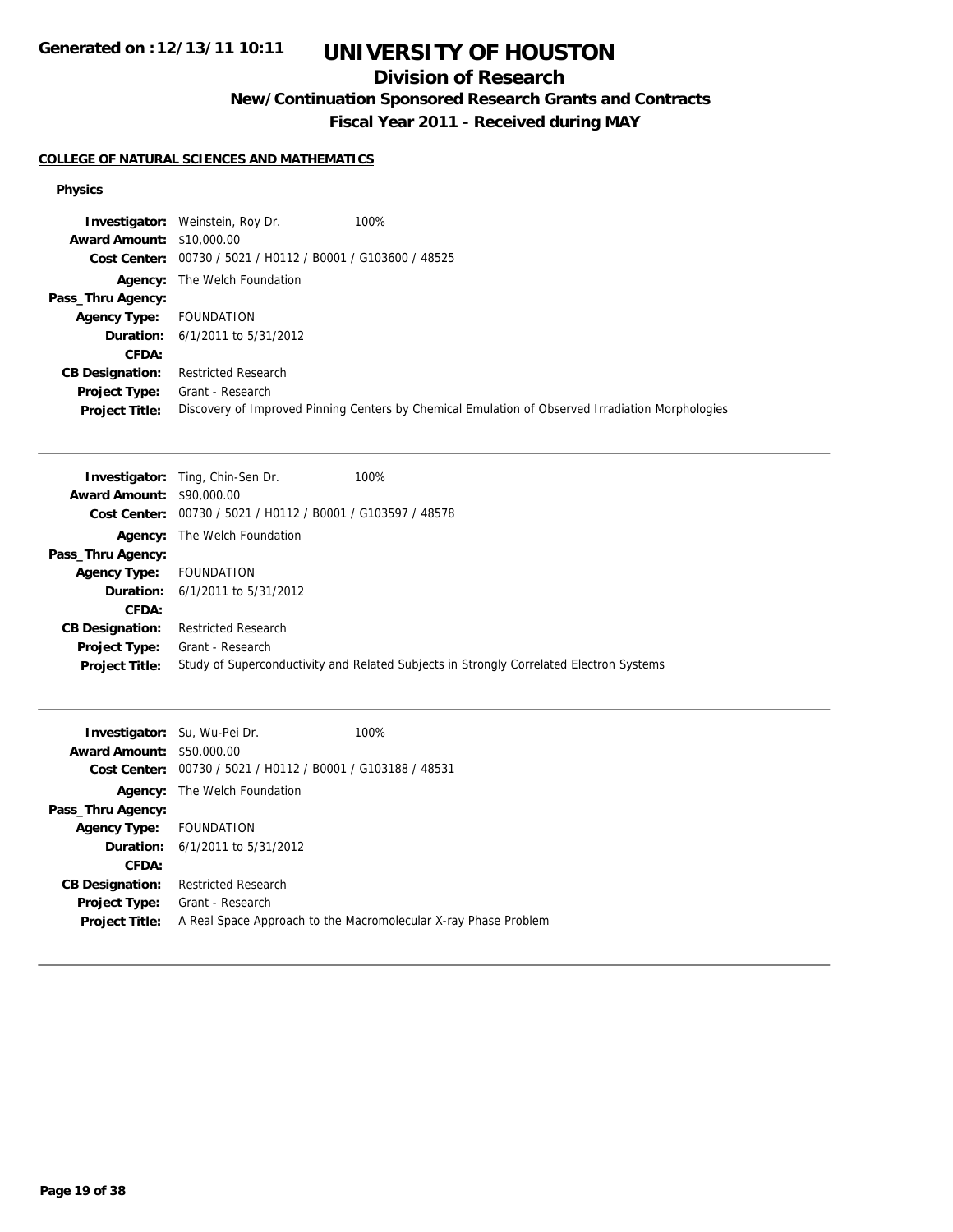# **UNIVERSITY OF HOUSTON**

## **Division of Research**

**New/Continuation Sponsored Research Grants and Contracts**

**Fiscal Year 2011 - Received during MAY**

## **COLLEGE OF NATURAL SCIENCES AND MATHEMATICS**

### **Physics**

|                                  | 100%<br><b>Investigator:</b> Bensaoula, Abdelhak Dr.                                                           |
|----------------------------------|----------------------------------------------------------------------------------------------------------------|
| <b>Award Amount: \$25,000.00</b> |                                                                                                                |
|                                  | Cost Center: 00730 / 5022 / H0112 / B0001 / G102998 / 48667                                                    |
|                                  | <b>Agency:</b> Integrated Micro Sensors                                                                        |
| Pass_Thru Agency:                |                                                                                                                |
| <b>Agency Type:</b>              | PROFIT                                                                                                         |
|                                  | <b>Duration:</b> 1/1/2011 to 12/31/2011                                                                        |
| CFDA:                            |                                                                                                                |
| <b>CB Designation:</b>           | <b>Restricted Research</b>                                                                                     |
| Project Type:                    | Grant - Research                                                                                               |
| <b>Project Title:</b>            | Collaborative Agreement on Design, fabrication and characterization procedures for hybrid photovoltaic devices |

|                                  | <b>Investigator:</b> Brazdeikis, Audrius Prof.<br>18%                                                                         |
|----------------------------------|-------------------------------------------------------------------------------------------------------------------------------|
| <b>Award Amount: \$18,000.00</b> |                                                                                                                               |
|                                  | Cost Center: 00730 / 5021 / H0452 / B0001 / G101818 / 48242                                                                   |
|                                  | Agency: Methodist Hospital Research Institute                                                                                 |
|                                  | <b>Pass_Thru Agency:</b> Cancer Prevention and Research Institute of Texas                                                    |
| <b>Agency Type:</b>              | <b>STATE</b>                                                                                                                  |
|                                  | <b>Duration:</b> 12/1/2010 to 11/30/2011                                                                                      |
| CFDA:                            |                                                                                                                               |
| <b>CB Designation:</b>           | <b>Restricted Research</b>                                                                                                    |
| <b>Project Type:</b>             | Grant - Research                                                                                                              |
| <b>Project Title:</b>            | Magnetic Characterization of the Nanosconstructs and Development of the Device for Magnetic Guiding and Localized<br>ablation |
|                                  |                                                                                                                               |

|                                 | <b>Investigator:</b> Badi, Nacer Dr.                        | 25%                                                                                                           |
|---------------------------------|-------------------------------------------------------------|---------------------------------------------------------------------------------------------------------------|
| <b>Award Amount: \$6,000.00</b> |                                                             |                                                                                                               |
|                                 | Cost Center: 00730 / 5022 / H0453 / B0001 / G103299 / 48465 |                                                                                                               |
| Agency:                         | Integrated Micro Sensors                                    |                                                                                                               |
| Pass_Thru Agency:               |                                                             |                                                                                                               |
| <b>Agency Type:</b>             | PROFIT                                                      |                                                                                                               |
|                                 | <b>Duration:</b> 1/1/2011 to 12/31/2011                     |                                                                                                               |
| CFDA:                           |                                                             |                                                                                                               |
| <b>CB Designation:</b>          | <b>Restricted Research</b>                                  |                                                                                                               |
| Project Type:                   | Grant - Research                                            |                                                                                                               |
| <b>Project Title:</b>           |                                                             | Design, Simulation, and Synthesis of Metallic and Dielectric Nanoparticles for Photon Conversion Applications |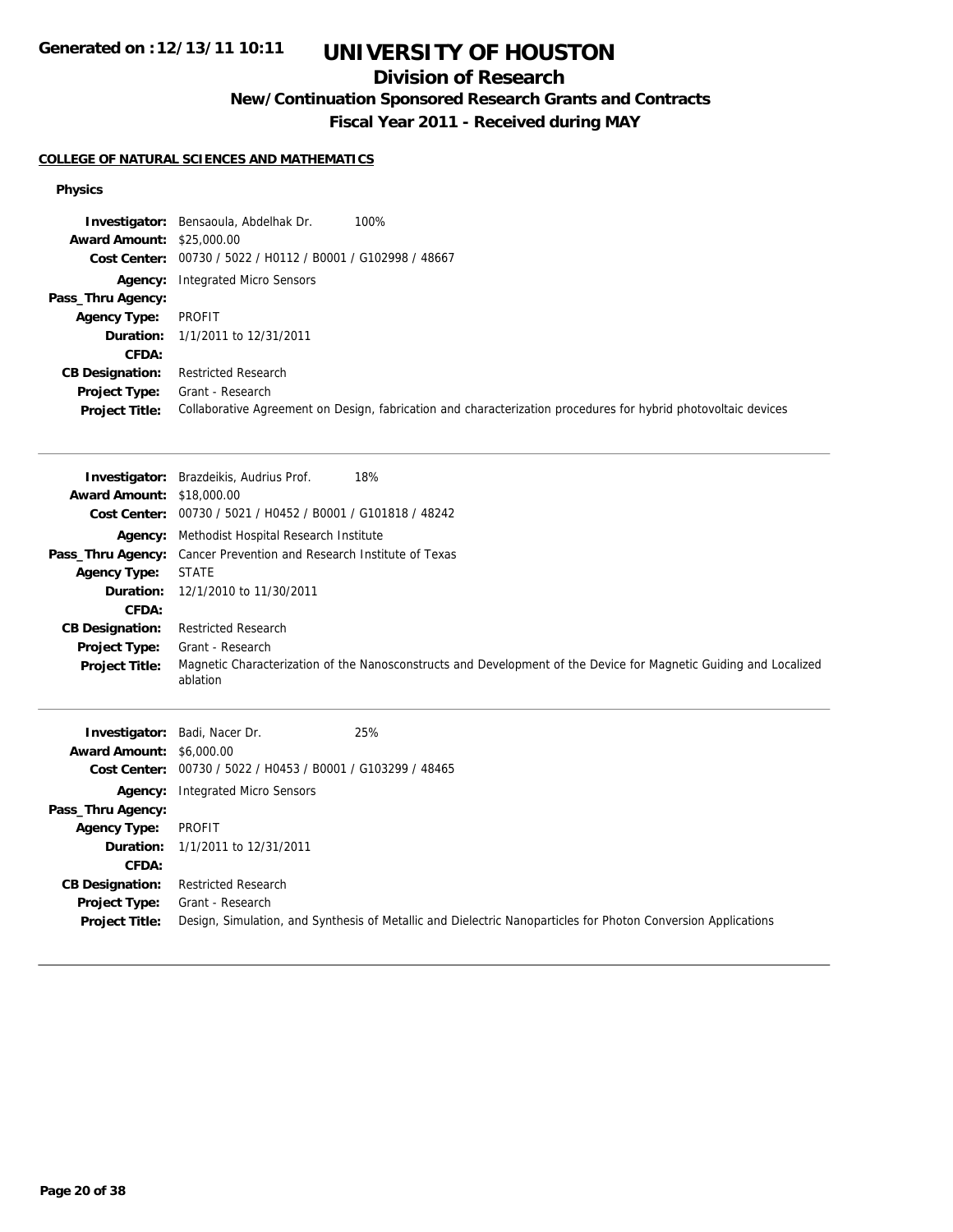## **Division of Research**

**New/Continuation Sponsored Research Grants and Contracts**

**Fiscal Year 2011 - Received during MAY**

## **COLLEGE OF NATURAL SCIENCES AND MATHEMATICS**

### **Physics**

**Investigator:** Ignatiev, Alex Dr. 60% **Award Amount:** \$12,500.00 **Cost Center:** 00730 / 5022 / H0453 / B0001 / G101233 / 47251 **Agency:** Unity Semiconductor Corp **Pass\_Thru Agency: Agency Type:** PROFIT **Duration:** 1/19/2010 to 1/19/2012 **CFDA: CB Designation:** Restricted Research **Project Type:** Grant - Research **Project Title:** Participation Agreement-Collaborative Research Project

### **COLLEGE OF OPTOMETRY**

#### **Optometry, Community**

| <b>Investigator:</b> Glasser, Adrian Dr. |                                        |                 | 100%                                                        |
|------------------------------------------|----------------------------------------|-----------------|-------------------------------------------------------------|
| <b>Award Amount:</b>                     | \$33,153.00                            |                 |                                                             |
|                                          |                                        |                 | Cost Center: 00730 / 5013 / H0114 / B0001 / G093513 / 42067 |
|                                          | Agency: University of Miami            |                 |                                                             |
| Pass_Thru Agency:                        | National Eye Institute                 |                 |                                                             |
| Agency Type:                             | FEDERAL                                |                 |                                                             |
|                                          | <b>Duration:</b> 4/1/2007 to 3/31/2012 |                 |                                                             |
| CFDA:                                    | 93.867                                 | Vision Research |                                                             |
| <b>CB Designation:</b>                   | <b>Restricted Research</b>             |                 |                                                             |
| Project Type:                            | Grant - Research                       |                 |                                                             |
| <b>Project Title:</b>                    |                                        |                 | Optomechanical Characteristics of Lens Accommodation        |

|                                  | <b>Investigator:</b> Smith III, Earl L. Dr.                 | 100% |
|----------------------------------|-------------------------------------------------------------|------|
| <b>Award Amount: \$99,730.00</b> |                                                             |      |
|                                  | Cost Center: 00730 / 5021 / H0114 / B0001 / G090297 / 35093 |      |
|                                  | <b>Agency:</b> Brien Holden Vision Institute                |      |
| Pass_Thru Agency:                |                                                             |      |
| <b>Agency Type: UNIVERSITY</b>   |                                                             |      |
|                                  | <b>Duration:</b> $6/1/2004$ to $6/30/2015$                  |      |
| CFDA:                            |                                                             |      |
| <b>CB Designation:</b>           | <b>Restricted Research</b>                                  |      |
| <b>Project Type:</b>             | Special Research Agreement - Research                       |      |
| <b>Project Title:</b>            | Optical Intervention                                        |      |
|                                  |                                                             |      |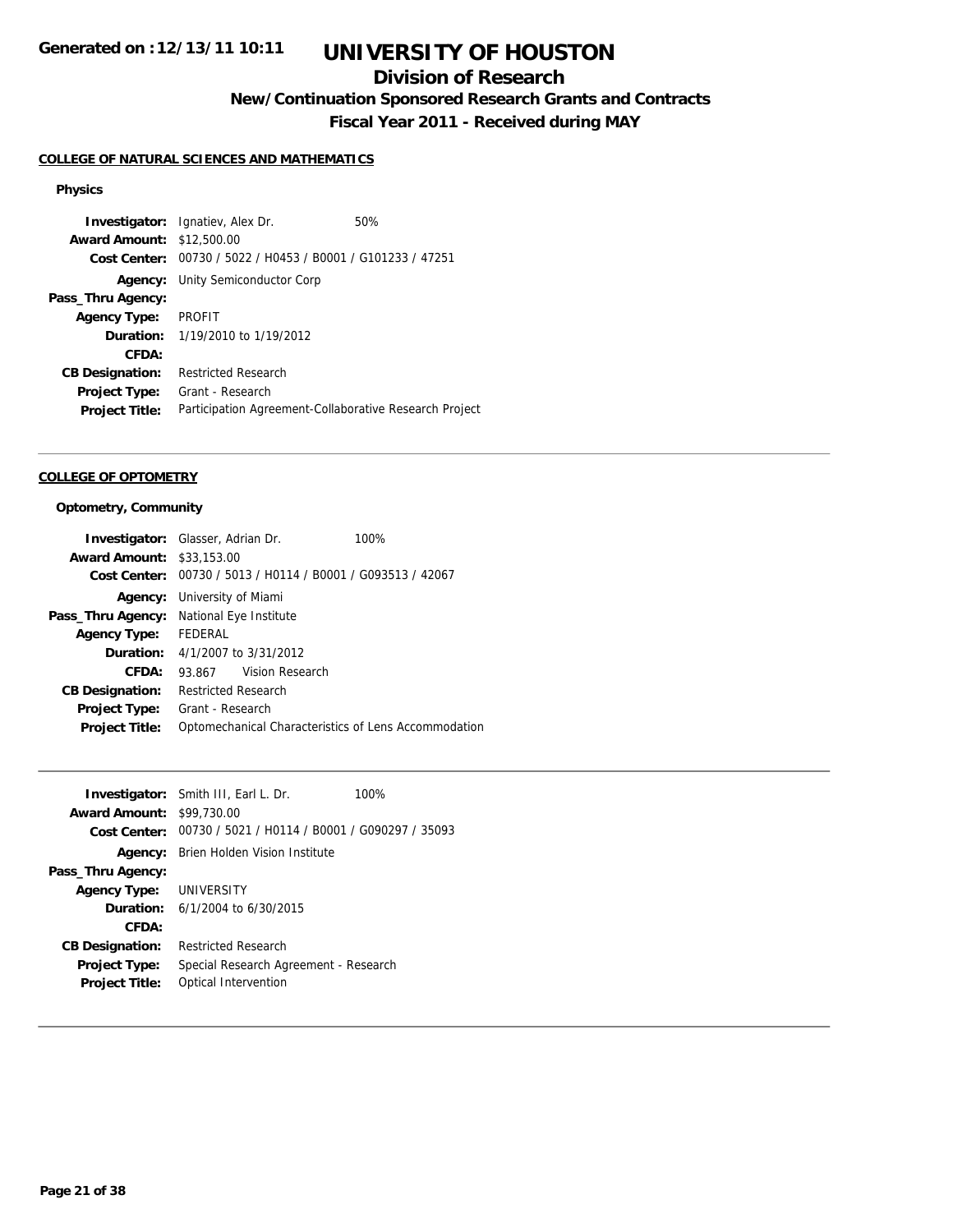## **Division of Research**

**New/Continuation Sponsored Research Grants and Contracts**

**Fiscal Year 2011 - Received during MAY**

#### **COLLEGE OF OPTOMETRY**

### **Optometry, Community**

**Investigator:** Frishman, PhD, Laura J. Dr. 100% **Award Amount:** \$602,265.00 **Cost Center:** 00730 / 5013 / H0114 / B0001 / G095800 / 42062 **Agency:** National Eye Institute **Pass\_Thru Agency: Agency Type:** FEDERAL **Duration:** 5/1/2008 to 4/30/2012 **CFDA:** 93.867 Vision Research **CB Designation:** Restricted Research **Project Type:** Grant - Research **Project Title:** Core Grant for Vision Research

## **COLLEGE OF PHARMACY**

### **Pharmacological and Pharmaceutical Sciences**

|                                  | <b>Investigator:</b> Tejada-Simon, Maria Dr.<br>100%           |
|----------------------------------|----------------------------------------------------------------|
| <b>Award Amount: \$60,210.00</b> |                                                                |
|                                  | Cost Center: 00730 / 5021 / H0117 / B0001 / G102380 / 48697    |
|                                  | Agency: Jerome Lejeune Foundation                              |
| Pass_Thru Agency:                |                                                                |
| Agency Type: FOUNDATION          |                                                                |
|                                  | <b>Duration:</b> 5/10/2011 to 5/9/2014                         |
| CFDA:                            |                                                                |
| <b>CB Designation:</b>           | <b>Restricted Research</b>                                     |
| Project Type:                    | Grant - Research                                               |
| <b>Project Title:</b>            | Therapeutic potential of Rac inhibitors in cognitive disorders |

### **COLLEGE OF TECHNOLOGY**

#### **Engineering Technology**

|                                  | <b>Investigator:</b> Yuan, Xiaojing Dr.                     | 100% |
|----------------------------------|-------------------------------------------------------------|------|
| <b>Award Amount: \$11,970.00</b> |                                                             |      |
|                                  | Cost Center: 00730 / 5021 / H0139 / B0001 / G103746 / 48661 |      |
|                                  | <b>Agency:</b> Texas Heart Institute                        |      |
| Pass_Thru Agency:                |                                                             |      |
| Agency Type: NON PROFIT          |                                                             |      |
|                                  | <b>Duration:</b> 6/1/2011 to 7/31/2011                      |      |
| CFDA:                            |                                                             |      |
| <b>CB Designation:</b>           | Restricted Research                                         |      |
| <b>Project Type:</b>             | Grant - Research                                            |      |
| <b>Project Title:</b>            | Salary Reimbursement Agreement: X. Yuan                     |      |
|                                  |                                                             |      |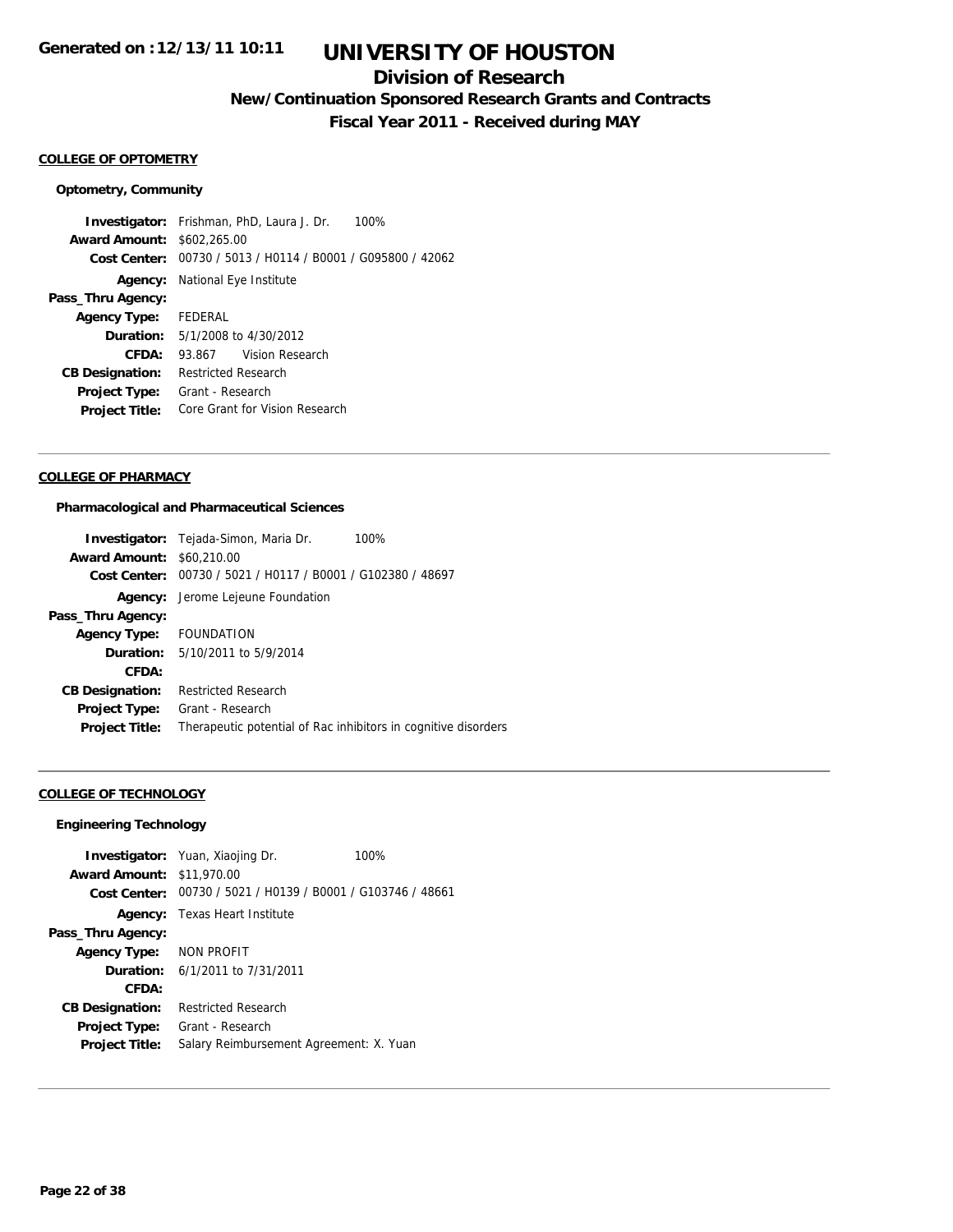## **Division of Research**

**New/Continuation Sponsored Research Grants and Contracts**

**Fiscal Year 2011 - Received during MAY**

#### **CULLEN COLLEGE OF ENGINEERING**

## **Biomedical Engineering**

|                                  | <b>Investigator:</b> Akay, Metin Dr.   | 100%                                                                             |
|----------------------------------|----------------------------------------|----------------------------------------------------------------------------------|
| <b>Award Amount: \$50,000.00</b> |                                        |                                                                                  |
|                                  |                                        | Cost Center: 00730 / 5013 / H0071 / B0001 / G102889 / 48527                      |
| Agency:                          | National Science Foundation            |                                                                                  |
| Pass_Thru Agency:                |                                        |                                                                                  |
| <b>Agency Type:</b>              | FEDERAL                                |                                                                                  |
|                                  | <b>Duration:</b> 5/1/2011 to 4/30/2012 |                                                                                  |
| CFDA:                            | <b>Engineering Grants</b><br>47.041    |                                                                                  |
| <b>CB Designation:</b>           | <b>Restricted Research</b>             |                                                                                  |
| <b>Project Type:</b>             | Grant - Research                       |                                                                                  |
| <b>Project Title:</b>            |                                        | Advanced Study Institute on Global Healthcare Grand Challenges and Opportunities |
|                                  |                                        |                                                                                  |

### **Center for Innovative Grouting Materials and Tech**

| <b>Award Amount:</b>   | <b>Investigator:</b> Vipulanandan, Cumaraswamy D100%<br>\$6,000.00 |
|------------------------|--------------------------------------------------------------------|
|                        | Cost Center: 00730 / 5022 / H0069 / B0100 / G097310 / 42739        |
|                        |                                                                    |
|                        | <b>Agency:</b> Various Private Profit Agencies                     |
| Pass_Thru Agency:      |                                                                    |
| <b>Agency Type:</b>    | PROFIT                                                             |
|                        | <b>Duration:</b> 1/1/2008 to 8/31/2031                             |
| CFDA:                  |                                                                    |
| <b>CB Designation:</b> | Non Restricted Research                                            |
| <b>Project Type:</b>   | Grant - Research                                                   |
| <b>Project Title:</b>  | Center for Innovative Grouting Materials and Technology            |

## **Chemical Engineering**

| <b>Investigator:</b> Willson, Richard C. Dr.                   | 100%                                              |
|----------------------------------------------------------------|---------------------------------------------------|
| <b>Award Amount:</b><br>\$36,131.00                            |                                                   |
| 00730 / 5015 / H0067 / B0001 / G103578 / 48576<br>Cost Center: |                                                   |
| University of Texas Medical Branch at Galveston                |                                                   |
| National Institute of Allergy and Infectious Diseases          |                                                   |
| FEDERAL                                                        |                                                   |
| 3/1/2011 to 2/29/2012                                          |                                                   |
| 93.855                                                         | Allergy, Immunology, and Transplantation Research |
| <b>Restricted Research</b>                                     |                                                   |
| Grant - Research                                               |                                                   |
| WRCE Diagnotics Development Core - Yr 3 of 5 Yr. Award         |                                                   |
|                                                                |                                                   |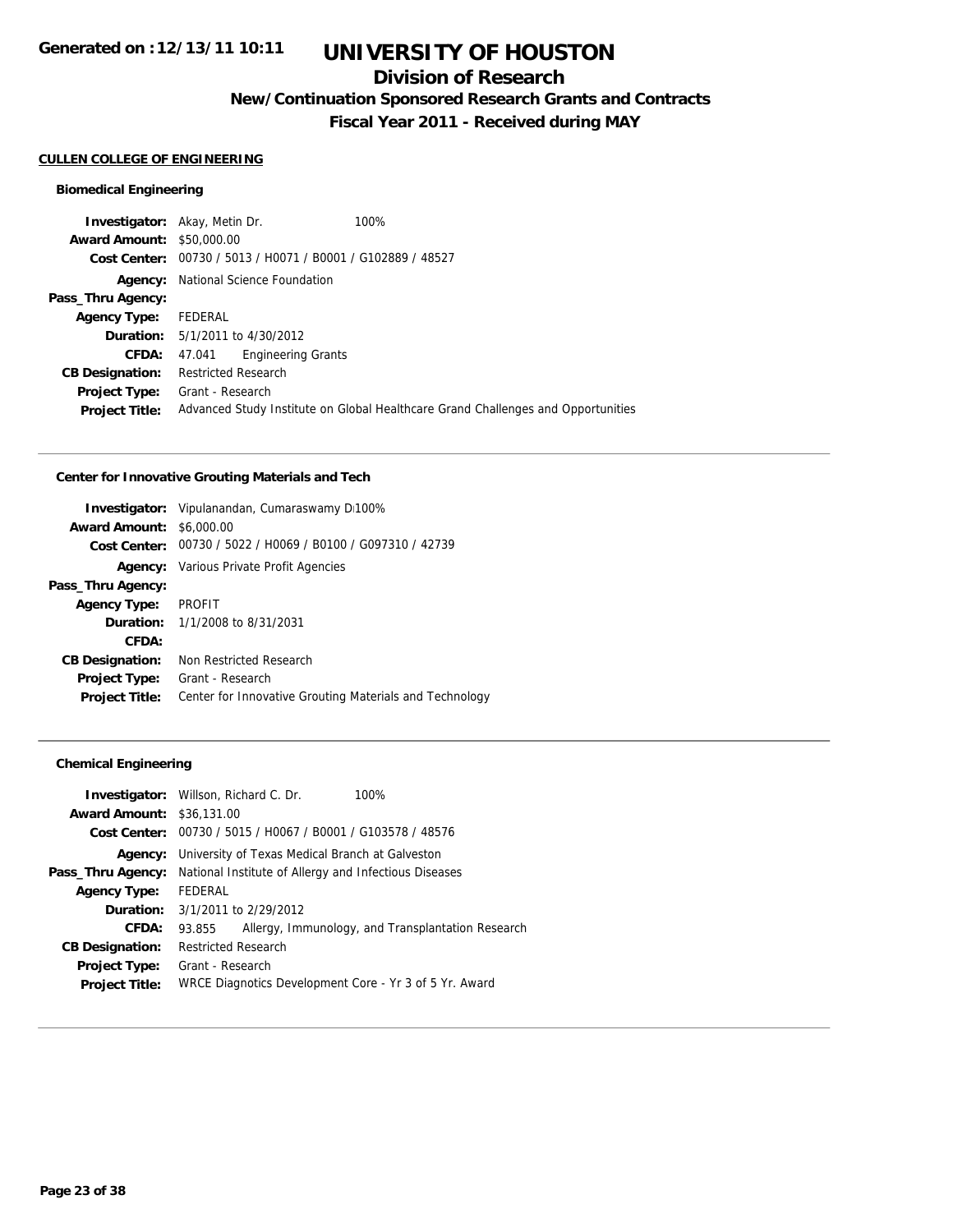# **UNIVERSITY OF HOUSTON**

## **Division of Research**

**New/Continuation Sponsored Research Grants and Contracts**

**Fiscal Year 2011 - Received during MAY**

## **CULLEN COLLEGE OF ENGINEERING**

## **Chemical Engineering**

|                                  | <b>Investigator:</b> Willson, Richard C. Dr.                | 80%                                                                            |
|----------------------------------|-------------------------------------------------------------|--------------------------------------------------------------------------------|
| <b>Award Amount: \$40,000.00</b> |                                                             |                                                                                |
|                                  | Cost Center: 00730 / 5021 / H0067 / B0001 / G103171 / 48529 |                                                                                |
|                                  | <b>Agency:</b> The Welch Foundation                         |                                                                                |
| Pass_Thru Agency:                |                                                             |                                                                                |
| <b>Agency Type:</b>              | FOUNDATION                                                  |                                                                                |
|                                  | <b>Duration:</b> $6/1/2011$ to $5/31/2012$                  |                                                                                |
| CFDA:                            |                                                             |                                                                                |
| <b>CB Designation:</b>           | <b>Restricted Research</b>                                  |                                                                                |
| <b>Project Type:</b>             | Grant - Research                                            |                                                                                |
| <b>Project Title:</b>            |                                                             | PHYSICAL CHEMISTRY OF BIOMOLECULAR RECOGNITION: Role of conformational changes |

|                                  | <b>Investigator:</b> Harold, Michael Dr.                    | 65% |
|----------------------------------|-------------------------------------------------------------|-----|
| <b>Award Amount: \$21,256.30</b> |                                                             |     |
|                                  | Cost Center: 00730 / 5022 / H0067 / B0001 / G102220 / 47072 |     |
| Agency:                          | <b>HRD Corporation</b>                                      |     |
| Pass_Thru Agency:                |                                                             |     |
| <b>Agency Type:</b>              | <b>PROFIT</b>                                               |     |
|                                  | <b>Duration:</b> $9/1/2010$ to 6/30/2011                    |     |
| CFDA:                            |                                                             |     |
| <b>CB Designation:</b>           | <b>Restricted Research</b>                                  |     |
| <b>Project Type:</b>             | Grant - Research                                            |     |
| <b>Project Title:</b>            | Conversion of Methane to Higher Hydrocarbons                |     |
|                                  |                                                             |     |

|                                  | <b>Investigator:</b> Muncrief, Rachel Dr.                   | 35% |
|----------------------------------|-------------------------------------------------------------|-----|
| <b>Award Amount: \$11,445.70</b> |                                                             |     |
|                                  | Cost Center: 00730 / 5022 / H0067 / B0001 / G102220 / 47072 |     |
|                                  | <b>Agency:</b> HRD Corporation                              |     |
| Pass_Thru Agency:                |                                                             |     |
| <b>Agency Type:</b>              | <b>PROFIT</b>                                               |     |
|                                  | <b>Duration:</b> $9/1/2010$ to 6/30/2011                    |     |
| CFDA:                            |                                                             |     |
| <b>CB Designation:</b>           | <b>Restricted Research</b>                                  |     |
| <b>Project Type:</b>             | Grant - Research                                            |     |
| <b>Project Title:</b>            | Conversion of Methane to Higher Hydrocarbons                |     |
|                                  |                                                             |     |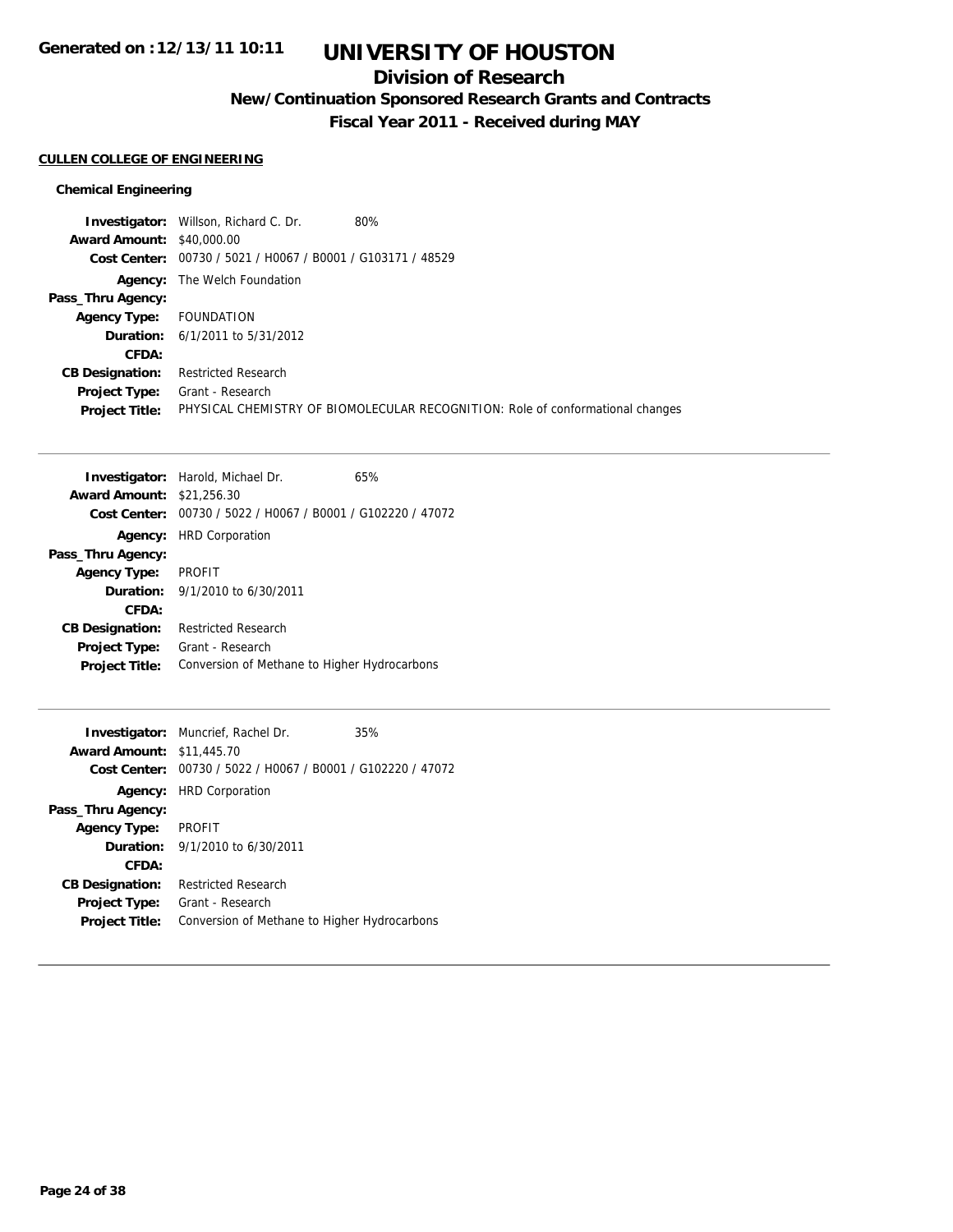## **Division of Research**

**New/Continuation Sponsored Research Grants and Contracts**

**Fiscal Year 2011 - Received during MAY**

## **CULLEN COLLEGE OF ENGINEERING**

## **Chemical Engineering**

| <b>Investigator:</b> Balakotaiah, Vemuri Dr. |                            |                                                             | 100%                                                                         |
|----------------------------------------------|----------------------------|-------------------------------------------------------------|------------------------------------------------------------------------------|
| <b>Award Amount: \$100,000.00</b>            |                            |                                                             |                                                                              |
|                                              |                            | Cost Center: 00730 / 5013 / H0067 / B0001 / G101473 / 46776 |                                                                              |
| Agency:                                      |                            |                                                             | NASA - National Aeronautics and Space Administration - Glenn Research Center |
| Pass_Thru Agency:                            |                            |                                                             |                                                                              |
| <b>Agency Type:</b>                          | FEDERAL                    |                                                             |                                                                              |
|                                              |                            | <b>Duration:</b> $4/12/2010$ to $10/11/2013$                |                                                                              |
| <b>CFDA:</b>                                 | 43.001                     | Aerospace Education Services Program                        |                                                                              |
| <b>CB Designation:</b>                       | <b>Restricted Research</b> |                                                             |                                                                              |
| <b>Project Type:</b> Grant - Research        |                            |                                                             |                                                                              |
| <b>Project Title:</b>                        |                            | Packed Bed Reactor Experiment                               |                                                                              |
|                                              |                            |                                                             |                                                                              |

## **Civil Engineering**

|                                 | 20%<br><b>Investigator:</b> Dhonde, Hemant Dr.                                       |
|---------------------------------|--------------------------------------------------------------------------------------|
| <b>Award Amount: \$1,200.00</b> |                                                                                      |
|                                 | Cost Center: 00730 / 5022 / H0068 / B0001 / G102186 / 48547                          |
|                                 | <b>Agency:</b> Trinity Rail                                                          |
| Pass_Thru Agency:               |                                                                                      |
| <b>Agency Type:</b>             | PROFIT                                                                               |
|                                 | <b>Duration:</b> 6/1/2010 to 10/31/2010                                              |
| CFDA:                           |                                                                                      |
| <b>CB Designation:</b>          | <b>Restricted Research</b>                                                           |
| <b>Project Type:</b>            | Contract - Research                                                                  |
| <b>Project Title:</b>           | Investigation of Elastomeric Follower Block Pads Under High Static and Fatigue Loads |
|                                 |                                                                                      |

|                                   | 60%<br><b>Investigator:</b> Ayoub, Ashraf Dr.                                                             |
|-----------------------------------|-----------------------------------------------------------------------------------------------------------|
| <b>Award Amount: \$174,639.00</b> |                                                                                                           |
|                                   | Cost Center: 00730 / 5013 / H0068 / B0001 / G102441 / 48507                                               |
|                                   | <b>Agency:</b> National Science Foundation                                                                |
| Pass_Thru Agency:                 |                                                                                                           |
| Agency Type:                      | FEDERAL                                                                                                   |
|                                   | <b>Duration:</b> 7/1/2011 to 12/31/2013                                                                   |
| CFDA:                             | Engineering Grants<br>47.041                                                                              |
| <b>CB Designation:</b>            | <b>Restricted Research</b>                                                                                |
| Project Type:                     | Grant - Research                                                                                          |
| <b>Project Title:</b>             | Establishing the Shear Constitutive Laws of Fiber-Reinforced Polymer (FRP)-Strengthened Concrete Elements |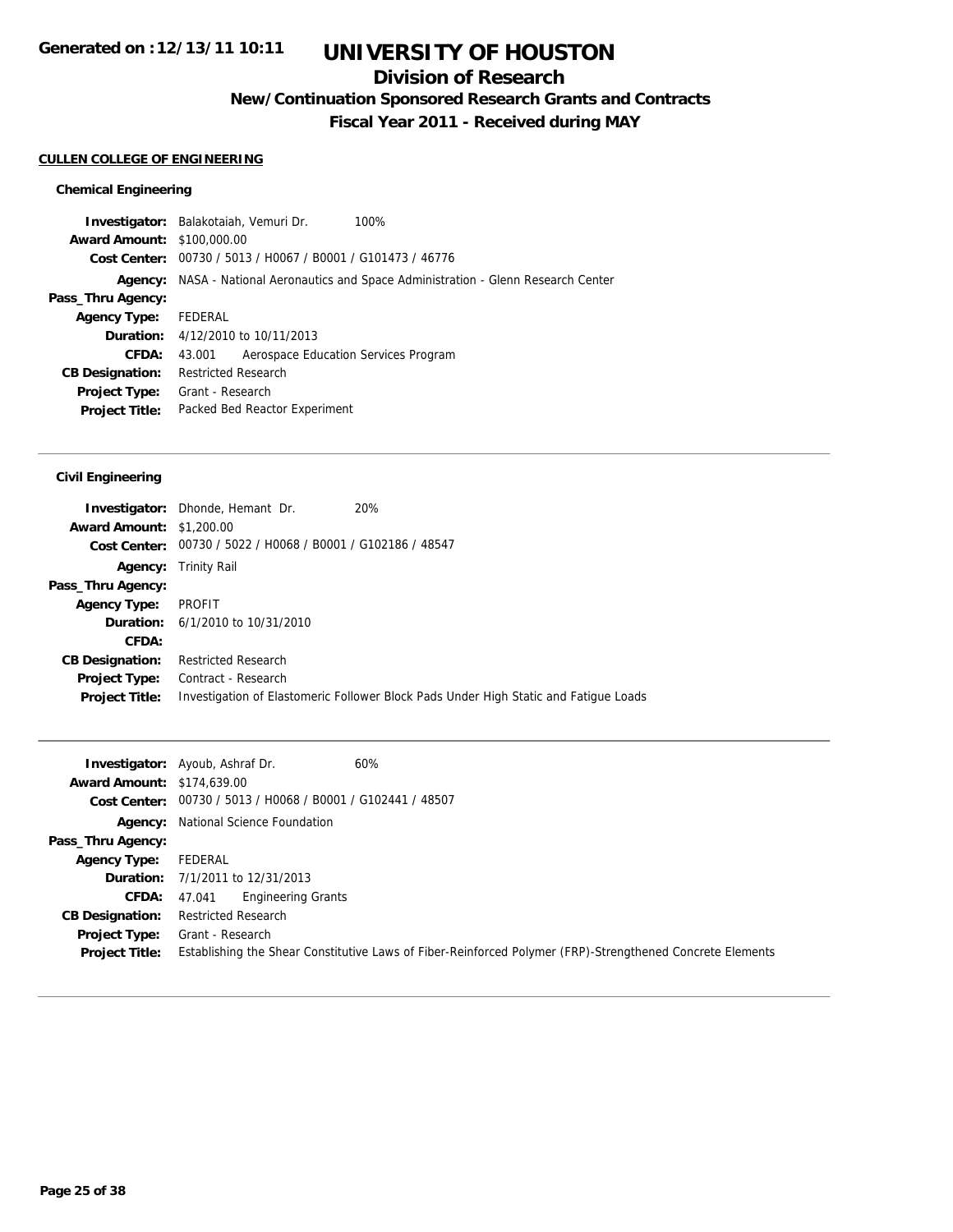## **Division of Research**

**New/Continuation Sponsored Research Grants and Contracts**

**Fiscal Year 2011 - Received during MAY**

#### **CULLEN COLLEGE OF ENGINEERING**

### **Civil Engineering**

|                                   | 40%<br>Investigator: Belarbi, Abdeldjelil Dr.                                                             |
|-----------------------------------|-----------------------------------------------------------------------------------------------------------|
| <b>Award Amount: \$116,426,00</b> |                                                                                                           |
|                                   | Cost Center: 00730 / 5013 / H0068 / B0001 / G102441 / 48507                                               |
|                                   | <b>Agency:</b> National Science Foundation                                                                |
| Pass_Thru Agency:                 |                                                                                                           |
| <b>Agency Type:</b>               | FEDERAL                                                                                                   |
|                                   | <b>Duration:</b> 7/1/2011 to 12/31/2013                                                                   |
| <b>CFDA:</b>                      | <b>Engineering Grants</b><br>47.041                                                                       |
| <b>CB Designation:</b>            | <b>Restricted Research</b>                                                                                |
| Project Type:                     | Grant - Research                                                                                          |
| <b>Project Title:</b>             | Establishing the Shear Constitutive Laws of Fiber-Reinforced Polymer (FRP)-Strengthened Concrete Elements |

|                                   | <b>Investigator:</b> Dawood, Mina Dr.          | 80%                                                                                                           |
|-----------------------------------|------------------------------------------------|---------------------------------------------------------------------------------------------------------------|
| <b>Award Amount: \$239,911.20</b> |                                                |                                                                                                               |
| <b>Cost Center:</b>               | 00730 / 5013 / H0068 / B0001 / G102440 / 48400 |                                                                                                               |
|                                   | Agency: National Science Foundation            |                                                                                                               |
| Pass_Thru Agency:                 |                                                |                                                                                                               |
| <b>Agency Type:</b>               | FEDERAL                                        |                                                                                                               |
| Duration:                         | 4/1/2011 to 3/31/2014                          |                                                                                                               |
| <b>CFDA:</b>                      | <b>Engineering Grants</b><br>47.041            |                                                                                                               |
| <b>CB Designation:</b>            | <b>Restricted Research</b>                     |                                                                                                               |
| Project Type:                     | Grant - Research                               |                                                                                                               |
| <b>Project Title:</b>             | <b>Cracked Steel Structures</b>                | Self-Stressing Shape Memory Alloys/Fiber Reinforced Polymer (SMA/FRP) Composite Patches for Rehabilitation of |
|                                   | <b>Investigator:</b> Willam, Kaspar Dr.        | 10%                                                                                                           |
| <b>Award Amount: \$29,988.90</b>  |                                                |                                                                                                               |
| Cost Center:                      | 00730 / 5013 / H0068 / B0001 / G102440 / 48400 |                                                                                                               |
|                                   |                                                |                                                                                                               |
|                                   | <b>Agency:</b> National Science Foundation     |                                                                                                               |
| Pass_Thru Agency:                 |                                                |                                                                                                               |
| <b>Agency Type:</b>               | FEDERAL                                        |                                                                                                               |

**CFDA:** 47.041 Engineering Grants **CB Designation:** Restricted Research **Project Type:** Grant - Research **Project Title:** Self-Stressing Shape Memory Alloys/Fiber Reinforced Polymer (SMA/FRP) Composite Patches for Rehabilitation of Cracked Steel Structures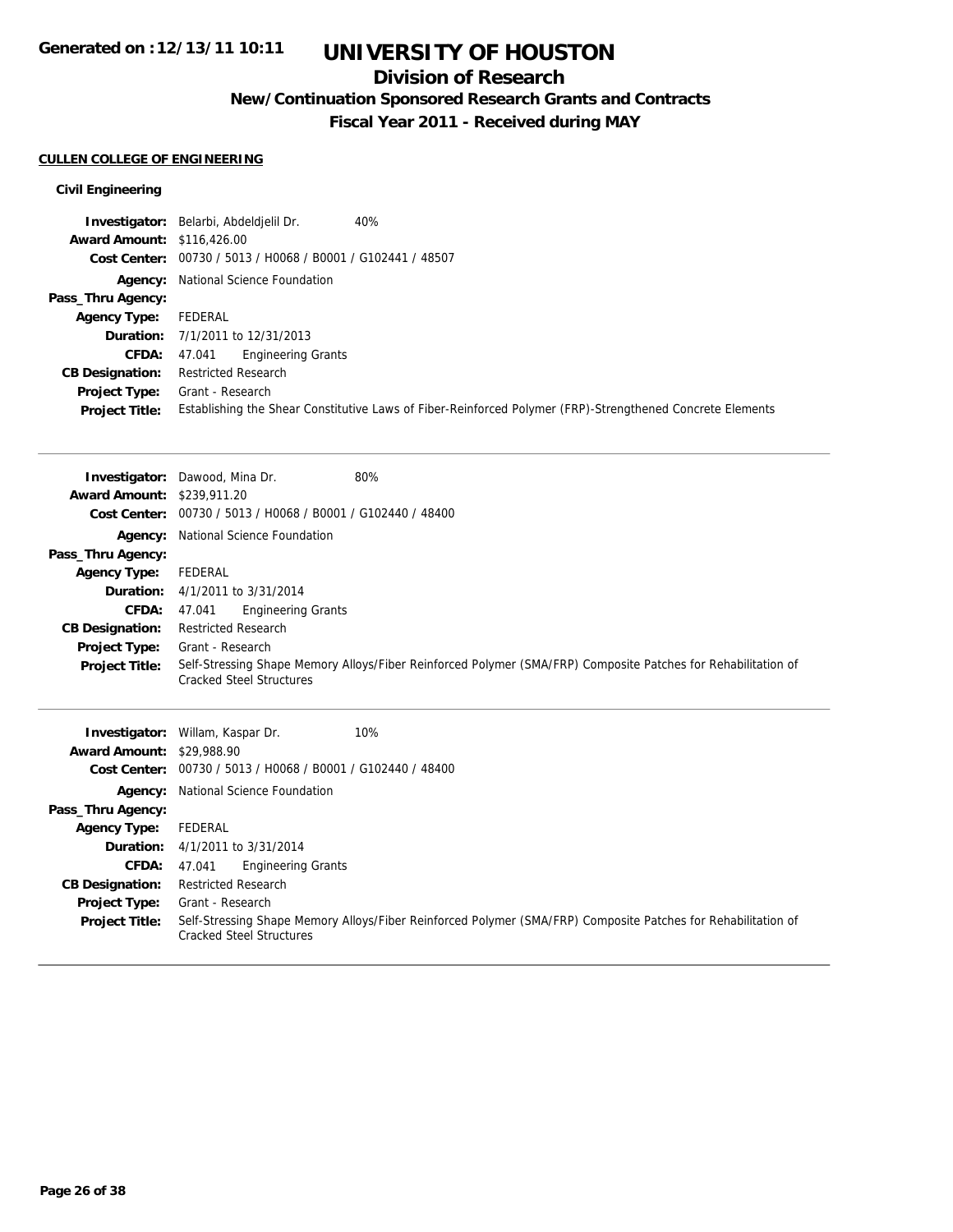## **Division of Research**

**New/Continuation Sponsored Research Grants and Contracts**

**Fiscal Year 2011 - Received during MAY**

## **CULLEN COLLEGE OF ENGINEERING**

## **Civil Engineering**

| <b>Award Amount: \$4,800.00</b><br>Cost Center: 00730 / 5022 / H0068 / B0001 / G102186 / 48547<br><b>Agency:</b> Trinity Rail<br>Pass_Thru Agency:<br>PROFIT<br><b>Agency Type:</b><br><b>Duration:</b> 6/1/2010 to 10/31/2010<br>CFDA:<br><b>Restricted Research</b><br><b>CB Designation:</b><br>Contract - Research<br><b>Project Type:</b><br>Investigation of Elastomeric Follower Block Pads Under High Static and Fatigue Loads<br><b>Project Title:</b> | <b>Investigator:</b> Mo, Yi-Lung Dr. | 80% |
|-----------------------------------------------------------------------------------------------------------------------------------------------------------------------------------------------------------------------------------------------------------------------------------------------------------------------------------------------------------------------------------------------------------------------------------------------------------------|--------------------------------------|-----|
|                                                                                                                                                                                                                                                                                                                                                                                                                                                                 |                                      |     |
|                                                                                                                                                                                                                                                                                                                                                                                                                                                                 |                                      |     |
|                                                                                                                                                                                                                                                                                                                                                                                                                                                                 |                                      |     |
|                                                                                                                                                                                                                                                                                                                                                                                                                                                                 |                                      |     |
|                                                                                                                                                                                                                                                                                                                                                                                                                                                                 |                                      |     |
|                                                                                                                                                                                                                                                                                                                                                                                                                                                                 |                                      |     |
|                                                                                                                                                                                                                                                                                                                                                                                                                                                                 |                                      |     |
|                                                                                                                                                                                                                                                                                                                                                                                                                                                                 |                                      |     |
|                                                                                                                                                                                                                                                                                                                                                                                                                                                                 |                                      |     |
|                                                                                                                                                                                                                                                                                                                                                                                                                                                                 |                                      |     |

## **Dean, Engineering**

|                                   | 20%<br><b>Investigator:</b> Long, Stuart A. Dr.                                                                                                                               |
|-----------------------------------|-------------------------------------------------------------------------------------------------------------------------------------------------------------------------------|
| <b>Award Amount: \$114,986.40</b> |                                                                                                                                                                               |
|                                   | Cost Center: 00730 / 5013 / H0066 / B0100 / G097433 / 44159                                                                                                                   |
|                                   | <b>Agency:</b> National Science Foundation                                                                                                                                    |
| Pass_Thru Agency:                 |                                                                                                                                                                               |
| <b>Agency Type:</b>               | FEDERAL                                                                                                                                                                       |
|                                   | <b>Duration:</b> $4/1/2009$ to $3/31/2014$                                                                                                                                    |
| CFDA:                             | Education and Human Resources<br>47.076                                                                                                                                       |
| <b>CB Designation:</b>            | Non Restricted Research                                                                                                                                                       |
| <b>Project Type:</b>              | Grant - Research                                                                                                                                                              |
| <b>Project Title:</b>             | New GK-12 Program at the University of Houston: Innovations in Nanotechnology and Nanosciences - Using a<br>Knowledge, Applications, Research, and Technology (KART) Approach |

|                                   | 20%<br><b>Investigator:</b> Claydon, Frank Dr.                                                                                                                                |
|-----------------------------------|-------------------------------------------------------------------------------------------------------------------------------------------------------------------------------|
| <b>Award Amount: \$114,986.40</b> |                                                                                                                                                                               |
|                                   | Cost Center: 00730 / 5013 / H0066 / B0100 / G097433 / 44159                                                                                                                   |
|                                   | <b>Agency:</b> National Science Foundation                                                                                                                                    |
| Pass_Thru Agency:                 |                                                                                                                                                                               |
| <b>Agency Type:</b>               | FEDERAL                                                                                                                                                                       |
|                                   | <b>Duration:</b> $4/1/2009$ to $3/31/2014$                                                                                                                                    |
| <b>CFDA:</b>                      | 47.076 Education and Human Resources                                                                                                                                          |
| <b>CB Designation:</b>            | Non Restricted Research                                                                                                                                                       |
| <b>Project Type:</b>              | Grant - Research                                                                                                                                                              |
| <b>Project Title:</b>             | New GK-12 Program at the University of Houston: Innovations in Nanotechnology and Nanosciences - Using a<br>Knowledge, Applications, Research, and Technology (KART) Approach |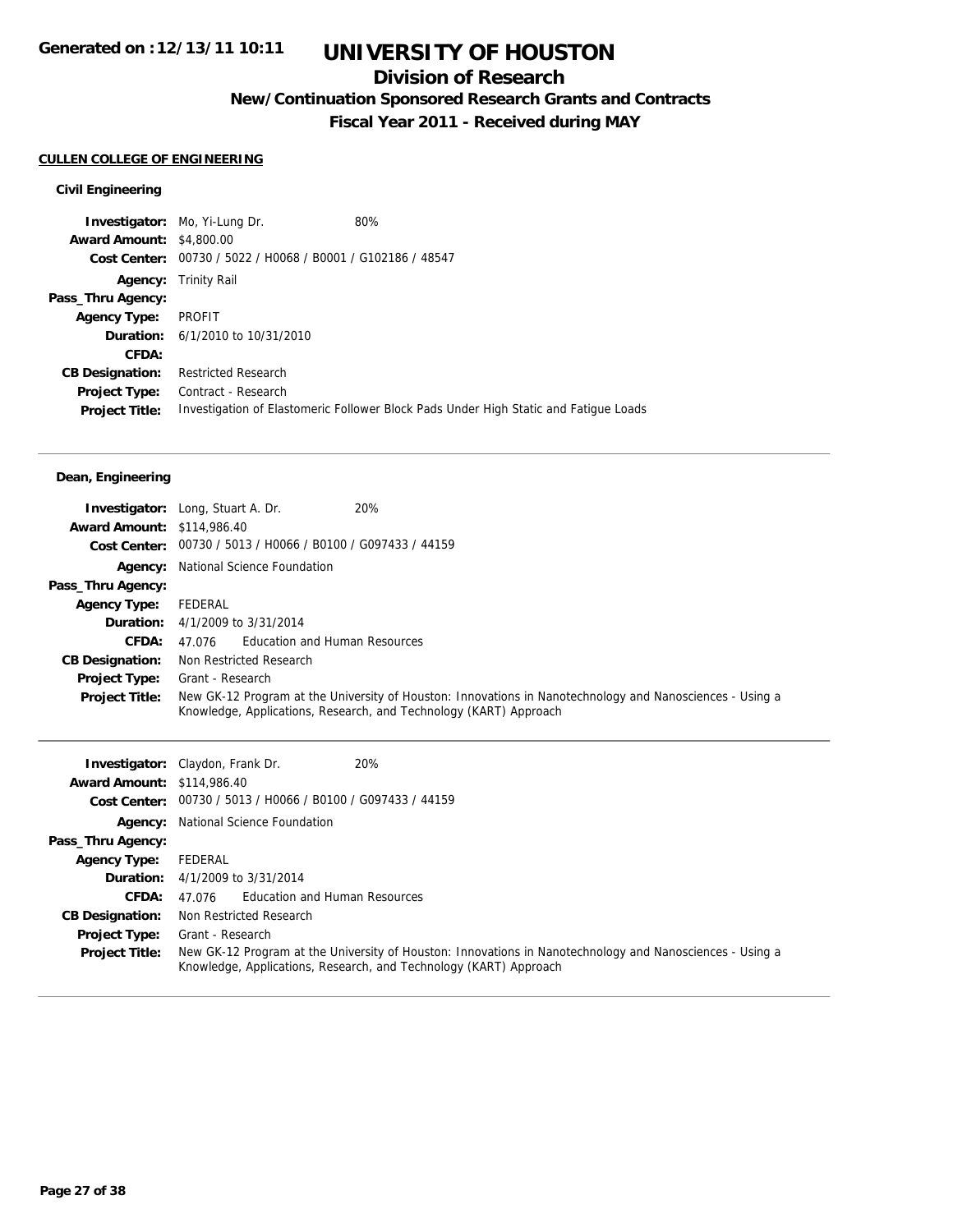## **Division of Research**

**New/Continuation Sponsored Research Grants and Contracts**

**Fiscal Year 2011 - Received during MAY**

## **CULLEN COLLEGE OF ENGINEERING**

## **Dean, Engineering**

|                                   | 20%<br><b>Investigator:</b> Rifai, Hanadi Dr.                                                                                                                                 |
|-----------------------------------|-------------------------------------------------------------------------------------------------------------------------------------------------------------------------------|
| <b>Award Amount: \$114,986.40</b> |                                                                                                                                                                               |
|                                   | Cost Center: 00730 / 5013 / H0066 / B0100 / G097433 / 44159                                                                                                                   |
|                                   | <b>Agency:</b> National Science Foundation                                                                                                                                    |
| Pass_Thru Agency:                 |                                                                                                                                                                               |
| <b>Agency Type:</b>               | FEDERAL                                                                                                                                                                       |
|                                   | <b>Duration:</b> $4/1/2009$ to $3/31/2014$                                                                                                                                    |
| <b>CFDA:</b>                      | 47.076 Education and Human Resources                                                                                                                                          |
| <b>CB Designation:</b>            | Non Restricted Research                                                                                                                                                       |
| <b>Project Type:</b>              | Grant - Research                                                                                                                                                              |
| <b>Project Title:</b>             | New GK-12 Program at the University of Houston: Innovations in Nanotechnology and Nanosciences - Using a<br>Knowledge, Applications, Research, and Technology (KART) Approach |

|                                   | 20%<br><b>Investigator:</b> Sharma, Pradeep Dr.                                                                                                                               |  |
|-----------------------------------|-------------------------------------------------------------------------------------------------------------------------------------------------------------------------------|--|
| <b>Award Amount: \$114,986.40</b> |                                                                                                                                                                               |  |
|                                   | Cost Center: 00730 / 5013 / H0066 / B0100 / G097433 / 44159                                                                                                                   |  |
|                                   | <b>Agency:</b> National Science Foundation                                                                                                                                    |  |
| Pass_Thru Agency:                 |                                                                                                                                                                               |  |
| <b>Agency Type:</b>               | FEDERAL                                                                                                                                                                       |  |
|                                   | <b>Duration:</b> 4/1/2009 to 3/31/2014                                                                                                                                        |  |
| CFDA:                             | Education and Human Resources<br>47.076                                                                                                                                       |  |
| <b>CB Designation:</b>            | Non Restricted Research                                                                                                                                                       |  |
| <b>Project Type:</b>              | Grant - Research                                                                                                                                                              |  |
| <b>Project Title:</b>             | New GK-12 Program at the University of Houston: Innovations in Nanotechnology and Nanosciences - Using a<br>Knowledge, Applications, Research, and Technology (KART) Approach |  |

## **Electrical & Computer Engineering**

|                                  | 10%<br><b>Investigator:</b> Wosik, Jarek Dr.                                                                                  |
|----------------------------------|-------------------------------------------------------------------------------------------------------------------------------|
| <b>Award Amount: \$10,000.00</b> |                                                                                                                               |
|                                  | Cost Center: 00730 / 5021 / H0452 / B0001 / G101818 / 48242                                                                   |
|                                  | <b>Agency:</b> Methodist Hospital Research Institute                                                                          |
|                                  | <b>Pass_Thru Agency:</b> Cancer Prevention and Research Institute of Texas                                                    |
| <b>Agency Type:</b>              | <b>STATE</b>                                                                                                                  |
|                                  | <b>Duration:</b> 12/1/2010 to 11/30/2011                                                                                      |
| CFDA:                            |                                                                                                                               |
| <b>CB Designation:</b>           | <b>Restricted Research</b>                                                                                                    |
| <b>Project Type:</b>             | Grant - Research                                                                                                              |
| <b>Project Title:</b>            | Magnetic Characterization of the Nanosconstructs and Development of the Device for Magnetic Guiding and Localized<br>ablation |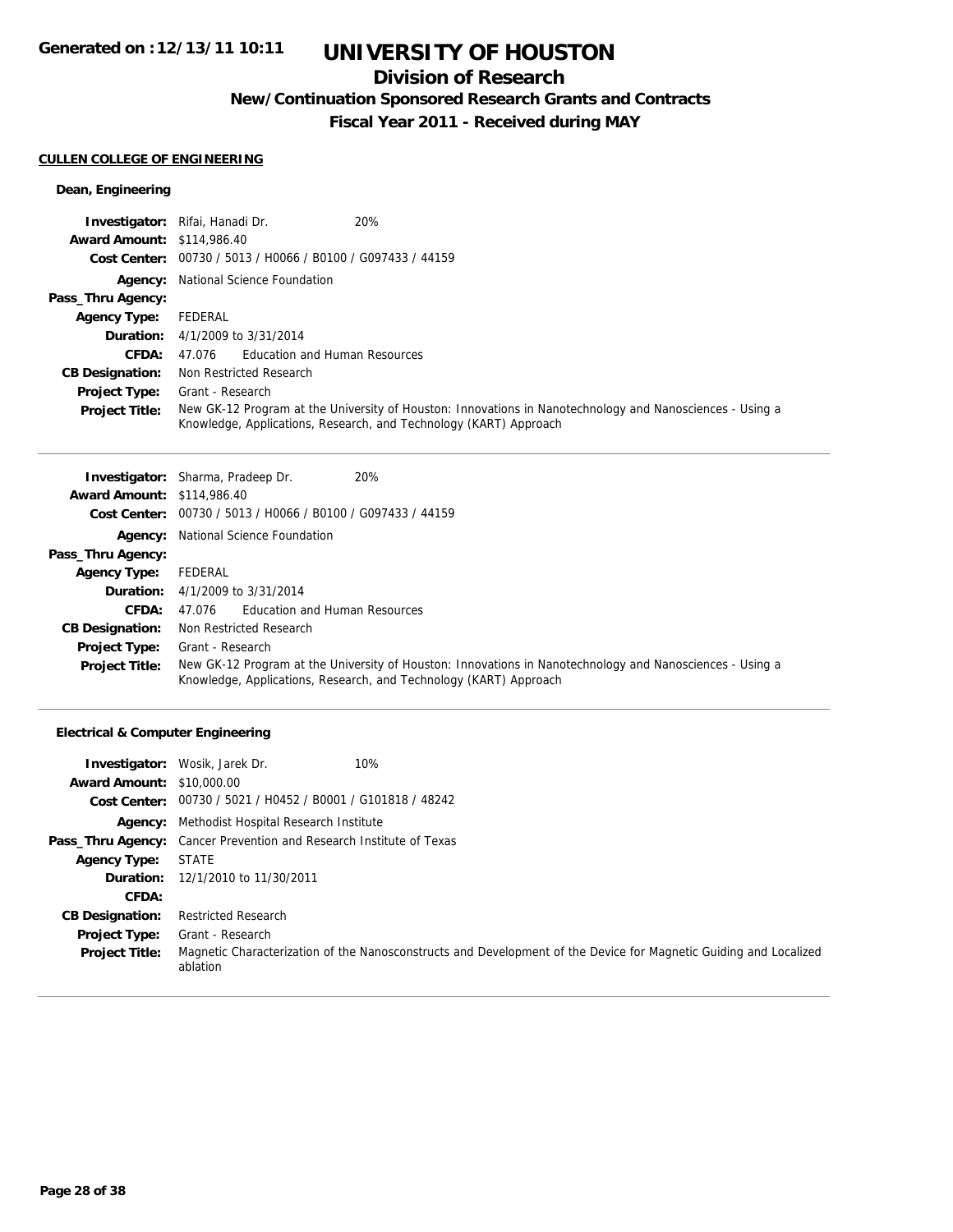## **Division of Research**

**New/Continuation Sponsored Research Grants and Contracts**

**Fiscal Year 2011 - Received during MAY**

## **CULLEN COLLEGE OF ENGINEERING**

## **Mechanical Engineering**

|                                   | Investigator: Kulkarni, Yashashree Dr.<br>100%                        |  |
|-----------------------------------|-----------------------------------------------------------------------|--|
| <b>Award Amount: \$114,852.00</b> |                                                                       |  |
|                                   | Cost Center: 00730 / 5013 / H0073 / B0001 / G101067 / 46613           |  |
| Agency:                           | Defense Advanced Research Projects Agency                             |  |
| Pass_Thru Agency:                 |                                                                       |  |
| <b>Agency Type:</b>               | FEDERAL                                                               |  |
|                                   | <b>Duration:</b> 5/28/2010 to 5/27/2012                               |  |
| CFDA:                             | Research and Technology Development<br>12.910                         |  |
| <b>CB Designation:</b>            | <b>Restricted Research</b>                                            |  |
| <b>Project Type:</b>              | Grant - Research                                                      |  |
| <b>Project Title:</b>             | Computational modeling of grain stability in nanostructured materials |  |

| <b>Investigator:</b> Sun, Li Dr.  |                                                             | 60%                                                                                                      |
|-----------------------------------|-------------------------------------------------------------|----------------------------------------------------------------------------------------------------------|
| <b>Award Amount: \$180,000.00</b> |                                                             |                                                                                                          |
|                                   | Cost Center: 00730 / 5013 / H0073 / B0001 / G102451 / 48615 |                                                                                                          |
|                                   | <b>Agency:</b> National Science Foundation                  |                                                                                                          |
| Pass_Thru Agency:                 |                                                             |                                                                                                          |
| <b>Agency Type:</b>               | FEDERAL                                                     |                                                                                                          |
|                                   | <b>Duration:</b> 6/1/2011 to 5/31/2014                      |                                                                                                          |
| <b>CFDA:</b>                      | <b>Engineering Grants</b><br>47.041                         |                                                                                                          |
| <b>CB Designation:</b>            | <b>Restricted Research</b>                                  |                                                                                                          |
| Project Type:                     | Grant - Research                                            |                                                                                                          |
| <b>Project Title:</b>             |                                                             | Electrochemical nanomaufactrue of multi-component magentic structures to introduce color contrast in MRI |

| <b>Award Amount: \$29,988.90</b> | 10%<br><b>Investigator:</b> Song, Gangbing Dr.<br>Cost Center: 00730 / 5013 / H0068 / B0001 / G102440 / 48400                                    |  |
|----------------------------------|--------------------------------------------------------------------------------------------------------------------------------------------------|--|
|                                  |                                                                                                                                                  |  |
|                                  | <b>Agency:</b> National Science Foundation                                                                                                       |  |
| Pass_Thru Agency:                |                                                                                                                                                  |  |
| <b>Agency Type:</b>              | FEDERAL                                                                                                                                          |  |
|                                  | <b>Duration:</b> $4/1/2011$ to $3/31/2014$                                                                                                       |  |
| <b>CFDA:</b>                     | <b>Engineering Grants</b><br>47.041                                                                                                              |  |
| <b>CB Designation:</b>           | <b>Restricted Research</b>                                                                                                                       |  |
| <b>Project Type:</b>             | Grant - Research                                                                                                                                 |  |
| <b>Project Title:</b>            | Self-Stressing Shape Memory Alloys/Fiber Reinforced Polymer (SMA/FRP) Composite Patches for Rehabilitation of<br><b>Cracked Steel Structures</b> |  |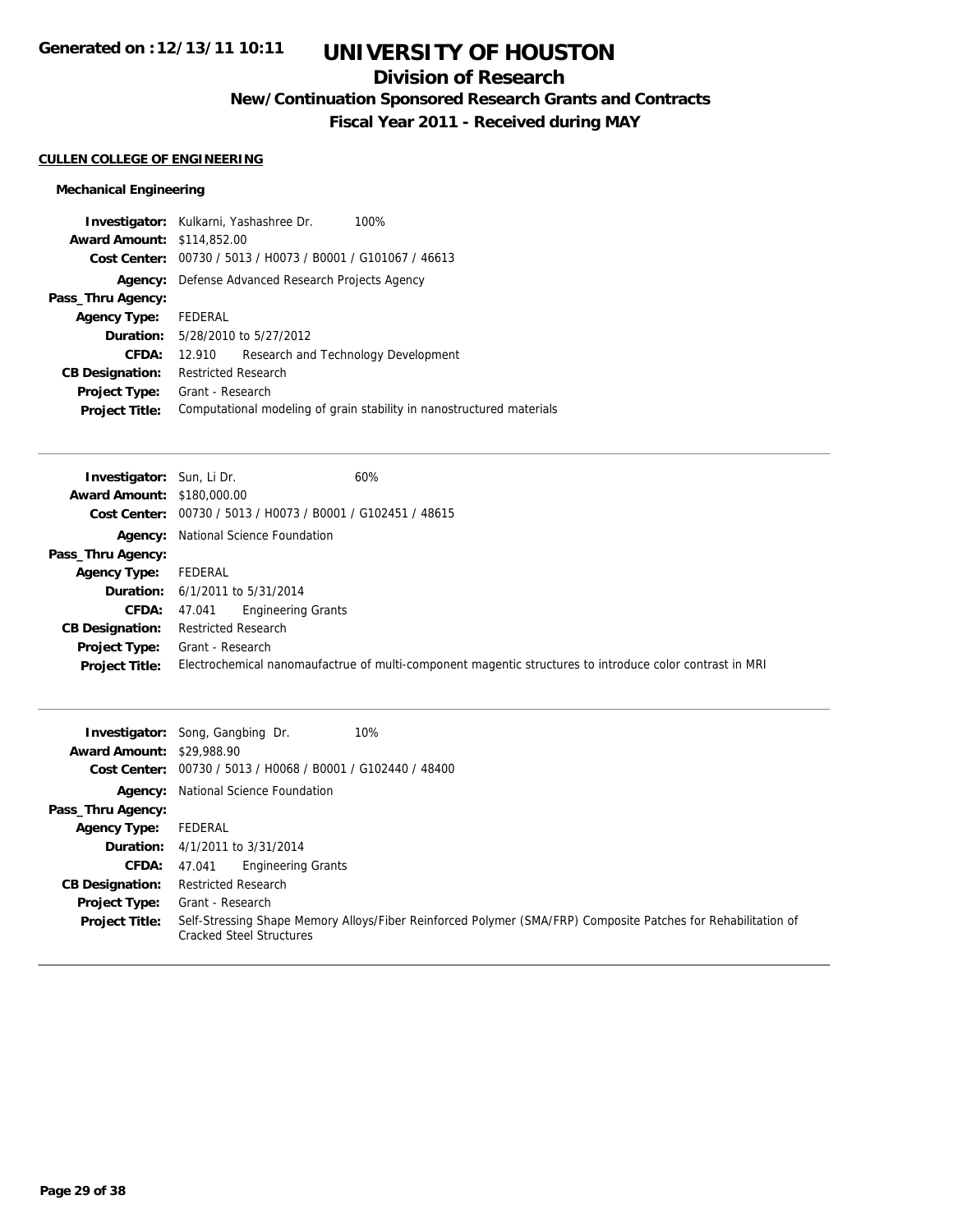## **Division of Research**

**New/Continuation Sponsored Research Grants and Contracts**

**Fiscal Year 2011 - Received during MAY**

#### **DIVISION OF RESEARCH**

### **Center for Advanced Materials**

**Investigator:** Ignatiev, Alex Dr. 60% **Award Amount:** \$12,500.00 **Cost Center:** 00730 / 5022 / H0453 / B0001 / G101233 / 47251 **Agency:** Unity Semiconductor Corp **Pass\_Thru Agency: Agency Type:** PROFIT **Duration:** 1/19/2010 to 1/19/2012 **CFDA: CB Designation:** Restricted Research **Project Type:** Grant - Research **Project Title:** Participation Agreement-Collaborative Research Project

|                                  | <b>Investigator:</b> Badi, Nacer Dr.                        | 75%                                                                                                           |
|----------------------------------|-------------------------------------------------------------|---------------------------------------------------------------------------------------------------------------|
| <b>Award Amount: \$18,000.00</b> |                                                             |                                                                                                               |
|                                  | Cost Center: 00730 / 5022 / H0453 / B0001 / G103299 / 48465 |                                                                                                               |
|                                  | <b>Agency:</b> Integrated Micro Sensors                     |                                                                                                               |
| Pass_Thru Agency:                |                                                             |                                                                                                               |
| <b>Agency Type:</b>              | PROFIT                                                      |                                                                                                               |
|                                  | <b>Duration:</b> 1/1/2011 to 12/31/2011                     |                                                                                                               |
| CFDA:                            |                                                             |                                                                                                               |
| <b>CB Designation:</b>           | <b>Restricted Research</b>                                  |                                                                                                               |
| Project Type:                    | Grant - Research                                            |                                                                                                               |
| <b>Project Title:</b>            |                                                             | Design, Simulation, and Synthesis of Metallic and Dielectric Nanoparticles for Photon Conversion Applications |

## **Center for Biomedical & Environmental Genomics**

|                                  | 50%<br><b>Investigator:</b> Chapman, Barbara M. Dr.                                      |  |
|----------------------------------|------------------------------------------------------------------------------------------|--|
| <b>Award Amount: \$37,017,00</b> |                                                                                          |  |
|                                  | Cost Center: 00730 / 5043 / H0546 / B0001 / G101840 / 47011                              |  |
|                                  | <b>Agency:</b> UT-Battelle, LLC                                                          |  |
|                                  | <b>Pass_Thru Agency:</b> U.S. Department of Energy-Oak Ridge                             |  |
| <b>Agency Type:</b>              | FEDERAL                                                                                  |  |
|                                  | <b>Duration:</b> 7/28/2010 to 3/15/2012                                                  |  |
| <b>CFDA:</b>                     | Department of Energy<br>81.000                                                           |  |
| <b>CB Designation:</b>           | Restricted Research                                                                      |  |
| Project Type:                    | Contract - Research                                                                      |  |
| <b>Project Title:</b>            | Preparation of the OpenSHMEM API for the HPC community and Chapel Environment Maturation |  |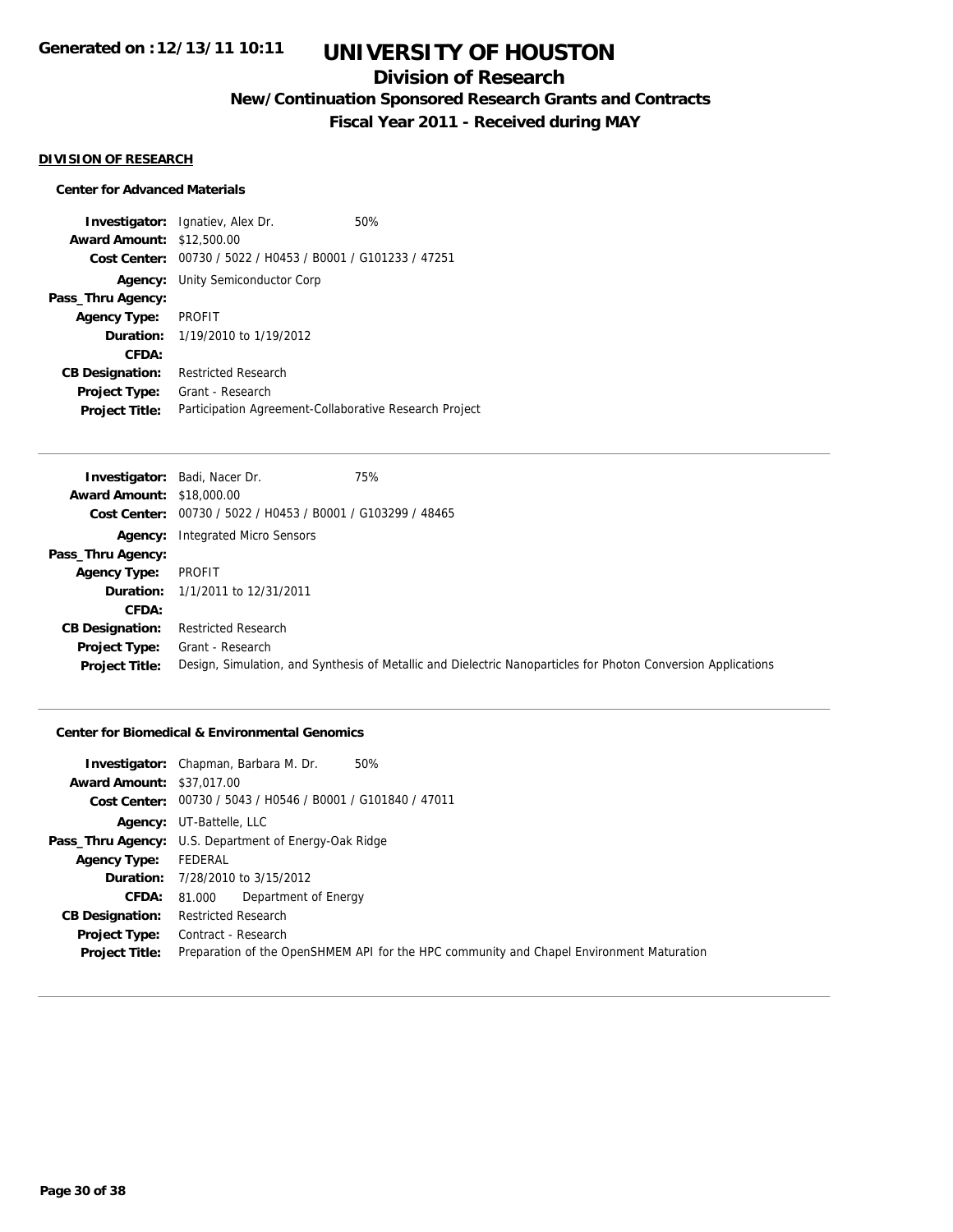## **Division of Research**

**New/Continuation Sponsored Research Grants and Contracts**

**Fiscal Year 2011 - Received during MAY**

#### **DIVISION OF RESEARCH**

### **Center for Biomedical & Environmental Genomics**

|                                 | <b>Investigator:</b> Fox, George E. Dr.                                                                    | 10%                                           |
|---------------------------------|------------------------------------------------------------------------------------------------------------|-----------------------------------------------|
| <b>Award Amount: \$9,000.00</b> |                                                                                                            |                                               |
|                                 | Cost Center: 00730 / 5013 / H0104 / B0001 / G101662 / 47058                                                |                                               |
| Agency:                         | Georgia Institute of Technology                                                                            |                                               |
|                                 | <b>Pass_Thru Agency:</b> NASA - National Aeronautics and Space Administration - Headquarters (Wash., D.C.) |                                               |
| <b>Agency Type:</b>             | FEDERAL                                                                                                    |                                               |
|                                 | <b>Duration:</b> 5/1/2010 to 1/31/2014                                                                     |                                               |
| CFDA:                           | 43.000                                                                                                     | National Aeronautics and Space Administration |
| <b>CB Designation:</b>          | <b>Restricted Research</b>                                                                                 |                                               |
| <b>Project Type:</b>            | Grant - Research                                                                                           |                                               |
| <b>Project Title:</b>           | Evolutionary history of the cellular translation machinery                                                 |                                               |
|                                 |                                                                                                            |                                               |

### **Institute for Molecular Design**

|                         | <b>Investigator:</b> Pettitt, B. Montgomery Dr.<br>45% |
|-------------------------|--------------------------------------------------------|
| <b>Award Amount:</b>    | \$4,500.00                                             |
| Cost Center:            | 00730 / 5021 / H0103 / B0001 / G103594 / 49209         |
| Agency:                 | The Welch Foundation                                   |
| Pass_Thru Agency:       |                                                        |
| Agency Type: FOUNDATION |                                                        |
|                         | <b>Duration:</b> 6/1/2011 to 5/31/2012                 |
| CFDA:                   |                                                        |
| <b>CB Designation:</b>  | <b>Restricted Research</b>                             |
| <b>Project Type:</b>    | Grant - Research                                       |
| <b>Project Title:</b>   | Structural Theory of Aqueous Electrolyte Solutions     |

## **Institute for Space Systems Operations**

|                                 | <b>Investigator:</b> Fox, George E. Dr.                                                                    | 10%                                           |
|---------------------------------|------------------------------------------------------------------------------------------------------------|-----------------------------------------------|
| <b>Award Amount: \$9,000.00</b> |                                                                                                            |                                               |
|                                 | Cost Center: 00730 / 5013 / H0104 / B0001 / G101662 / 47058                                                |                                               |
| Agency:                         | Georgia Institute of Technology                                                                            |                                               |
|                                 | <b>Pass_Thru Agency:</b> NASA - National Aeronautics and Space Administration - Headquarters (Wash., D.C.) |                                               |
| <b>Agency Type:</b>             | FEDERAL                                                                                                    |                                               |
|                                 | <b>Duration:</b> 5/1/2010 to 1/31/2014                                                                     |                                               |
| CFDA:                           | 43.000                                                                                                     | National Aeronautics and Space Administration |
| <b>CB Designation:</b>          | <b>Restricted Research</b>                                                                                 |                                               |
| <b>Project Type:</b>            | Grant - Research                                                                                           |                                               |
| <b>Project Title:</b>           | Evolutionary history of the cellular translation machinery                                                 |                                               |
|                                 |                                                                                                            |                                               |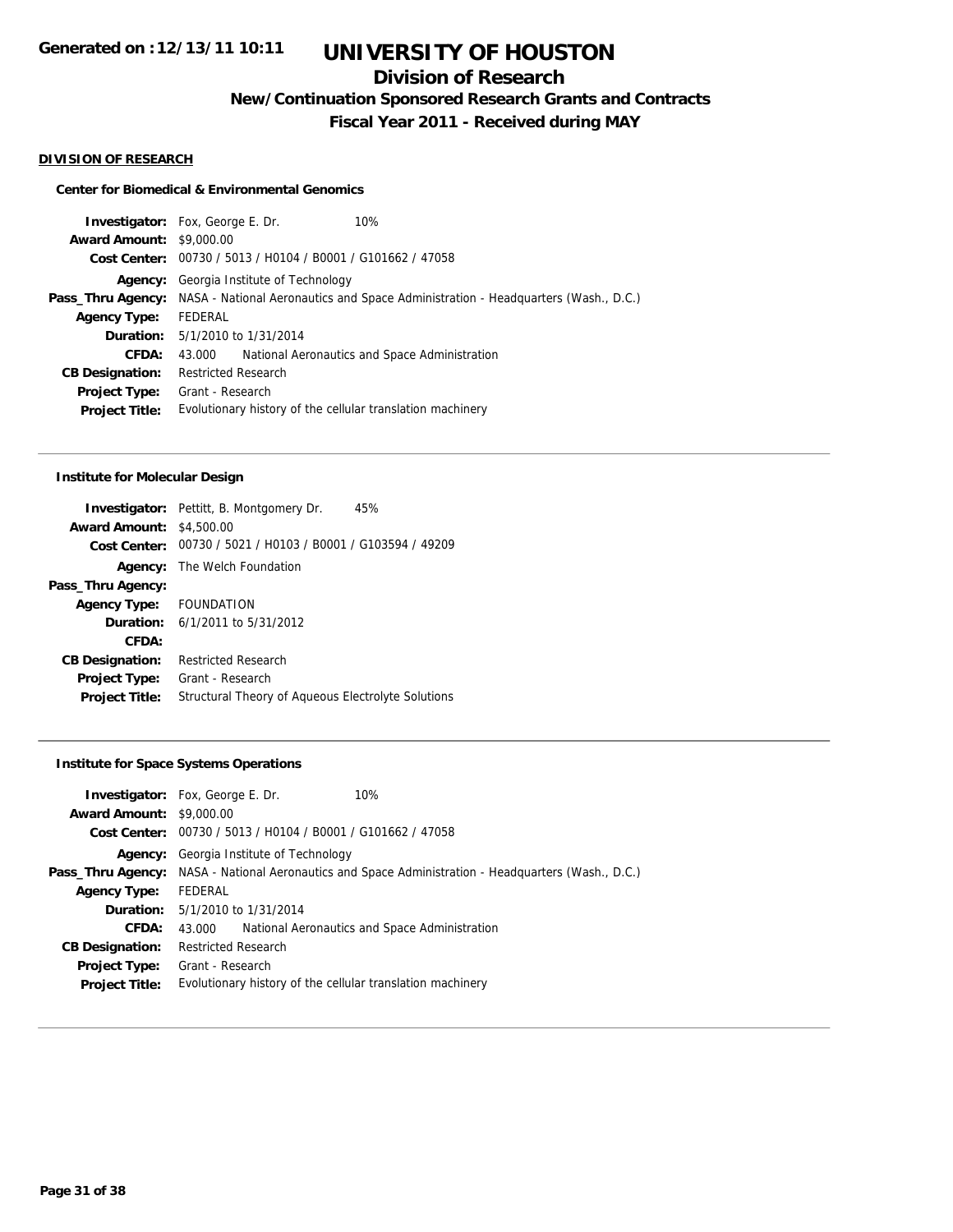## **Division of Research**

## **New/Continuation Sponsored Research Grants and Contracts**

**Fiscal Year 2011 - Received during MAY**

### **DIVISION OF RESEARCH**

## **TcSUH**

| Investigator:             | 42%<br>Brazdeikis, Audrius Prof.                                                                                              |
|---------------------------|-------------------------------------------------------------------------------------------------------------------------------|
| <b>Award Amount:</b>      | \$42,000.00                                                                                                                   |
|                           | Cost Center: 00730 / 5021 / H0452 / B0001 / G101818 / 48242                                                                   |
| Agency:                   | Methodist Hospital Research Institute                                                                                         |
| Pass_Thru Agency:         | Cancer Prevention and Research Institute of Texas                                                                             |
| <b>Agency Type:</b>       | <b>STATE</b>                                                                                                                  |
| Duration:                 | 12/1/2010 to 11/30/2011                                                                                                       |
| <b>CFDA:</b>              |                                                                                                                               |
| <b>CB Designation:</b>    | <b>Restricted Research</b>                                                                                                    |
| Project Type:             | Grant - Research                                                                                                              |
| <b>Project Title:</b>     | Magnetic Characterization of the Nanosconstructs and Development of the Device for Magnetic Guiding and Localized<br>ablation |
|                           | Investigator: Wosik, Jarek Dr.<br>30%                                                                                         |
| <b>Award Amount:</b>      | \$30,000.00                                                                                                                   |
|                           | Cost Center: 00730 / 5021 / H0452 / B0001 / G101818 / 48242                                                                   |
| Agency:                   | Methodist Hospital Research Institute                                                                                         |
| Pass_Thru Agency:         | Cancer Prevention and Research Institute of Texas                                                                             |
| <b>Agency Type:</b>       | <b>STATE</b>                                                                                                                  |
| <b>Duration:</b>          | 12/1/2010 to 11/30/2011                                                                                                       |
| CFDA:                     |                                                                                                                               |
| <b>CB Designation:</b>    | <b>Restricted Research</b>                                                                                                    |
| <b>Project Type:</b>      | Grant - Research                                                                                                              |
| <b>Project Title:</b>     | Magnetic Characterization of the Nanosconstructs and Development of the Device for Magnetic Guiding and Localized<br>ablation |
| Investigator: Sun, Li Dr. | 40%                                                                                                                           |
| <b>Award Amount:</b>      | \$120,000.00                                                                                                                  |
|                           | Cost Center: 00730 / 5013 / H0073 / B0001 / G102451 / 48615                                                                   |
|                           | Agency: National Science Foundation                                                                                           |
| Pass_Thru Agency:         |                                                                                                                               |
| <b>Agency Type:</b>       | FEDERAL                                                                                                                       |
| Duration:                 | 6/1/2011 to 5/31/2014                                                                                                         |
| <b>CFDA:</b>              | <b>Engineering Grants</b><br>47.041                                                                                           |
| <b>CB Designation:</b>    | <b>Restricted Research</b>                                                                                                    |
| Project Type:             | Grant - Research                                                                                                              |
| <b>Project Title:</b>     | Electrochemical nanomaufactrue of multi-component magentic structures to introduce color contrast in MRI                      |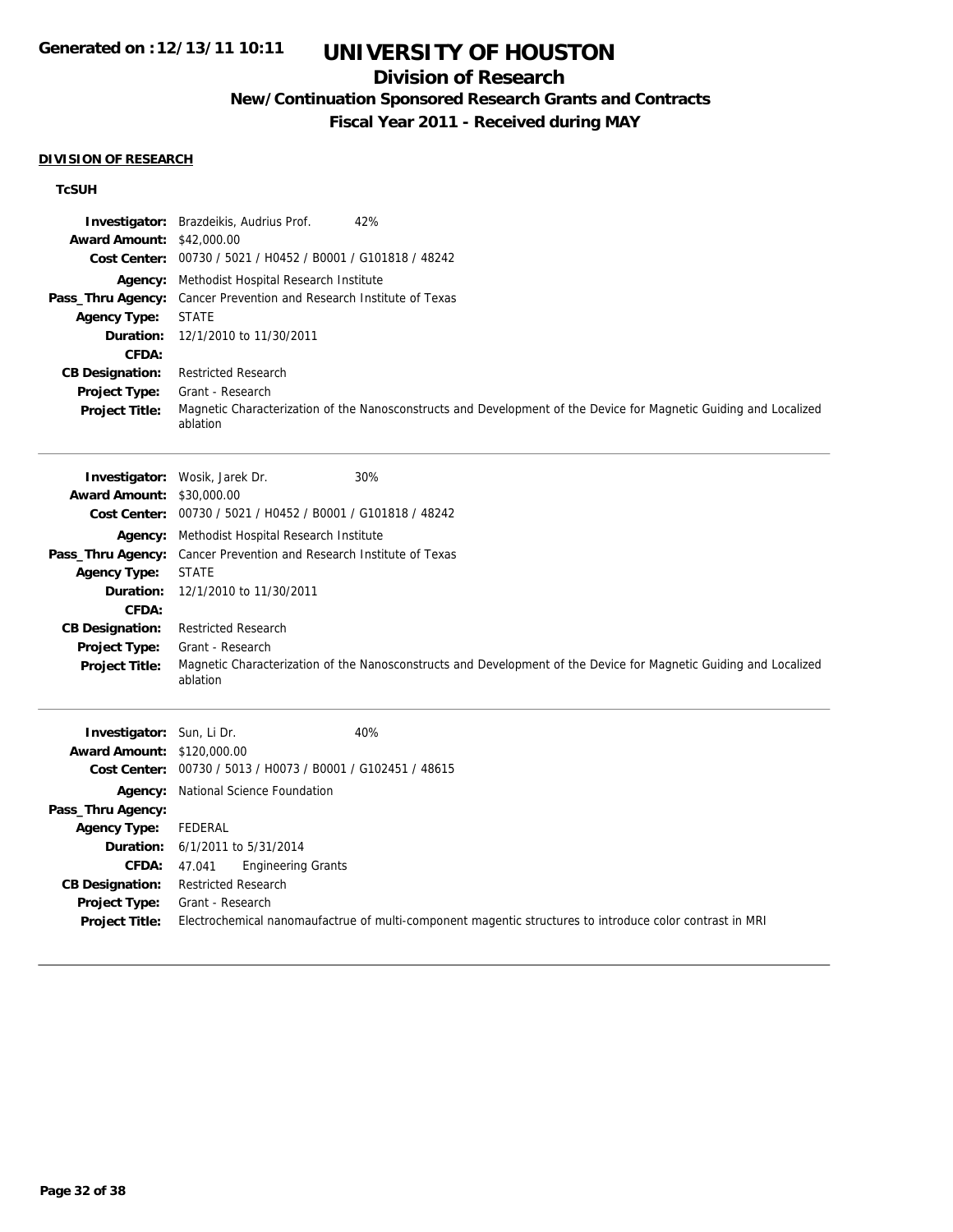## **Division of Research**

**New/Continuation Sponsored Research Grants and Contracts**

**Fiscal Year 2011 - Received during MAY**

## **DIVISION OF RESEARCH**

## **Texas Learning/Computation Center**

|                                         | Investigator: Johnsson, S. Lennart Dr.<br>16.5%                          |
|-----------------------------------------|--------------------------------------------------------------------------|
| <b>Award Amount: \$14,025,00</b>        |                                                                          |
|                                         | Cost Center: 00730 / 5016 / H0429 / B0001 / G101386 / 46202              |
|                                         | <b>Agency:</b> Texas Commission on Environmental Quality                 |
| <b>Pass_Thru Agency:</b> State of Texas |                                                                          |
| <b>Agency Type: STATE</b>               |                                                                          |
|                                         | <b>Duration:</b> 3/16/2010 to 12/31/2011                                 |
| CFDA:                                   |                                                                          |
| <b>CB Designation:</b>                  | <b>Restricted Research</b>                                               |
| Project Type:                           | Contract - Research                                                      |
| <b>Project Title:</b>                   | Ozone and Carbon Monoxide Monitor Operation, University of Houston Sites |

|                                 | <b>Investigator:</b> Francis, David Dr.                             | 10%                                                                         |
|---------------------------------|---------------------------------------------------------------------|-----------------------------------------------------------------------------|
| <b>Award Amount: \$1,672.06</b> |                                                                     |                                                                             |
|                                 | Cost Center: 00730 / 5015 / H0288 / B0001 / G103755 / 48704         |                                                                             |
|                                 | <b>Agency:</b> University of Texas Health Science Center at Houston |                                                                             |
|                                 | <b>Pass_Thru Agency:</b> U.S. Department of Education               |                                                                             |
| <b>Agency Type:</b>             | FEDERAL                                                             |                                                                             |
|                                 | <b>Duration:</b> 1/24/2011 to 5/31/2011                             |                                                                             |
| CFDA:                           |                                                                     | 84,305 National Institute on Student Achievement, Curriculum and Assessment |
| <b>CB Designation:</b>          | Non Restricted Research                                             |                                                                             |
| <b>Project Type:</b>            | Grant - Research                                                    |                                                                             |
| <b>Project Title:</b>           |                                                                     | Salary Reimbursement Agreement for Maria Hernandez                          |
|                                 |                                                                     |                                                                             |

| 5%<br><b>Investigator:</b> Carlson, Coleen Dr.                               |
|------------------------------------------------------------------------------|
| <b>Award Amount: \$56,220.80</b>                                             |
| Cost Center: 00730 / 5013 / H0288 / B0001 / G101918 / 48510                  |
| <b>Agency:</b> Institute of Educational Sciences                             |
|                                                                              |
| FEDERAL                                                                      |
| <b>Duration:</b> $8/1/2011$ to $7/31/2012$                                   |
| 84.305 National Institute on Student Achievement, Curriculum and Assessment  |
| <b>Restricted Research</b>                                                   |
| <b>Project Type:</b> Grant - Research                                        |
| Scale-up Evaluation of Reading Intervention for First Grade English Learners |
|                                                                              |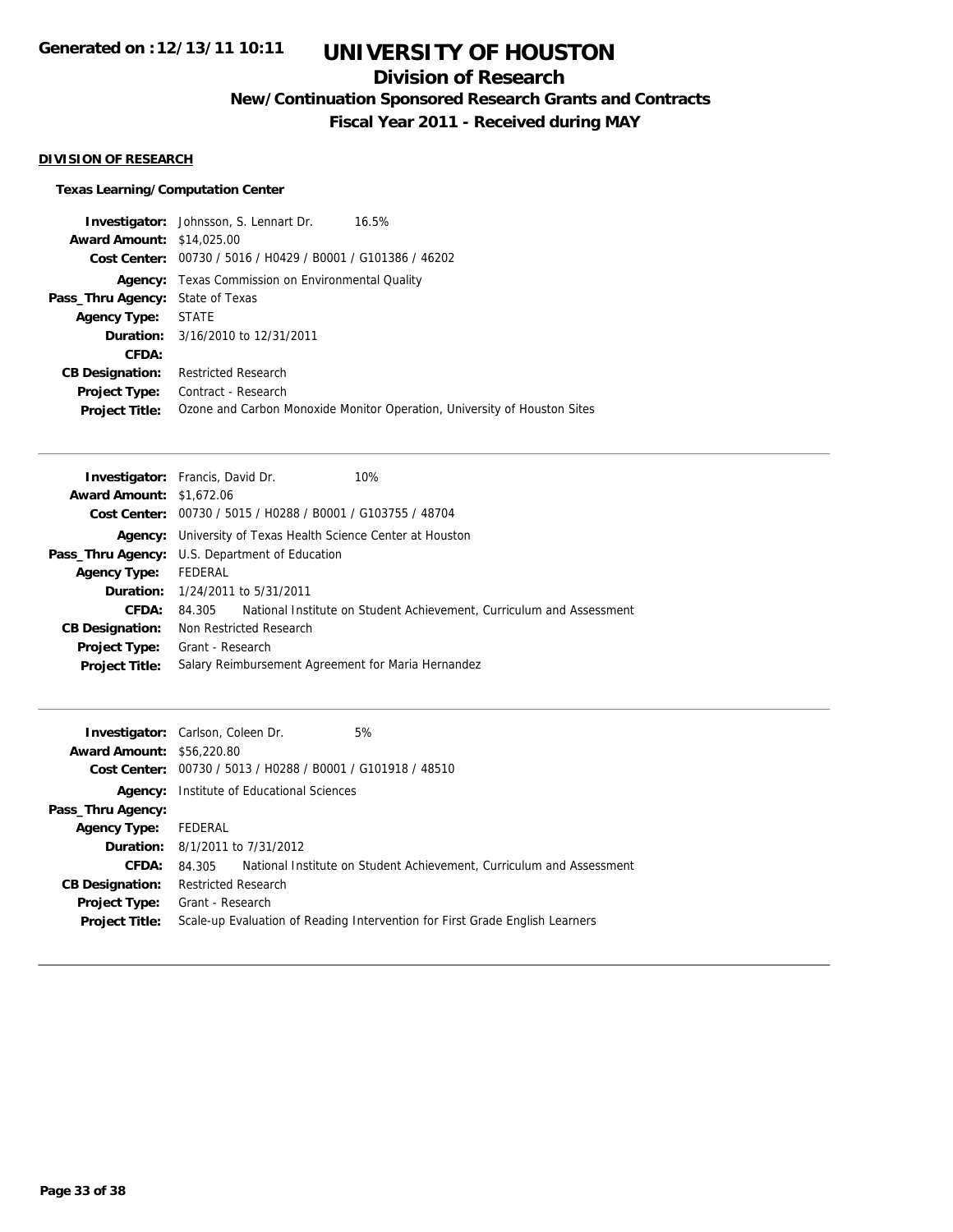## **Division of Research**

**New/Continuation Sponsored Research Grants and Contracts**

**Fiscal Year 2011 - Received during MAY**

### **DIVISION OF RESEARCH**

## **Texas Learning/Computation Center**

**Investigator:** Pettitt, B. Montgomery Dr. 5% **Award Amount:** \$500.00 **Cost Center:** 00730 / 5021 / H0103 / B0001 / G103594 / 49209 **Agency:** The Welch Foundation **Pass\_Thru Agency: Agency Type:** FOUNDATION **Duration:** 6/1/2011 to 5/31/2012 **CFDA: CB Designation:** Restricted Research **Project Type:** Grant - Research **Project Title:** Structural Theory of Aqueous Electrolyte Solutions

|                                  | <b>Investigator:</b> Francis, David Dr.                     | 5%                                                                           |
|----------------------------------|-------------------------------------------------------------|------------------------------------------------------------------------------|
| <b>Award Amount: \$56,220.80</b> |                                                             |                                                                              |
|                                  | Cost Center: 00730 / 5013 / H0288 / B0001 / G101918 / 48510 |                                                                              |
| Agency:                          | Institute of Educational Sciences                           |                                                                              |
| Pass_Thru Agency:                |                                                             |                                                                              |
| <b>Agency Type:</b>              | FEDERAL                                                     |                                                                              |
|                                  | <b>Duration:</b> 8/1/2011 to 7/31/2012                      |                                                                              |
| CFDA:                            | 84.305                                                      | National Institute on Student Achievement, Curriculum and Assessment         |
| <b>CB Designation:</b>           | <b>Restricted Research</b>                                  |                                                                              |
| <b>Project Type:</b>             | Grant - Research                                            |                                                                              |
| <b>Project Title:</b>            |                                                             | Scale-up Evaluation of Reading Intervention for First Grade English Learners |
|                                  |                                                             |                                                                              |

|                                  | 5%<br><b>Investigator:</b> Tolar, Tammy Dr.                                    |
|----------------------------------|--------------------------------------------------------------------------------|
| <b>Award Amount: \$20,957.15</b> |                                                                                |
|                                  | Cost Center: 00730 / 5013 / H0288 / B0001 / G101915 / 48475                    |
| Agency:                          | Institute of Educational Sciences                                              |
| Pass_Thru Agency:                |                                                                                |
| <b>Agency Type:</b>              | FEDERAL                                                                        |
|                                  | <b>Duration:</b> 8/15/2011 to 8/14/2012                                        |
| <b>CFDA:</b>                     | National Institute on Student Achievement, Curriculum and Assessment<br>84.305 |
| <b>CB Designation:</b>           | <b>Restricted Research</b>                                                     |
| Project Type:                    | Grant - Research                                                               |
| <b>Project Title:</b>            | Arithmetical and Cognitive Antecedents and Concomitants of Algebraic Skill     |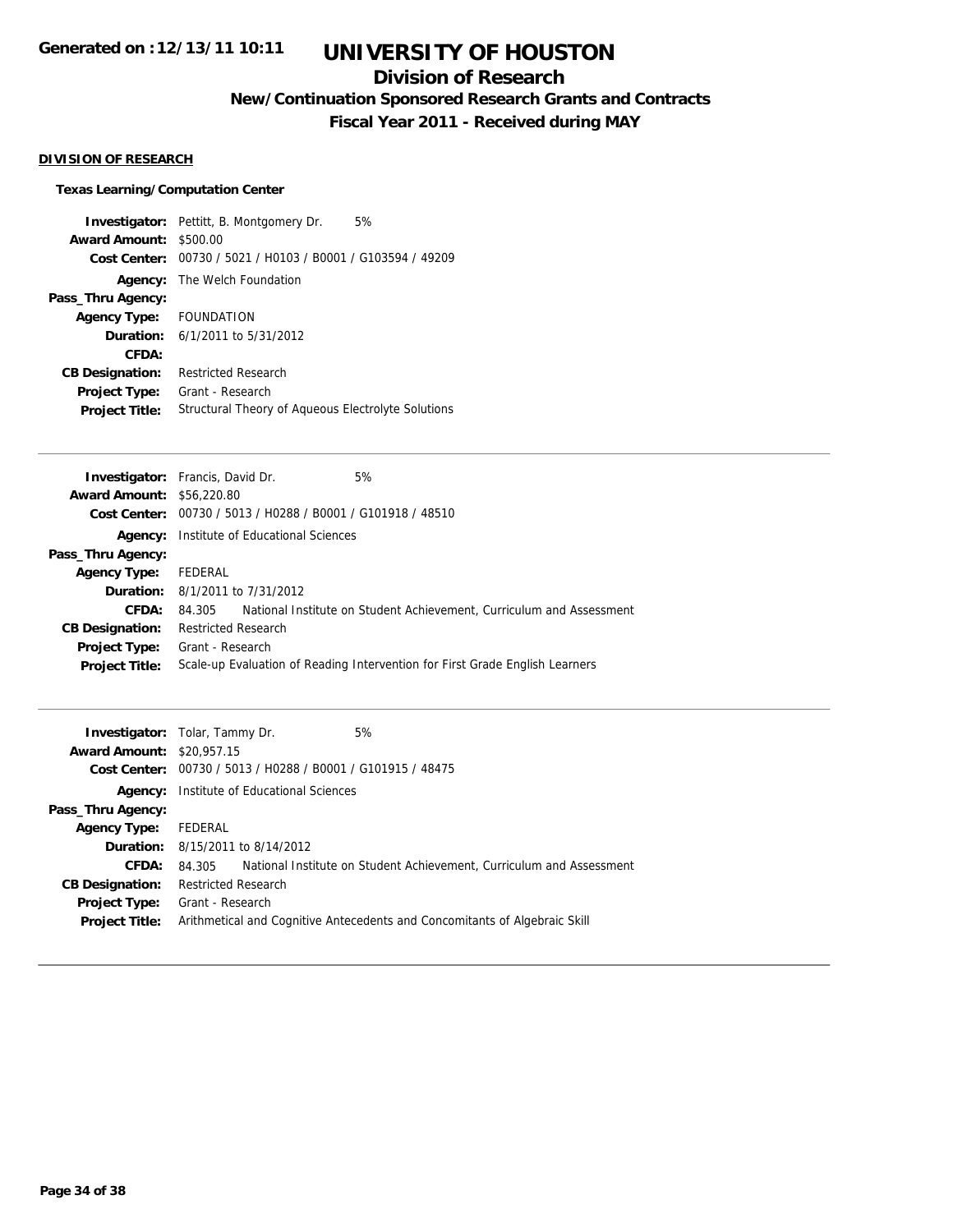## **Division of Research**

**New/Continuation Sponsored Research Grants and Contracts**

**Fiscal Year 2011 - Received during MAY**

## **DIVISION OF RESEARCH**

## **Texas Learning/Computation Center**

|                                  | <b>Investigator:</b> Kouri, Donald J. Dr.                   | 50%                                                                                  |
|----------------------------------|-------------------------------------------------------------|--------------------------------------------------------------------------------------|
| <b>Award Amount: \$35,000.00</b> |                                                             |                                                                                      |
|                                  | Cost Center: 00730 / 5021 / H0246 / B0001 / G103198 / 48553 |                                                                                      |
|                                  | <b>Agency:</b> The Welch Foundation                         |                                                                                      |
| Pass_Thru Agency:                |                                                             |                                                                                      |
| Agency Type:                     | FOUNDATION                                                  |                                                                                      |
|                                  | <b>Duration:</b> $6/1/2011$ to $5/31/2012$                  |                                                                                      |
| CFDA:                            |                                                             |                                                                                      |
| <b>CB Designation:</b>           | <b>Restricted Research</b>                                  |                                                                                      |
| Project Type:                    | Grant - Research                                            |                                                                                      |
| <b>Project Title:</b>            |                                                             | Supersymmetric Quantum Mechanics: Accurate Excited State Energies and Wave Functions |

| <b>Investigator:</b> Cirino, Paul Dr. |                            |                                                             | 5%                                                                         |
|---------------------------------------|----------------------------|-------------------------------------------------------------|----------------------------------------------------------------------------|
| <b>Award Amount: \$20,957.15</b>      |                            |                                                             |                                                                            |
|                                       |                            | Cost Center: 00730 / 5013 / H0288 / B0001 / G101915 / 48475 |                                                                            |
| Agency:                               |                            | Institute of Educational Sciences                           |                                                                            |
| Pass_Thru Agency:                     |                            |                                                             |                                                                            |
| <b>Agency Type:</b>                   | FEDERAL                    |                                                             |                                                                            |
|                                       |                            | <b>Duration:</b> 8/15/2011 to 8/14/2012                     |                                                                            |
| CFDA:                                 | 84.305                     |                                                             | National Institute on Student Achievement, Curriculum and Assessment       |
| <b>CB Designation:</b>                | <b>Restricted Research</b> |                                                             |                                                                            |
| Project Type:                         | Grant - Research           |                                                             |                                                                            |
| <b>Project Title:</b>                 |                            |                                                             | Arithmetical and Cognitive Antecedents and Concomitants of Algebraic Skill |
|                                       |                            |                                                             |                                                                            |

|                                 | 10%<br><b>Investigator:</b> Fox, George E. Dr.                                                             |
|---------------------------------|------------------------------------------------------------------------------------------------------------|
| <b>Award Amount: \$9,000.00</b> |                                                                                                            |
|                                 | Cost Center: 00730 / 5013 / H0104 / B0001 / G101662 / 47058                                                |
|                                 | <b>Agency:</b> Georgia Institute of Technology                                                             |
|                                 | <b>Pass_Thru Agency:</b> NASA - National Aeronautics and Space Administration - Headquarters (Wash., D.C.) |
| <b>Agency Type:</b>             | FEDERAL                                                                                                    |
|                                 | <b>Duration:</b> 5/1/2010 to 1/31/2014                                                                     |
| CFDA:                           | National Aeronautics and Space Administration<br>43.000                                                    |
| <b>CB Designation:</b>          | <b>Restricted Research</b>                                                                                 |
| <b>Project Type:</b>            | Grant - Research                                                                                           |
| <b>Project Title:</b>           | Evolutionary history of the cellular translation machinery                                                 |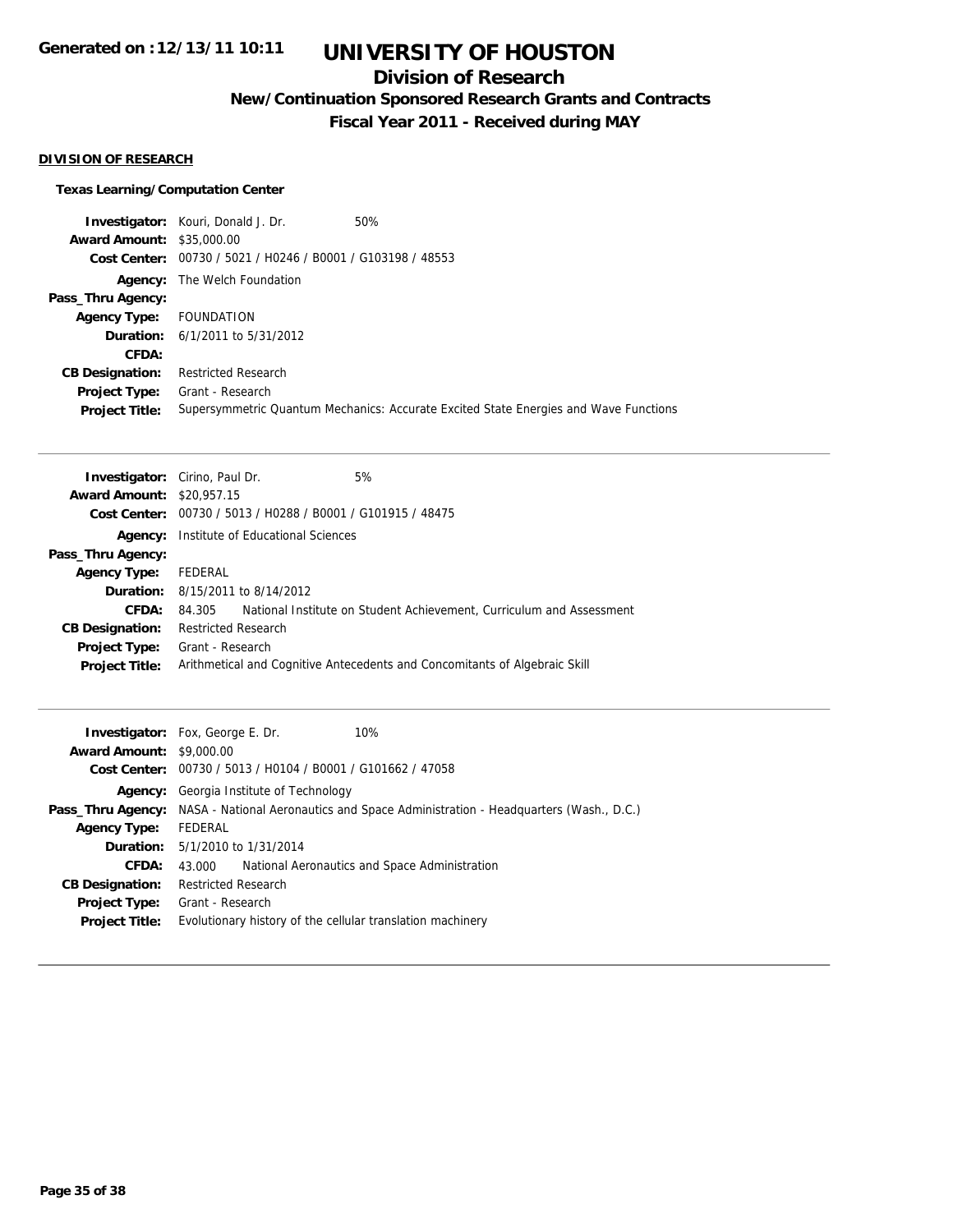# **UNIVERSITY OF HOUSTON**

## **Division of Research**

**New/Continuation Sponsored Research Grants and Contracts**

**Fiscal Year 2011 - Received during MAY**

### **DIVISION OF RESEARCH**

## **TIMES**

| <b>Investigator:</b> Francis, David Dr.                     | 35%                                                                          |
|-------------------------------------------------------------|------------------------------------------------------------------------------|
| <b>Award Amount: \$393,545.60</b>                           |                                                                              |
| Cost Center: 00730 / 5013 / H0288 / B0001 / G101918 / 48510 |                                                                              |
| Institute of Educational Sciences<br>Agency:                |                                                                              |
|                                                             |                                                                              |
| FEDERAL                                                     |                                                                              |
| <b>Duration:</b> 8/1/2011 to 7/31/2012                      |                                                                              |
| 84.305                                                      | National Institute on Student Achievement, Curriculum and Assessment         |
| <b>Restricted Research</b>                                  |                                                                              |
| Grant - Research                                            |                                                                              |
|                                                             | Scale-up Evaluation of Reading Intervention for First Grade English Learners |
|                                                             |                                                                              |

| <b>Investigator:</b> Carlson, Coleen Dr. |                            |                                                             | 35%                                                                          |
|------------------------------------------|----------------------------|-------------------------------------------------------------|------------------------------------------------------------------------------|
| <b>Award Amount: \$393,545.60</b>        |                            |                                                             |                                                                              |
|                                          |                            | Cost Center: 00730 / 5013 / H0288 / B0001 / G101918 / 48510 |                                                                              |
|                                          |                            | <b>Agency:</b> Institute of Educational Sciences            |                                                                              |
| Pass_Thru Agency:                        |                            |                                                             |                                                                              |
| <b>Agency Type:</b>                      | FEDERAL                    |                                                             |                                                                              |
|                                          |                            | <b>Duration:</b> 8/1/2011 to 7/31/2012                      |                                                                              |
| CFDA:                                    | 84.305                     |                                                             | National Institute on Student Achievement, Curriculum and Assessment         |
| <b>CB Designation:</b>                   | <b>Restricted Research</b> |                                                             |                                                                              |
| <b>Project Type:</b>                     | Grant - Research           |                                                             |                                                                              |
| <b>Project Title:</b>                    |                            |                                                             | Scale-up Evaluation of Reading Intervention for First Grade English Learners |
|                                          |                            |                                                             |                                                                              |

| <b>Investigator:</b> Francis, David Dr.<br>70%                              |
|-----------------------------------------------------------------------------|
| <b>Award Amount: \$11,704.43</b>                                            |
| Cost Center: 00730 / 5015 / H0288 / B0001 / G103755 / 48704                 |
| <b>Agency:</b> University of Texas Health Science Center at Houston         |
| <b>Pass_Thru Agency:</b> U.S. Department of Education                       |
| FEDERAL                                                                     |
| <b>Duration:</b> 1/24/2011 to 5/31/2011                                     |
| 84.305 National Institute on Student Achievement, Curriculum and Assessment |
| Non Restricted Research                                                     |
| Grant - Research                                                            |
| Salary Reimbursement Agreement for Maria Hernandez                          |
|                                                                             |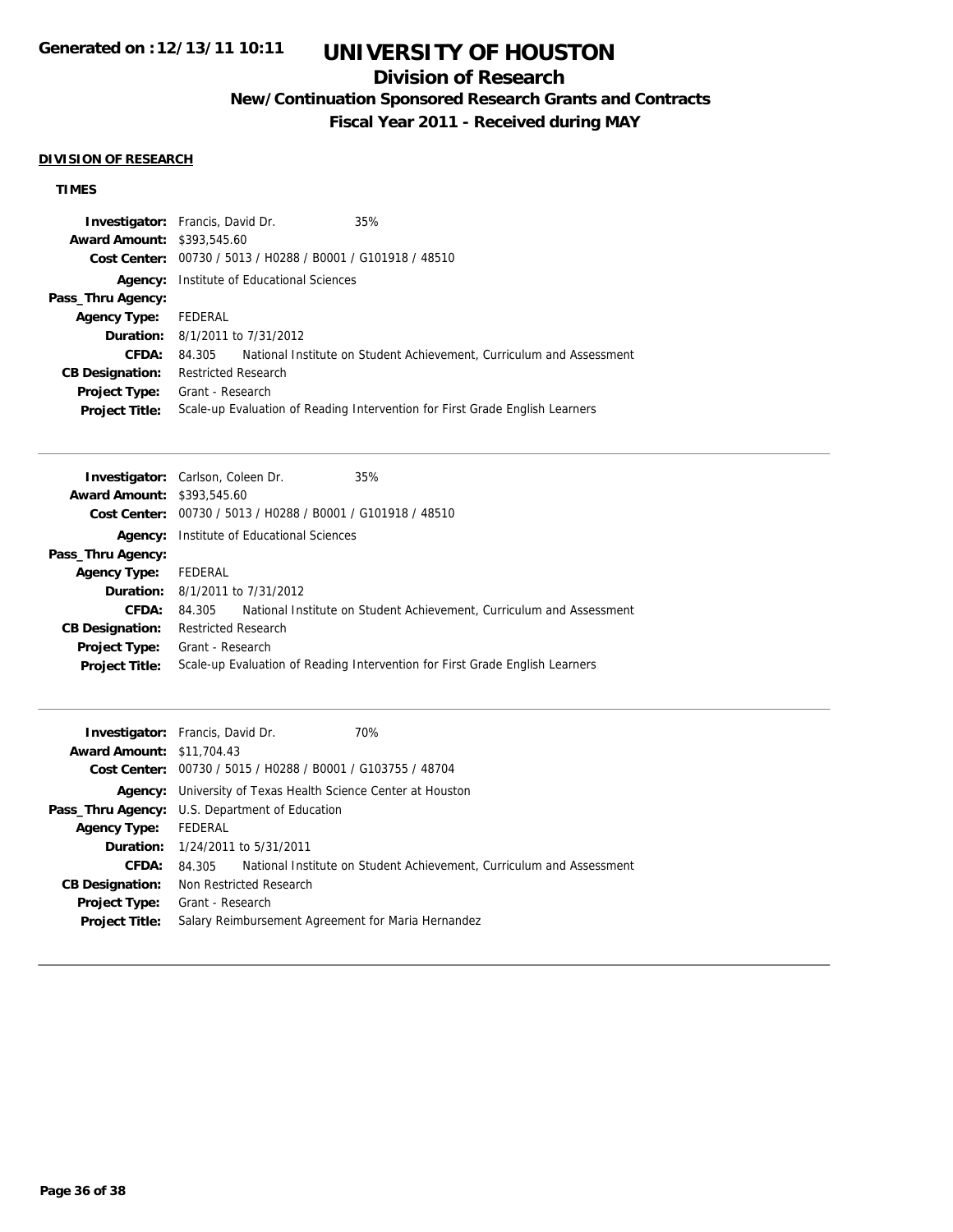# **UNIVERSITY OF HOUSTON**

## **Division of Research**

**New/Continuation Sponsored Research Grants and Contracts**

**Fiscal Year 2011 - Received during MAY**

#### **DIVISION OF RESEARCH**

### **TIMES**

|         | 35%                                                                                                                                                                                                                                                                         |
|---------|-----------------------------------------------------------------------------------------------------------------------------------------------------------------------------------------------------------------------------------------------------------------------------|
|         |                                                                                                                                                                                                                                                                             |
|         |                                                                                                                                                                                                                                                                             |
|         |                                                                                                                                                                                                                                                                             |
|         |                                                                                                                                                                                                                                                                             |
| FEDERAL |                                                                                                                                                                                                                                                                             |
|         |                                                                                                                                                                                                                                                                             |
| 84.305  | National Institute on Student Achievement, Curriculum and Assessment                                                                                                                                                                                                        |
|         |                                                                                                                                                                                                                                                                             |
|         |                                                                                                                                                                                                                                                                             |
|         | Arithmetical and Cognitive Antecedents and Concomitants of Algebraic Skill                                                                                                                                                                                                  |
|         | <b>Investigator:</b> Tolar, Tammy Dr.<br><b>Award Amount: \$146,700.05</b><br>Cost Center: 00730 / 5013 / H0288 / B0001 / G101915 / 48475<br>Institute of Educational Sciences<br><b>Duration:</b> 8/15/2011 to 8/14/2012<br><b>Restricted Research</b><br>Grant - Research |

| <b>Investigator:</b> Cirino, Paul Dr. |                            |                                                             | 35%                                                                        |
|---------------------------------------|----------------------------|-------------------------------------------------------------|----------------------------------------------------------------------------|
| <b>Award Amount: \$146,700.05</b>     |                            |                                                             |                                                                            |
|                                       |                            | Cost Center: 00730 / 5013 / H0288 / B0001 / G101915 / 48475 |                                                                            |
|                                       |                            | <b>Agency:</b> Institute of Educational Sciences            |                                                                            |
| Pass_Thru Agency:                     |                            |                                                             |                                                                            |
| <b>Agency Type:</b>                   | FEDERAL                    |                                                             |                                                                            |
|                                       |                            | <b>Duration:</b> 8/15/2011 to 8/14/2012                     |                                                                            |
| CFDA:                                 | 84.305                     |                                                             | National Institute on Student Achievement, Curriculum and Assessment       |
| <b>CB Designation:</b>                | <b>Restricted Research</b> |                                                             |                                                                            |
| <b>Project Type:</b>                  | Grant - Research           |                                                             |                                                                            |
| <b>Project Title:</b>                 |                            |                                                             | Arithmetical and Cognitive Antecedents and Concomitants of Algebraic Skill |
|                                       |                            |                                                             |                                                                            |

## **SENIOR V.P. FOR ACADEMIC AFFAIRS AND PROVOST**

## **KUHF - Radio**

|                         | <b>Investigator:</b> Proffitt, John M. Mr.                  | 100% |
|-------------------------|-------------------------------------------------------------|------|
| <b>Award Amount:</b>    | \$35,000.00                                                 |      |
|                         | Cost Center: 00730 / 5021 / H0018 / C0001 / G102714 / 48539 |      |
|                         | <b>Agency:</b> Corporation for Public Broadcasting          |      |
| Pass_Thru Agency:       |                                                             |      |
| Agency Type: NON PROFIT |                                                             |      |
|                         | <b>Duration:</b> 2/21/2011 to 7/8/2011                      |      |
| CFDA:                   |                                                             |      |
| <b>CB Designation:</b>  | Non Research                                                |      |
| <b>Project Type:</b>    | Grant - Public Service                                      |      |
| <b>Project Title:</b>   | CPB American Archive Content Inventory Project              |      |